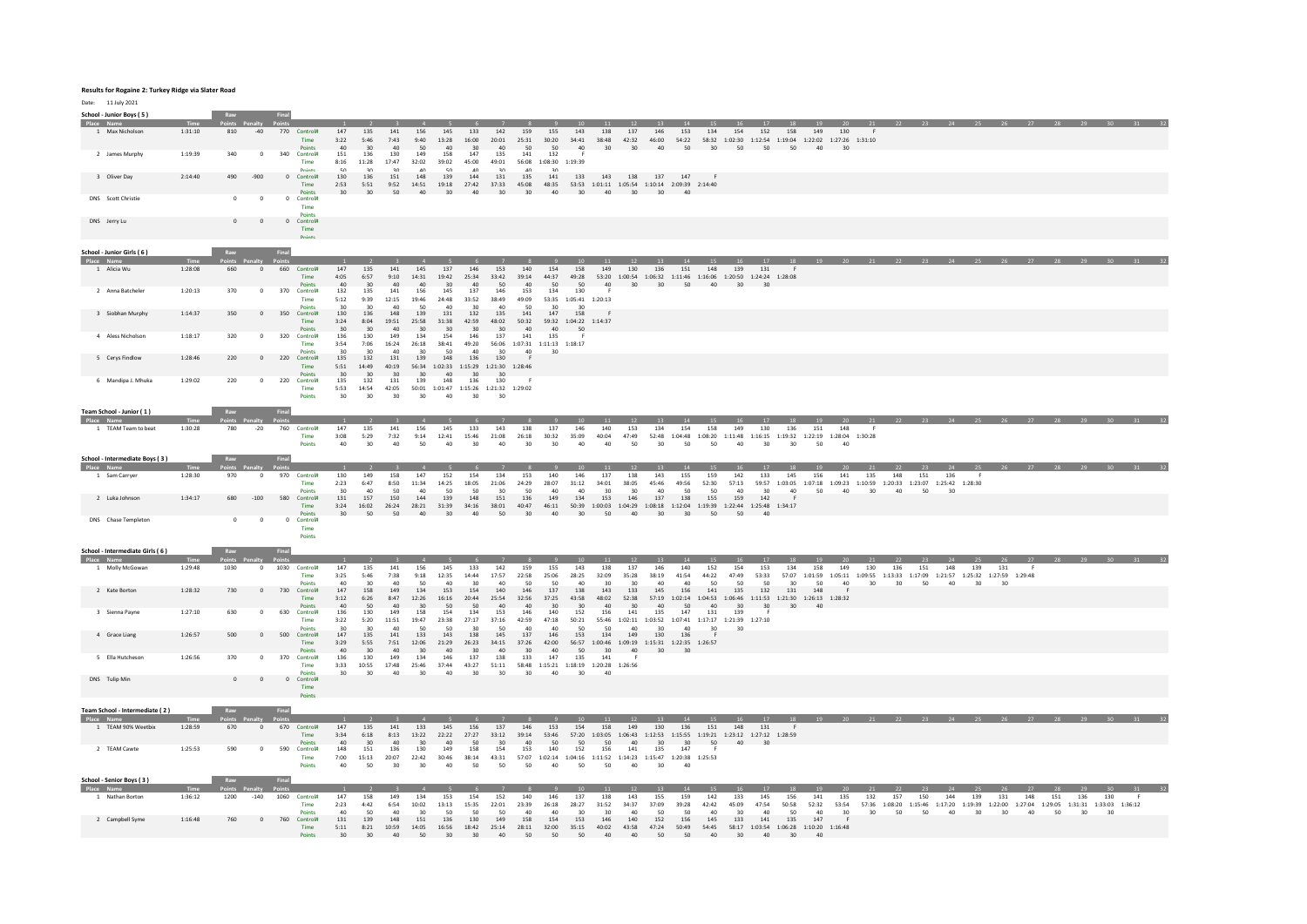| 3 Robert Christie                                           | 1:25:36            | 710         | $\mathbf 0$          | 710           | Control#<br>Time<br>Points             | 131<br>4:06<br>30              | 139<br>7:07<br>30 <sup>°</sup> | 148<br>10:00<br>40                  | 151<br>12:54<br>50              | 130<br>24:13<br>30                                   | 149<br>30:02<br>40          | 158<br>32:34<br>50                       | 154<br>36:59<br>50                   | 140<br>40:33<br>40                       | 152<br>45:03<br>50                   | 156<br>50:24<br>50                                                         | 145<br>54:10<br>40          | 133<br>30                       | 143<br>56:49 1:02:16 1:09:59 1:15:43 1:19:21 1:21:51 1:25:36<br>40                         | 141<br>40                  | 132<br>30 <sub>o</sub>         | 135<br>$30^{\circ}$                                                                                               | 147<br>40                       |                                                   |                                                                                    |                                         |                     |                                          |                    |                    |                                                                                       |                    |           |           |                                                                                              |  |
|-------------------------------------------------------------|--------------------|-------------|----------------------|---------------|----------------------------------------|--------------------------------|--------------------------------|-------------------------------------|---------------------------------|------------------------------------------------------|-----------------------------|------------------------------------------|--------------------------------------|------------------------------------------|--------------------------------------|----------------------------------------------------------------------------|-----------------------------|---------------------------------|--------------------------------------------------------------------------------------------|----------------------------|--------------------------------|-------------------------------------------------------------------------------------------------------------------|---------------------------------|---------------------------------------------------|------------------------------------------------------------------------------------|-----------------------------------------|---------------------|------------------------------------------|--------------------|--------------------|---------------------------------------------------------------------------------------|--------------------|-----------|-----------|----------------------------------------------------------------------------------------------|--|
| School - Senior Girls (4)                                   |                    | Raw         |                      | Final         |                                        |                                |                                |                                     |                                 |                                                      |                             |                                          |                                      |                                          |                                      |                                                                            |                             |                                 |                                                                                            |                            |                                |                                                                                                                   |                                 |                                                   |                                                                                    |                                         |                     |                                          |                    |                    |                                                                                       |                    |           |           |                                                                                              |  |
| Place Name<br>1 Eva Wadsworth                               | 1:30:01            | 690         | $\mbox{-}20$         | 670           | Control#<br>Time                       | 132<br>4:39                    | 135<br>8:26                    | 141<br>10:17                        | 133<br>14:09                    | 143<br>21:24                                         | 138<br>26:27                | 137<br>33:00                             | 146<br>36:56                         | 140<br>40:35                             | 154<br>44:24                         | 158<br>50:23                                                               | 12<br>149                   | 134                             | 14<br>130<br>56:42 1:02:25 1:09:52 1:13:58 1:17:36                                         | 136                        | 151                            | 148<br>1:22:25  1:25:39  1:28:03  1:30:01                                                                         | 139                             | 131                                               |                                                                                    |                                         |                     |                                          |                    |                    |                                                                                       |                    |           |           |                                                                                              |  |
| 2 Zara Stewart                                              | 1:16:31            | 640         | $\circ$              | 640           | Control#<br>Time                       | 136<br>3:42                    | 130<br>6:24<br>30              | 149<br>12:57<br>$\overline{A}$      | 158<br>15:52<br>50              | 154<br>20:57<br>$\epsilon$                           | 153<br>25:16<br>50          | 140<br>31:38                             | 146<br>37:20                         | 137<br>42:12                             | 50<br>138<br>48:58<br>$\mathfrak{a}$ | 143<br>53:43<br>A <sub>0</sub>                                             | 133<br>30                   | 145<br>$\Delta \Omega$          | 30<br>156<br>58:09  1:01:23  1:05:22  1:08:24  1:12:02  1:16:31<br>50                      | 152<br>50                  | 50<br>147                      | 40                                                                                                                | ٩n                              |                                                   |                                                                                    |                                         |                     |                                          |                    |                    |                                                                                       |                    |           |           |                                                                                              |  |
| 3 Sofia Skinner                                             | 1:28:30            | 500         | $\circ$              | 500           | Control#<br>Time<br><b>Points</b>      | $\frac{30}{147}$<br>4:52<br>40 | 135<br>8:49<br>30              | 141<br>11:59<br>40                  | 145<br>19:54<br>40              | 133<br>23:53<br>30                                   | 143<br>31:39<br>40          | A <sub>0</sub><br>138<br>37:01<br>30     | $\Delta\Omega$<br>137<br>42:30<br>30 | 30<br>146<br>40                          | 153<br>50                            | 154<br>53:03 1:00:31 1:07:22 1:11:57 1:23:15 1:28:30<br>50                 | 158<br>50                   | 130<br>30                       | - F                                                                                        |                            |                                |                                                                                                                   |                                 |                                                   |                                                                                    |                                         |                     |                                          |                    |                    |                                                                                       |                    |           |           |                                                                                              |  |
| DNS Matilda Fletcher                                        |                    | $\circ$     | $\overline{0}$       |               | 0 Control#<br>Time<br>Points           |                                |                                |                                     |                                 |                                                      |                             |                                          |                                      |                                          |                                      |                                                                            |                             |                                 |                                                                                            |                            |                                |                                                                                                                   |                                 |                                                   |                                                                                    |                                         |                     |                                          |                    |                    |                                                                                       |                    |           |           |                                                                                              |  |
| Team School - Senior (1)<br>Place Name                      |                    |             |                      | Final         |                                        |                                |                                |                                     |                                 |                                                      |                             |                                          |                                      |                                          |                                      | 11                                                                         | 12 <sup>°</sup>             | 13                              | 14                                                                                         | 15                         |                                | 17                                                                                                                | 18                              |                                                   |                                                                                    |                                         |                     |                                          |                    |                    |                                                                                       |                    |           |           |                                                                                              |  |
| 1 TEAM Frater & Hayes in<br>Slater Maze                     | 1:29:50            | 1000        | $\mathbf{0}$         | 1000 Control# | Time<br>Points                         | 147<br>3:24<br>40              | 135<br>5:42<br>30              | 141<br>7:30<br>40                   | 156<br>50                       | 145<br>$9:12$ $12:29$<br>40                          | 133<br>14:40<br>30          | 142<br>17:54<br>40                       | 159<br>50                            | 155<br>50                                | 143<br>40                            | 138<br>22:45 24:57 28:22 32:11 35:25 38:16<br>30                           | 137<br>30                   | 146<br>40                       | 153<br>44:10 49:02 52:48<br>50                                                             | 134<br>30                  | 154<br>50                      | 140<br>56:03<br>40                                                                                                | 152<br>50                       | 158<br>50                                         | 149<br>59:55 1:04:05 1:07:08 1:11:28 1:15:19 1:19:09 1:23:47 1:27:53 1:29:50<br>40 | 130<br>30 <sup>°</sup>                  | 136<br>30           | 151<br>50                                | 148<br>40          | 131<br>30          |                                                                                       |                    |           |           |                                                                                              |  |
| Men 20 and under (3)<br>1 Liam Stolberger                   | 1:26:49            | Raw<br>1120 | renaity.             | Final         | $0$ 1120 Control#                      | 130                            | 149                            | 158                                 | 154                             | 134                                                  | 153                         | 146                                      | 140                                  | 152                                      | 156                                  | 145                                                                        | 12<br>137                   | 138                             | 14<br>143                                                                                  | 155                        | 159                            | 142                                                                                                               | 133                             | 141                                               | 135                                                                                | 147                                     | 131                 | 23<br>150                                | 144                | 139                | 148                                                                                   | 151                | 136       |           |                                                                                              |  |
| 2 Michael McCormack                                         | 1:27:54            | 1060        | $\mathbf 0$          | 1060          | <b>Time</b><br>Points<br>Control#      | 1:51<br>30 <sup>°</sup><br>132 | 5:29<br>40<br>140              | 7:13<br>50<br>142                   | 9:39<br>50<br>159               | 11:49<br>155                                         | 14:36<br>50<br>146          | 17:26<br>40<br>134                       | 19:51<br>40<br>154                   | 22:02<br>50<br>158                       | 24:23<br>50<br>136                   | 27:38<br>40<br>141                                                         | 29:39<br>30<br>135          | 32:25<br>30 <sub>1</sub><br>147 | 34:54<br>40<br>152                                                                         | 38:13<br>50<br>156         | 40:08<br>50<br>$145\,$         | 43:45<br>40<br>133                                                                                                | 45:58<br>30<br>143              | 50:39<br>40<br>138                                | 52:03<br>30<br>137                                                                 | 40<br>153                               | 30<br>149           | 50<br>130                                | 40<br>151          | 30<br>148          | 54:42 1:02:19 1:10:43 1:13:13 1:16:05 1:18:13 1:20:18 1:22:57 1:26:49<br>40<br>139    | 50<br>131          | 30        |           |                                                                                              |  |
| 3 Alexander Nicholson                                       | 1:26:58            | 770         | $^{\circ}$           | 770           | Time<br>Control#<br>Time               | 3:32<br>131<br>3:33            | 16:04<br>139<br>7:41           | 29:01<br>$\Delta$ 0<br>148<br>11:11 | 34:02<br>50<br>151<br>14:35     | 36:35<br>co.<br>136<br>17:03                         | 49:36<br>40<br>130<br>18:43 | 56:38<br>20 <sub>0</sub><br>149<br>24:34 | 59:24<br>50<br>158<br>27:11          | 1:03:08 17:54:16<br>$50$<br>154<br>32:23 | 20<br>153<br>36:28                   | 6:50<br>$\Delta$ 0<br>146<br>41:30                                         | 8:13<br>30<br>137<br>45:09  | 11:15<br>40<br>138<br>50:27     | 14:16<br>$\epsilon$<br>143<br>54:05                                                        | 19:22<br>50<br>133         | 22:48<br>$\Delta$ 0<br>145     | 25:40<br>20<br>156<br>$57:47 \quad 1:00:21 \quad 1:04:43 \quad 1:08:15 \quad 1:20:58 \quad 1:22:41 \quad 1:26:58$ | 40:00<br>40<br>140              | 43:47<br>20<br>141                                | 46:42<br>30 <sub>o</sub><br>135                                                    | 54:03<br>50                             | 40                  | 30 <sup>°</sup>                          | 50                 | 40                 | $1:05:32 \quad 1:10:08 \quad 1:16:36 \quad 1:20:44 \quad 1:24:06 \quad 1:26:29$<br>30 | 30                 | 1:27:54   |           |                                                                                              |  |
| Women 20 and under (1)<br>Place Name<br>DNS Penelope Salmon |                    | $\circ$     | $\overline{0}$       |               | Points<br>0 Control#<br>Time<br>Points | 30                             | 30                             | 40                                  | 50                              | 30                                                   | $30^{\circ}$                | 40                                       | 50                                   | 50                                       | 50                                   | 40                                                                         | 30                          | 30                              | 40                                                                                         | 30 <sub>o</sub>            | 40                             | 50                                                                                                                | 40                              | 40                                                | 30                                                                                 |                                         |                     |                                          |                    |                    | 1 2 3 4 5 6 7 8 9 10 11 12 13 14 15 16 17 18 19 20 21 22 23 24 25 26 27 28            |                    |           |           |                                                                                              |  |
|                                                             |                    |             |                      |               |                                        |                                |                                |                                     |                                 |                                                      |                             |                                          |                                      |                                          |                                      |                                                                            |                             |                                 |                                                                                            |                            |                                |                                                                                                                   |                                 |                                                   |                                                                                    |                                         |                     |                                          |                    |                    |                                                                                       |                    |           |           |                                                                                              |  |
| Men - Open (14)<br>Place Name                               |                    |             |                      | <b>Final</b>  |                                        |                                |                                |                                     |                                 |                                                      |                             |                                          |                                      |                                          | 10 <sup>°</sup>                      | 11                                                                         | 12                          | 13                              | 14                                                                                         | 15                         | 16                             | 17                                                                                                                | 18                              | 19                                                | 20 <sup>°</sup>                                                                    | 21                                      | 22                  | 23                                       | 24                 | 25                 |                                                                                       |                    | 28        | 29        |                                                                                              |  |
| 1 The Oman                                                  | 1:10:10            | 1200        | $\mathbf 0$          | 1200 Control# | <b>Time</b><br>Points                  | 135<br>1:56<br>30              | 141<br>3:02<br>40              | 156<br>4:05<br>50                   | 145<br>5:57<br>40               | 133<br>7:19<br>30                                    | 142<br>8:56<br>40           | 159<br>11:29<br>50                       | 155<br>12:49<br>50                   | 143<br>14:50<br>40                       | 138<br>16:57<br>30                   | 137<br>19:00<br>30                                                         | 146<br>20:45<br>40          | 153<br>23:41<br>50              | 134<br>25:44<br>30                                                                         | 154<br>27:23<br>50         | 140<br>29:13<br>40             | 152<br>30:41<br>50                                                                                                | 147<br>32:36<br>40              | 158<br>34:41<br>50                                | 149<br>36:25<br>40                                                                 | 130<br>39:14<br>30                      | 136<br>41:09<br>30  | 151<br>43:04<br>50                       | 148<br>45:23<br>40 | 131<br>47:34<br>30 | 139<br>50:04<br>30                                                                    | 144<br>52:50<br>40 | 150<br>50 | 157<br>50 | 132<br>$54:42 \quad 1:00:26 \quad 1:06:34 \quad 1:10:10$<br>30                               |  |
| 2 Devon Beckma<br>3 Jason Brown                             | 1:18:55<br>1:30:59 | 1200<br>960 | $\mathbf 0$<br>$-20$ | 1200<br>940   | Control#<br>Time<br>Control#           | 136<br>2:04<br>151             | 151<br>4:35<br>136             | 148<br>6:52<br>130                  | $131\,$<br>9:36<br>149          | 139<br>11:43<br>158                                  | 144<br>14:56<br>147         | 150<br>16:53<br>152                      | 157<br>21:53<br>140                  | 132<br>27:53<br>154                      | 141<br>30:42<br>134                  | 135<br>32:11<br>153                                                        | 147<br>34:22<br>146         | 152<br>36:39<br>137             | 156<br>38:39<br>138                                                                        | 145<br>40:55<br>143        | 133<br>42:41<br>155            | 142<br>44:49<br>$\overline{a}$<br>159                                                                             | 159<br>47:58<br>142             | 155<br>49:35<br>133                               | 143<br>51:52<br>145                                                                | 138<br>54:22<br>30<br>156               | 137<br>56:38<br>141 | 146<br>135                               | 140<br>132         | 153<br>50          | 134                                                                                   | 154<br>50          | 158<br>50 | 149<br>40 | 130<br>59:03 1:01:03 1:03:58 1:06:08 1:08:49 1:11:26 1:13:24 1:16:17 1:18:55                 |  |
| 4 Oliver Braun                                              | 1:29:34            | 840         | $\overline{0}$       | 840           | Time<br>Points<br>Control#             | 4:04<br>50<br>132              | 6:47<br>30<br>141              | 8:31<br>30<br>135                   | 13:13<br>40<br>147              | 15:22<br>50<br>152                                   | 18:23<br>40<br>156          | 22:00<br>50<br>145                       | 23:48<br>40<br>133                   | 26:59<br>$50$<br>142                     | 30:00<br>30 <sub>o</sub><br>159      | 34:00<br>50<br>155                                                         | 38:02<br>40<br>143          | 41:02<br>30<br>138              | 45:54<br>30<br>137                                                                         | 51:41<br>40<br>146         | 55:13<br>50<br>140             | 57:50<br>50<br>153                                                                                                | 40<br>154                       | 1:02:56 1:05:25 1:08:34<br>30 <sub>o</sub><br>158 | 40<br>130                                                                          | 1:19:37<br>$50 -$<br>136                | 40                  | 1:21:30  1:23:01  1:26:38  1:30:59<br>30 |                    |                    |                                                                                       |                    |           |           |                                                                                              |  |
| 5 Cameron De L'Isle                                         | 1:02:21            | 810         | $\mathbf{0}$         | 810           | Time<br><b>Points</b><br>Control#      | 3:47<br>147                    | 7:23<br>158                    | 9:15<br>20<br>149                   | 11:47<br>134                    | 14:55<br>153                                         | 21:12<br><b>CC</b><br>154   | 24:35<br>$\Delta$ 0<br>152               | 26:52<br>140                         | 31:23<br>$\Delta$ 0<br>146               | 36:34<br>$\mathbf{c}$<br>137         | 38:44<br>50<br>138                                                         | 48:45<br>155                | 51:55<br>20<br>159              | 55:17<br>20<br>142                                                                         | 133                        | 145                            | 59:10 1:03:14 1:08:32 1:11:33 1:15:11 1:24:11 1:27:09 1:29:34<br>50<br>156                                        | co.<br>141                      | 135                                               | 30 <sub>0</sub><br>132                                                             | 30                                      |                     |                                          |                    |                    |                                                                                       |                    |           |           |                                                                                              |  |
| 6 Kent Thomas                                               | 1:26:00            | 800         | $\circ$              | 800           | Time<br><b>Points</b><br>Control#      | 2:21<br>40 <sup>2</sup><br>131 | 4:24<br>50<br>139              | 6:35<br>40<br>148                   | 9:18<br>30 <sub>0</sub><br>151  | 11:51<br>50<br>136                                   | 13:31<br>50<br>130          | 17:47<br>50<br>149                       | 21:09<br>AD<br>158                   | 23:51<br>40<br>154                       | 25:56<br>30 <sub>0</sub><br>153      | 28:53<br>30 <sub>0</sub><br>146                                            | 38:50<br>50<br>140          | 40:49<br>50<br>152              | 44:08<br>40<br>156                                                                         | 46:24<br>30<br>145         | 48:24<br>A <sub>0</sub><br>133 | 50:56<br>50<br>143                                                                                                | 52:30<br>40<br>141              | 53:42<br>30 <sub>2</sub><br>135                   | 57:21 1:02:21<br>30 <sup>2</sup><br>147                                            |                                         |                     |                                          |                    |                    |                                                                                       |                    |           |           |                                                                                              |  |
| 7 Alex Martin                                               | 1:26:03            | 730         | $\mathbf{0}$         | 730           | Time<br>Points<br>Control#<br>Time     | 3:53<br>30<br>131<br>4:47      | 7:57<br>30<br>139<br>7:58      | 10:46<br>40<br>$148\,$<br>11:35     | 13:51<br>50<br>151<br>14:08     | 16:51<br>30<br>136<br>17:38                          | 18:47<br>30<br>130<br>19:28 | 25:28<br>40<br>149<br>25:36              | 28:31<br>50<br>158<br>28:24          | 32:09<br>-50<br>154<br>32:21             | 35:34<br>50<br>140<br>37:20          | 40:23<br>40<br>153<br>46:50                                                | 44:58<br>40<br>146<br>52:39 | 48:31<br>50<br>137              | 51:22<br>50<br>145<br>56:18  1:00:10  1:04:02  1:08:29  1:13:26  1:17:10  1:20:31  1:26:03 | 56:12<br>40<br>138         | 30<br>133                      | 59:18 1:05:46 1:14:39 1:17:20 1:21:08<br>A <sub>0</sub><br>156                                                    | 40<br>135                       | 30<br>147                                         | 40                                                                                 | 1:26:00                                 |                     |                                          |                    |                    |                                                                                       |                    |           |           |                                                                                              |  |
| 8 Johan Kvasnicka                                           | 1:28:56            | 710         | $\,$ 0               | 710           | Points<br>Control#<br>Time             | 30<br>130<br>2:06              | 30<br>149<br>5:42              | 40<br>158<br>8:32                   | 50<br>147<br>11:10              | 152<br>13:55                                         | 30<br>154<br>17:59          | 40<br>134<br>25:04                       | 50<br>153<br>27:25                   | 50<br>140<br>31:12                       | 40<br>146<br>34:33                   | 137<br>37:04                                                               | 40<br>156<br>47:13          | 30<br>145<br>51:45              | 40<br>133<br>56:13                                                                         | 142<br>59:09               | 30<br>141<br>1:04:00           | 135<br>1:05:28  1:22:33  1:28:56                                                                                  | 30<br>132                       | 40                                                |                                                                                    |                                         |                     |                                          |                    |                    |                                                                                       |                    |           |           |                                                                                              |  |
| 9 Joshua Bax                                                | 1:29:45            | 640         | $\mathbf 0$          | 640           | Paints<br>Control#<br>Time             | 30<br>136<br>4:28              | 40<br>130<br>6:54              | 149<br>13:01                        | 158<br>15:15                    | 134<br>18:51                                         | 153<br>23:45<br>50          | 154<br>27:02                             | 50<br>135<br>35:59                   | 141<br>41:43                             | 156<br>44:28                         | 145<br>51:11                                                               | 133                         | 143                             | 159<br>56:16  1:01:33  1:06:55  1:14:13  1:26:14  1:29:45<br>50                            | 40<br>142                  | 147                            | ٩O                                                                                                                | 30                              |                                                   |                                                                                    |                                         |                     |                                          |                    |                    |                                                                                       |                    |           |           |                                                                                              |  |
| 10 Brendan Coffey                                           | 1:30:19            | 630         | $-20$                | 610           | Points<br>Control#<br>Time             | 30<br>131<br>5:25<br>30        | 30<br>139<br>8:34<br>30        | 40<br>148<br>12:22<br>$\Delta$ 0    | 50<br>151<br>16:13<br>50        | 30<br>136<br>20:27                                   | 130<br>23:51<br>30          | 50<br>149<br>30:06<br>40                 | 30<br>158<br>35:45<br>50             | 40<br>154<br>39:58<br>50                 | 50<br>153<br>44:32<br>50             | 40<br>146<br>51:19<br>40                                                   | 30<br>137<br>54:32<br>30    | 40<br>138<br>30                 | 133<br>58:36 1:10:35 1:20:30 1:24:16 1:26:44 1:30:19<br>30                                 | 40<br>132<br>30            | 40<br>135<br>30                | 147<br>40                                                                                                         |                                 |                                                   |                                                                                    |                                         |                     |                                          |                    |                    |                                                                                       |                    |           |           |                                                                                              |  |
| 11 Vladimir Kvasnicka                                       | 1:29:52            | 440         | $\circ$              | 440           | Control#<br>Time<br>Points             | 132<br>6:19<br>30              | 135<br>10:21<br>30             | 141<br>12:22<br>40                  | 133<br>22:00<br>30              | 137<br>53:06<br>30                                   | 146<br>40                   | 140<br>40                                | 154<br>50                            | 158<br>50                                | 149<br>40                            | 130<br>57:34 1:02:50 1:08:24 1:13:06 1:16:34 1:22:27 1:25:29 1:29:52<br>30 | 136<br>30                   |                                 |                                                                                            |                            |                                |                                                                                                                   |                                 |                                                   |                                                                                    |                                         |                     |                                          |                    |                    |                                                                                       |                    |           |           |                                                                                              |  |
| 12 Kunal Kumar                                              | 1:25:50            | 280         | $\mathbf 0$          | 280           | Control#<br>Time<br>Points             | 135<br>4:39<br>30              | 141<br>7:06<br>40              | 133<br>11:46<br>30                  | 156<br>51:50<br>50              | 132<br>1:01:18 1:12:50 1:16:48 1:21:00 1:25:50<br>30 | 131<br>30                   | 139<br>30 <sub>o</sub>                   | 148<br>40                            |                                          |                                      |                                                                            |                             |                                 |                                                                                            |                            |                                |                                                                                                                   |                                 |                                                   |                                                                                    |                                         |                     |                                          |                    |                    |                                                                                       |                    |           |           |                                                                                              |  |
| 13 Nimai Stansfield                                         | 1:53:14            | 310         | $-480$               |               | 0 Control#<br><b>Time</b><br>Points    | 132<br>4:51<br>30 <sub>o</sub> | 135<br>9:08<br>30 <sub>1</sub> | 141<br>11:54<br>40                  | 133<br>17:04<br>30              | 142<br>22:02 30:18 34:43 39:47 1:53:14<br>40         | 159<br>50 <sup>5</sup>      | 155<br>50 <sub>50</sub>                  | 143<br>40                            |                                          |                                      |                                                                            |                             |                                 |                                                                                            |                            |                                |                                                                                                                   |                                 |                                                   |                                                                                    |                                         |                     |                                          |                    |                    |                                                                                       |                    |           |           |                                                                                              |  |
| DNS Daniel Moncktor                                         |                    | $^{\circ}$  | $\overline{0}$       | $\mathbf{0}$  | Control#<br>Time<br>Points             |                                |                                |                                     |                                 |                                                      |                             |                                          |                                      |                                          |                                      |                                                                            |                             |                                 |                                                                                            |                            |                                |                                                                                                                   |                                 |                                                   |                                                                                    |                                         |                     |                                          |                    |                    |                                                                                       |                    |           |           |                                                                                              |  |
| Women - Open (6)                                            |                    |             |                      |               |                                        |                                |                                |                                     |                                 |                                                      |                             |                                          |                                      |                                          |                                      |                                                                            |                             |                                 |                                                                                            |                            |                                |                                                                                                                   |                                 |                                                   |                                                                                    |                                         |                     |                                          |                    |                    |                                                                                       |                    |           |           |                                                                                              |  |
| Place Name<br>1 Kayla Fairbairn                             | 1:38:56            | 1200        | $-180$               | 1020 Control# | Time<br><b>Points</b>                  | 136<br>2:36                    | 151<br>4:47<br>50              | 148<br>7:48<br>$\Delta$ 0           | 131<br>11:53<br>30 <sub>0</sub> | 139<br>14:31                                         | 144<br>17:57<br>AC          | 150<br>20:07<br>50                       | 157<br>26:13<br>50                   | 132<br>32:54<br>30                       | 141<br>36:11<br>40 <sup>2</sup>      | 135<br>37:42<br>30 <sub>0</sub>                                            | 147<br>40:25<br>$\Delta$ 0  | 152<br>43:12<br>50              | 14<br>156<br>46:28<br>50                                                                   | 145<br>49:11<br>$\Delta$ 0 | 133<br>51:08<br>30             | 142<br>53:33<br>40                                                                                                | <b>18</b><br>159<br>57:00<br>50 | 155<br>50                                         | 143<br>58:53 1:02:16<br>40                                                         | 21<br>138<br>1:05:26<br>30 <sub>0</sub> | 137<br>30           | 146<br>40                                | 140<br>40          | 153<br>50          | 134<br>30                                                                             | 154<br>50          | 158<br>50 | 149<br>40 | 130<br>1:08:13 1:11:01 1:13:46 1:18:42 1:22:06 1:27:14 1:30:07 1:32:20 1:35:59 1:38:56<br>30 |  |
| 2 Emma Carruthers                                           | 1:30:21            | 790         | $-20$                | 770           | Control#<br>Time<br><b>Points</b>      | 148<br>5:07<br>40              | 151<br>8:09<br>50              | 136<br>10:49<br>30                  | 130<br>12:42<br>30 <sup>2</sup> | 149<br>18:06<br>AC                                   | 158<br>20:45<br>50          | 154<br>24:00<br>50                       | 134<br>27:24<br>20                   | 153<br>34:58<br>50                       | 146<br>39:45<br>AD                   | 140<br>43:24<br>40                                                         | 152<br>46:08<br>50          | 156<br>49:12<br>50              | 145<br>53:51<br>40                                                                         | 137<br>30 <sup>2</sup>     | 133<br>30 <sup>2</sup>         | 141<br>59:56 1:06:22 1:10:43 1:12:41 1:16:06 1:24:23 1:30:21<br>40 <sup>1</sup>                                   | 135<br>20                       | 147<br>AD                                         | 132<br>20                                                                          |                                         |                     |                                          |                    |                    |                                                                                       |                    |           |           |                                                                                              |  |
| 3 An Ran Chen                                               | 1:29:00            | 600         | $\mathbf{0}$         | 600           | Control#<br>Time<br>Points             | 147<br>4:48<br>40              | 135<br>9:00<br>$30^{\circ}$    | 141<br>13:54<br>40                  | 156<br>18:34<br>50              | 145<br>24:21<br>40                                   | 137<br>33:30<br>30          | 146<br>41:32<br>40                       | 153<br>52:40<br>50                   | 134<br>30 <sub>1</sub>                   | 154<br>50                            | 158<br>50                                                                  | 149<br>40                   | 130<br>30 <sup>2</sup>          | 136<br>56:45 1:02:09 1:07:28 1:11:07 1:16:03 1:19:40 1:23:43 1:29:00<br>30                 | 151<br>50                  |                                |                                                                                                                   |                                 |                                                   |                                                                                    |                                         |                     |                                          |                    |                    |                                                                                       |                    |           |           |                                                                                              |  |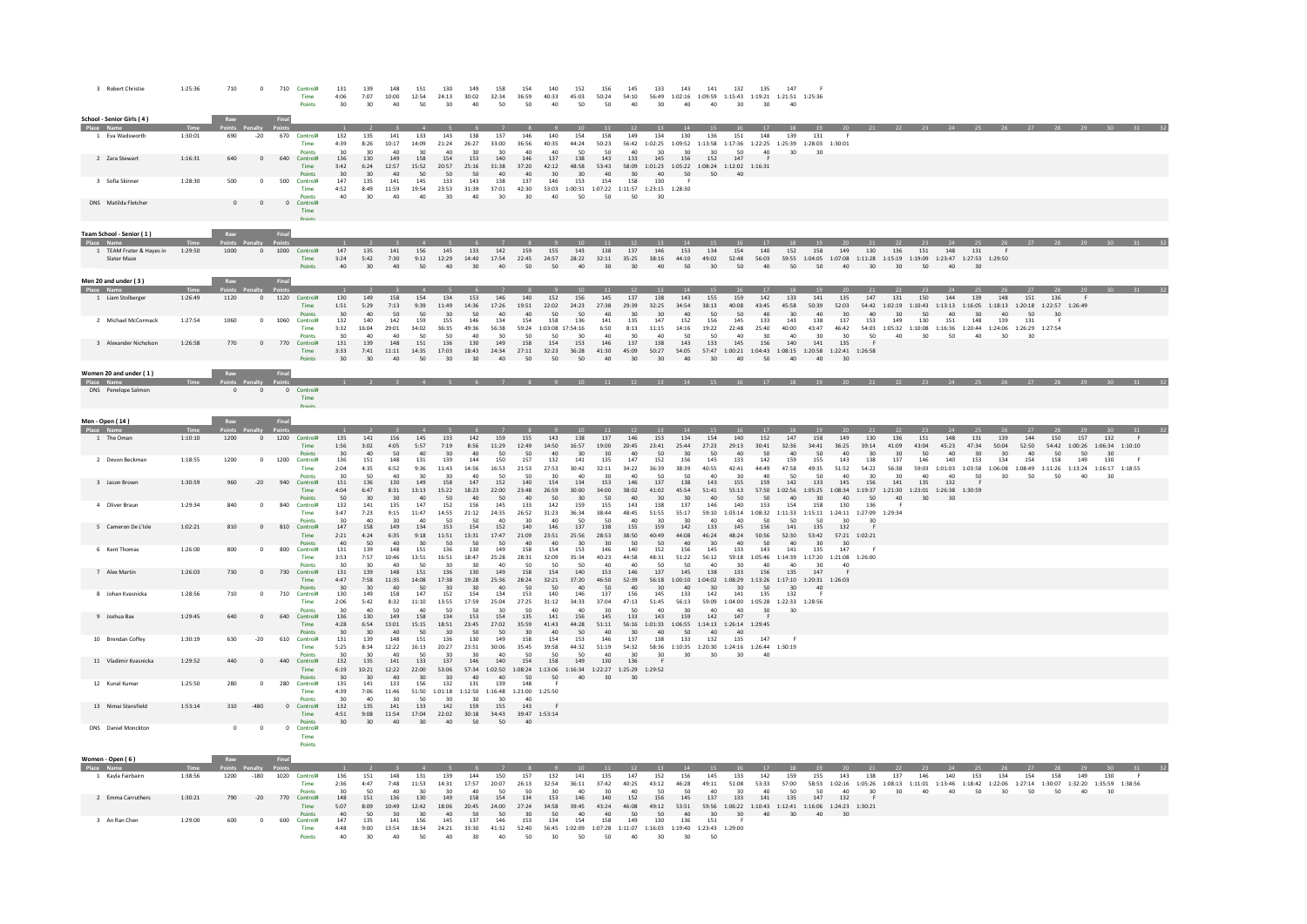| 4 Nicola Farmer              | 1:20:47 | 350         | $\circ$        | 350<br>Control#<br>Time                  | 132<br>6:59                            | 145<br>19:45                    | 140<br>36:40                   | 146                             | 153                                   | 134                             | 158<br>43:45 1:00:07 1:05:43 1:10:34 1:13:57 1:17:03 1:20:47                                                           | 147<br>135                                 |                                      |                                                                                                    |                                                                                                     |                    |                        |                                                                                                                                     |                                 |                    |                    |               |                        |                 |                                                                                                                                                                         |                   |           |           |           |                                                                                                                                                                 |                        |  |
|------------------------------|---------|-------------|----------------|------------------------------------------|----------------------------------------|---------------------------------|--------------------------------|---------------------------------|---------------------------------------|---------------------------------|------------------------------------------------------------------------------------------------------------------------|--------------------------------------------|--------------------------------------|----------------------------------------------------------------------------------------------------|-----------------------------------------------------------------------------------------------------|--------------------|------------------------|-------------------------------------------------------------------------------------------------------------------------------------|---------------------------------|--------------------|--------------------|---------------|------------------------|-----------------|-------------------------------------------------------------------------------------------------------------------------------------------------------------------------|-------------------|-----------|-----------|-----------|-----------------------------------------------------------------------------------------------------------------------------------------------------------------|------------------------|--|
| 5 Jasmine Zhang              | 1:19:47 | 300         |                | 300<br><b>Control#</b><br>Time           | 135<br>7:06                            | 141<br>10:47                    | 156<br>18:27                   | 152<br>52:55                    | 140                                   | 30<br>154                       | 50<br>147<br>$1:05:06 \qquad 1:10:18 \qquad 1:15:09 \qquad 1:19:47$                                                    | 40                                         |                                      |                                                                                                    |                                                                                                     |                    |                        |                                                                                                                                     |                                 |                    |                    |               |                        |                 |                                                                                                                                                                         |                   |           |           |           |                                                                                                                                                                 |                        |  |
| 6 Fiona McAllister           | 1:11:00 | 230         | $\circ$        | 230 Control#<br>Time                     | 132                                    | 133                             | sr.<br>141                     | 50<br>135                       | 147                                   | 130                             | 136<br>8:58  21:09  27:42  31:55  44:55  57:45  1:04:40  1:11:00                                                       |                                            |                                      |                                                                                                    |                                                                                                     |                    |                        |                                                                                                                                     |                                 |                    |                    |               |                        |                 |                                                                                                                                                                         |                   |           |           |           |                                                                                                                                                                 |                        |  |
| Men 40 and over (6)          |         | Raw         |                | Points<br>Final                          | 30                                     | 30                              | 40                             | 30                              | 40                                    | 30                              | 30                                                                                                                     |                                            |                                      |                                                                                                    |                                                                                                     |                    |                        |                                                                                                                                     |                                 |                    |                    |               |                        |                 |                                                                                                                                                                         |                   |           |           |           |                                                                                                                                                                 |                        |  |
| Place Name                   |         |             |                |                                          |                                        | $\overline{\phantom{a}}$        | $\rightarrow$                  | $\overline{4}$                  | - 50                                  | $\overline{a}$                  |                                                                                                                        | - 8                                        |                                      | 11                                                                                                 | 12                                                                                                  | 13                 | 14                     | 15                                                                                                                                  | 16                              | 17                 | 18                 | 19            | 20                     |                 | 22                                                                                                                                                                      | 23                | 24        |           |           |                                                                                                                                                                 |                        |  |
| 1 Nick Harris                | 1:27:52 | 1090        | $\overline{0}$ | 1090 Control#<br>Time<br>Points          | 147<br>3:16                            | 152<br>6:31                     | 156<br>8:32                    | 141<br>10:04                    | 145<br>12:38<br>40                    | 133<br>14:21<br>30              | 142<br>16:31<br>40                                                                                                     | 159<br>155<br>19:56<br>22:50<br>50         | 143<br>25:58<br>AD                   | 138<br>29:29<br>30                                                                                 | 137<br>32:45<br>30 <sub>0</sub>                                                                     | 140<br>36:42       | 146<br>39:27<br>40     | 153<br>47:16<br>50                                                                                                                  | 134<br>50:32<br>30 <sup>2</sup> | 154<br>53:50<br>50 | 158<br>56:54<br>50 | 149           | 130<br>30 <sub>0</sub> | 136<br>30       | 151<br>50                                                                                                                                                               | 148<br>$\Delta$ 0 | 139<br>30 | 144<br>40 | 150<br>50 | 131<br>$59:09 \quad 1:02:51 \quad 1:05:31 \quad 1:07:55 \quad 1:11:19 \quad 1:14:31 \quad 1:18:29 \quad 1:21:26 \quad 1:25:53 \quad 1:27:52$<br>30 <sub>o</sub> |                        |  |
| 2 Rob Murphy                 | 1:22:28 | 1000        | $^{\circ}$     | 1000<br>Control#<br>Time                 | 40<br>147<br>3:37                      | 50<br>135<br>5:54               | $50$<br>141<br>7:45            | 40<br>156<br>9:23               | 145<br>12:28                          | 133<br>14:29                    | 142<br>17:11                                                                                                           | 159<br>155<br>21:54<br>24:12               | $\varsigma_0$<br>143<br>27:24        | 138<br>30:44                                                                                       | 137<br>34:07                                                                                        | 40<br>146<br>37:10 | 153<br>41:32           | 134<br>45:13                                                                                                                        | 154<br>47:53                    | 140<br>50:52       | 152<br>53:27       | $40\,$<br>158 | 149                    | 130             | 136<br>${\bf 57:59} \qquad {\bf 1:01:02} \qquad {\bf 1:05:34} \qquad {\bf 1:08:41} \qquad {\bf 1:11:25} \qquad {\bf 1:14:56} \qquad {\bf 1:19:06} \qquad {\bf 1:22:28}$ | 151               | 148       | 131       |           |                                                                                                                                                                 |                        |  |
| 3 Neill McGowan              | 1:27:22 | 930         | $\mathbf{0}$   | <b>Points</b><br>930 Control#<br>Time    | $\Delta$ 0<br>147<br>3:40              | 30<br>135<br>6:46               | $\Delta \Omega$<br>141<br>9:00 | 50<br>156<br>11:05              | 145<br>14:42                          | 30<br>133<br>17:44              | A <sub>0</sub><br>142<br>20:48                                                                                         | 50<br>159<br>155<br>25:50<br>28:48         | 50<br>$\Delta$ 0<br>143<br>32:53     | 20<br>138<br>36:49                                                                                 | 20 <sub>0</sub><br>137<br>40:41                                                                     | 40<br>146<br>44:10 | 50<br>140<br>48:16     | 20<br>152<br>51:23                                                                                                                  | 50<br>154<br>55:26              | 40<br>153          | 50<br>134          | 50<br>158     | A <sub>0</sub><br>149  | 20<br>130       | 30<br>136<br>${\bf 59:39 \quad 1:03:42 \quad 1:08:41 \quad 1:11:54 \quad 1:16:59 \quad 1:20:20 \quad 1:23:11 \quad 1:27:22 }$                                           | 50<br>151         | 40        | 30        |           |                                                                                                                                                                 |                        |  |
| 4 Roger Woodroofe            | 1:28:43 | 580         | $^{\circ}$     | <b>Points</b><br>580<br>Control#<br>Time | $40\,$<br>148<br>8:00                  | 30 <sup>2</sup><br>151<br>14:27 | 40<br>136<br>20:05             | 50<br>130<br>24:23              | 40<br>149<br>34:37                    | 30 <sup>°</sup><br>158<br>38:10 | AD<br>154<br>42:49                                                                                                     | 50<br>152<br>140<br>48:47<br>52:52         | 50<br>AD<br>156                      | 30 <sup>2</sup><br>145<br>59:35 1:07:27 1:14:33 1:17:24 1:22:32 1:28:43                            | 30 <sub>o</sub><br>141                                                                              | 40<br>135          | 40<br>147              | 50                                                                                                                                  | 50                              | 50                 | 30 <sup>°</sup>    | 50            | 40 <sup>2</sup>        | 30 <sup>2</sup> | 30 <sup>1</sup>                                                                                                                                                         | 50                |           |           |           |                                                                                                                                                                 |                        |  |
| 5 Bryce Day                  | 2:14:40 | 490         | $-900$         | Points<br>0 Control#<br>Time             | 40<br>130<br>2:48                      | 50<br>136<br>5:41               | 30<br>151<br>10:06             | 30 <sub>0</sub><br>148<br>14:39 | $\Delta$ 0<br>139                     | 50<br>144                       | 50<br>131<br>19:19 27:01 37:19 45:01                                                                                   | 40<br>135<br>141                           | 50<br>50<br>133                      | 40<br>143<br>48:13  53:45  1:01:09  1:05:55  1:09:59  2:09:40  2:14:40                             | 40<br>138                                                                                           | 30<br>137          | 40<br>147              |                                                                                                                                     |                                 |                    |                    |               |                        |                 |                                                                                                                                                                         |                   |           |           |           |                                                                                                                                                                 |                        |  |
| DNS Paul Ayres               |         | $\mathbb O$ | $\circ$        | Points<br>0 Control#<br>Time             | 30 <sup>1</sup>                        | $30^{\circ}$                    | 50                             | 40                              | 30 <sup>7</sup>                       | 40                              | $30^{\circ}$                                                                                                           | $30^{\circ}$                               | 40<br>30 <sup>1</sup>                | 40                                                                                                 | 30 <sup>°</sup>                                                                                     | 30 <sup>2</sup>    | 40                     |                                                                                                                                     |                                 |                    |                    |               |                        |                 |                                                                                                                                                                         |                   |           |           |           |                                                                                                                                                                 |                        |  |
|                              |         |             |                | <b>Points</b>                            |                                        |                                 |                                |                                 |                                       |                                 |                                                                                                                        |                                            |                                      |                                                                                                    |                                                                                                     |                    |                        |                                                                                                                                     |                                 |                    |                    |               |                        |                 |                                                                                                                                                                         |                   |           |           |           |                                                                                                                                                                 |                        |  |
| Men's Team (5)<br>Place Name |         | Raw         |                | Final                                    |                                        |                                 |                                | $-4$                            |                                       |                                 |                                                                                                                        |                                            | $10-10$                              | $-11$                                                                                              | 12                                                                                                  | 13                 | 14                     | 15                                                                                                                                  |                                 |                    | 16 17 18           | 19            |                        |                 | 20 21 22 23 24                                                                                                                                                          |                   |           |           |           |                                                                                                                                                                 | 25 26 27 28 29 30 31 3 |  |
| 1 TEAM Jacksonz              | 1:29:18 | 930         | $\mathbf 0$    | 930<br>Control#<br>Time                  | 147<br>3:31                            | 135<br>6:01                     | 141<br>7:41                    | 156<br>9:37                     | 145<br>13:07                          | 133<br>15:21                    | 142<br>18:18                                                                                                           | 159<br>155<br>24:55<br>22:36               | 143<br>28:47                         | 138<br>33:04                                                                                       | 137<br>37:09                                                                                        | 146<br>40:34       | 140<br>44:18           | 152<br>47:47                                                                                                                        | 154<br>52:41                    | 153                | 134                | 158           | 149                    | 130             | 136<br>58:06 1:02:04 1:09:09 1:12:49 1:18:17 1:22:36 1:25:42 1:29:18                                                                                                    | 151               |           |           |           |                                                                                                                                                                 |                        |  |
| 2 TEAM The A Team            | 1:24:59 | 650         | $\circ$        | <b>Points</b><br>650<br>Control#<br>Time | $\Delta$ 0<br>131<br>4:25              | 139<br>8:57                     | $\Delta$ 0<br>148<br>12:41     | 50<br>151<br>16:26              | 136                                   | 30<br>130                       | $\Delta \Omega$<br>149<br>19:43 22:21 28:02 32:55                                                                      | 50<br>134<br>153<br>37:09                  | 50<br>40<br>146<br>43:05             | 30<br>137                                                                                          | 30 <sub>0</sub><br>138<br>47:03  51:31  58:38  1:02:28  1:08:01  1:15:49  1:17:36  1:21:02  1:24:59 | 40<br>145          | 40<br>133              | 50<br>143                                                                                                                           | 50<br>141                       | 50<br>135          | 30<br>147          | 50            | 40                     | 30              | 30                                                                                                                                                                      | 50                |           |           |           |                                                                                                                                                                 |                        |  |
| 3 TEAM Forsyth               | 1:29:32 | 420         | $\circ$        | <b>Points</b><br>420<br>Control#<br>Time | 30<br>130<br>8:29                      | 30<br>149<br>18:27              | 40<br>158<br>26:37             | 50<br>154<br>34:04              | 30<br>146<br>44:26                    | 30<br>153                       | 40<br>140<br>56:56 1:07:48 1:12:48 1:20:43 1:22:45 1:29:32                                                             | 30<br>152<br>141                           | 50<br>40<br>135                      | 30                                                                                                 | 30                                                                                                  | 40                 | 30 <sub>1</sub>        | 40                                                                                                                                  | 40                              | 30 <sup>2</sup>    | 40                 |               |                        |                 |                                                                                                                                                                         |                   |           |           |           |                                                                                                                                                                 |                        |  |
| 4 TEAM Nameless              | 1:23:42 | 310         | $\mathbf 0$    | Points<br>310<br>Control#<br>Time        | 30<br>131<br>7:37                      | 40<br>148<br>19:50              | 50<br>151<br>32:51             | 50<br>136<br>41:31              | 40<br>130<br>46:15                    | 50<br>149                       | 40<br>158<br>$57:31 \quad 1:06:44 \quad 1:15:05 \quad 1:23:42$                                                         | 50<br>147                                  | 40<br>30                             |                                                                                                    |                                                                                                     |                    |                        |                                                                                                                                     |                                 |                    |                    |               |                        |                 |                                                                                                                                                                         |                   |           |           |           |                                                                                                                                                                 |                        |  |
| 5 TEAM LMCs<br>Dunboddame's  | 1:33:17 | 370         | $-80$          | Pnints<br>290<br>Control#<br>Time        | $30$<br>132<br>8:45                    | $40$<br>133<br>19:43            | 50<br>145<br>27:50             | 30<br>156                       | 30<br>141                             | 40<br>135                       | 50<br>147<br>$52:08 \quad 1:01:39 \quad 1:04:05 \quad 1:07:52 \quad 1:17:31 \quad 1:22:17 \quad 1:29:39 \quad 1:33:17$ | 40<br>130<br>136                           | 151                                  |                                                                                                    |                                                                                                     |                    |                        |                                                                                                                                     |                                 |                    |                    |               |                        |                 |                                                                                                                                                                         |                   |           |           |           |                                                                                                                                                                 |                        |  |
|                              |         |             |                | Points                                   | 3U                                     | $30$                            | 40                             | 50                              | 40                                    | 30                              | 40                                                                                                                     | 3U                                         |                                      |                                                                                                    |                                                                                                     |                    |                        |                                                                                                                                     |                                 |                    |                    |               |                        |                 |                                                                                                                                                                         |                   |           |           |           |                                                                                                                                                                 |                        |  |
|                              |         |             |                |                                          |                                        |                                 |                                |                                 |                                       |                                 |                                                                                                                        |                                            |                                      |                                                                                                    |                                                                                                     |                    |                        |                                                                                                                                     |                                 |                    |                    |               |                        |                 |                                                                                                                                                                         |                   |           |           |           |                                                                                                                                                                 |                        |  |
| Women's Team (17)            |         |             |                |                                          |                                        |                                 |                                |                                 |                                       |                                 |                                                                                                                        |                                            |                                      |                                                                                                    |                                                                                                     |                    |                        |                                                                                                                                     |                                 |                    |                    |               |                        |                 |                                                                                                                                                                         |                   |           |           |           |                                                                                                                                                                 |                        |  |
| Place Name                   | Time    |             |                |                                          |                                        |                                 |                                | $\overline{A}$                  | $-5$                                  | $-6$                            | $\overline{z}$                                                                                                         | $\overline{\mathbf{R}}$<br>$\mathbf{q}$    | $10^{-1}$                            | 11                                                                                                 | 12                                                                                                  | 13                 | 14                     | $-15$                                                                                                                               | 16                              | 17                 | 18                 | $-19$         |                        |                 |                                                                                                                                                                         |                   |           |           |           |                                                                                                                                                                 |                        |  |
| 1 TEAM Fuse Creative         | 1:28:22 | 750         | $\circ$        | 750 Control#<br>Time                     | 147<br>4:06                            | 135<br>7:00                     | 141<br>9:14<br>$\Delta$ 0      | 156<br>11:37<br>$\epsilon$      | 152<br>15:52<br>$\epsilon$            | 140<br>19:00<br>$\overline{A}$  | 137<br>26:05<br>20 <sub>0</sub>                                                                                        | 146<br>153<br>30:48<br>36:43<br>$\Delta$ 0 | 134<br>40:46<br>50<br>20             | 154<br>44:42<br>$\epsilon$                                                                         | 158<br>48:43<br>$\epsilon$                                                                          | 149                | 130<br>20              | 136<br>$56:38 \quad 1:02:40 \quad 1:06:22 \quad 1:12:03 \quad 1:16:52 \quad 1:21:07 \quad 1:24:12 \quad 1:28:22$<br>20 <sub>0</sub> | 151<br>50 <sub>0</sub>          | 148<br>40          | 139<br>30          | 131<br>30     |                        |                 |                                                                                                                                                                         |                   |           |           |           |                                                                                                                                                                 |                        |  |
| 2 TEAM green > white         | 1:29:03 | 620         | $^{\circ}$     | 620<br>Control#<br>Time<br>Dointe        | $\frac{40}{147}$<br>3:37<br>$\Delta$ 0 | 135<br>6:03<br>20               | 141<br>8:00<br>$\Delta$ 0      | 156<br>10:00<br>50              | 145<br>14:09                          | 133<br>17:39<br>20              | 143<br>22:28                                                                                                           | 138<br>137<br>30:49<br>35:46<br>20         | 146<br>40:44<br>20<br>$\overline{a}$ | 140<br>45:28<br>$\Lambda$ <sup>0</sup>                                                             | 152<br>50:53<br>50                                                                                  | 158<br>50          | 154<br>E <sub>0</sub>  | 130<br>59:14 1:03:15 1:22:17 1:26:01 1:29:03                                                                                        | 136                             | $\mathbf{r}$       |                    |               |                        |                 |                                                                                                                                                                         |                   |           |           |           |                                                                                                                                                                 |                        |  |
| 3 TEAM NX2 explorers         | 1:29:06 | 620         | $^{\circ}$     | 620 Control#<br>Time<br><b>Points</b>    | 132<br>5:58<br>30                      | 135<br>10:26<br>30              | 147<br>15:04<br>40             | 141<br>21:15<br>$\Delta$ 0      | 156<br>25:54<br>$\epsilon$            | 145<br>30:46<br>$\Delta$ 0      | 137<br>37:01<br>30 <sub>0</sub>                                                                                        | 140<br>146<br>43:39<br>48:25<br>$\Delta$ 0 | 154<br>40<br>50                      | 153<br>54:37 1:01:02 1:05:31 1:11:31 1:14:59 1:21:17 1:24:54 1:29:06<br>50                         | 134<br>30 <sub>0</sub>                                                                              | 158<br>50          | 149<br>$\Delta$ 0      | 130<br>30 <sub>1</sub>                                                                                                              | 136<br>30 <sub>o</sub>          |                    |                    |               |                        |                 |                                                                                                                                                                         |                   |           |           |           |                                                                                                                                                                 |                        |  |
| 4 TEAM Twin Trouble          | 1:26:55 | 570         | $^{\circ}$     | 570<br>Control#<br>Time                  | 135<br>4:21                            | 141<br>6:39                     | 156<br>10:25                   | 145                             | 137<br>14:12 19:46                    | 146<br>25:00                    | 153<br>31:34                                                                                                           | 152<br>154<br>44:45                        | 147                                  | 158<br>$50:29 \quad 1:02:34 \quad 1:07:11 \quad 1:13:18 \quad 1:18:14 \quad 1:21:55 \quad 1:26:55$ | 149                                                                                                 | 130<br>30          | 136                    |                                                                                                                                     |                                 |                    |                    |               |                        |                 |                                                                                                                                                                         |                   |           |           |           |                                                                                                                                                                 |                        |  |
| 5 TEAM Helene & Michelle     | 1:24:02 | 550         | $\circ$        | Points<br>550<br>Control#<br>Time        | 30<br>147<br>4:33                      | 40<br>135<br>7:17               | 50<br>141<br>9:36              | 40<br>156<br>13:08              | 30<br>145<br>17:07                    | 40<br>133<br>21:52              | 50<br>143<br>30:48                                                                                                     | 50<br>137<br>138<br>36:46<br>41:44         | $50^{\circ}$<br>40<br>146<br>45:33   | 50<br>153                                                                                          | 40<br>134<br>56:36 1:00:53 1:07:55 1:13:46 1:18:49 1:24:02                                          | 149                | 30 <sub>o</sub><br>130 | 136                                                                                                                                 |                                 |                    |                    |               |                        |                 |                                                                                                                                                                         |                   |           |           |           |                                                                                                                                                                 |                        |  |
| 6 TEAM Wolf pack             | 1:17:13 | 450         | $^{\circ}$     | Points<br>450<br>Control#<br>Time        | 40<br>135<br>5:17                      | 30<br>141<br>8:10               | 40<br>156<br>13:33             | $\epsilon$<br>145<br>20:14      | 140<br>34.48                          | 30<br>152<br>37:51              | 40<br>154<br>43:48                                                                                                     | 30<br>149<br>158<br>49:08                  | 30<br>40<br>130                      | 50<br>136<br>53:24 1:02:12 1:07:49 1:17:13                                                         | 30 <sub>o</sub>                                                                                     | 40                 | 30                     | 30                                                                                                                                  |                                 |                    |                    |               |                        |                 |                                                                                                                                                                         |                   |           |           |           |                                                                                                                                                                 |                        |  |
| 7 TEAM HumanWeapons          | 1:28:32 | 450         | $\mathbf 0$    | Points<br>450<br><b>Control#</b><br>Time | 30<br>132<br>6:28                      | 40<br>135<br>11:58              | 50<br>141<br>18:07             | 40<br>156<br>23:31              | 40<br>145<br>30:07                    | 50<br>133<br>35:52              | 50<br>143<br>45:33                                                                                                     | 50<br>138<br>137<br>51:35                  | 40<br>30<br>146                      | 30 <sup>°</sup><br>154<br>56:56 1:02:48 1:15:37 1:23:17 1:28:32                                    | 147                                                                                                 |                    |                        |                                                                                                                                     |                                 |                    |                    |               |                        |                 |                                                                                                                                                                         |                   |           |           |           |                                                                                                                                                                 |                        |  |
| 8 TEAM French 75             | 1:27:50 | 410         | $\circ$        | <b>Points</b><br>410<br>Control#<br>Time | 30<br>132<br>6:44                      | 30<br>135<br>12:14              | 40<br>141<br>14:46             | 50<br>156                       | 40 <sup>2</sup><br>133<br>20:11 26:48 | 30<br>143<br>33:52              | 40<br>138<br>40:25 45:53                                                                                               | 30 <sup>2</sup><br>137<br>146              | 30<br>$\Delta$ 0<br>134              | 50<br>130<br>51:44 1:08:43 1:19:44 1:23:43 1:27:50                                                 | A <sub>0</sub><br>136                                                                               |                    |                        |                                                                                                                                     |                                 |                    |                    |               |                        |                 |                                                                                                                                                                         |                   |           |           |           |                                                                                                                                                                 |                        |  |
| 9 TEAM Door-modderen         | 1:27:50 | 400         | $\mathbf 0$    | Points<br>400<br>Control#<br>Time        | 30<br>$132\,$<br>8:40                  | 30<br>135<br>15:00              | 40<br>141<br>18:23             | 50<br>145<br>25:51              | 30<br>137<br>32:34                    | 40<br>146<br>41:44              | 30<br>153<br>50:13  1:04:46  1:12:18  1:18:40  1:27:50                                                                 | 30<br>154<br>158                           | 40<br>30 <sup>°</sup><br>147         | 30                                                                                                 | 30                                                                                                  |                    |                        |                                                                                                                                     |                                 |                    |                    |               |                        |                 |                                                                                                                                                                         |                   |           |           |           |                                                                                                                                                                 |                        |  |
| 10 TEAM The Amazing AKCs     | 1:23:34 | 390         | $\circ$        | Points<br>390<br>Control#<br>Time        | 30<br>136                              | 151                             | 40<br>130                      | 149                             | 158                                   | 147                             | 50<br>135                                                                                                              | 141<br>156                                 | 50<br>133                            |                                                                                                    |                                                                                                     |                    |                        |                                                                                                                                     |                                 |                    |                    |               |                        |                 |                                                                                                                                                                         |                   |           |           |           |                                                                                                                                                                 |                        |  |
| 11 TEAM Zara and caroline    | 1:29:28 | 340         | $\mathbf 0$    | Points<br>340<br>Control#                | 5:17<br>$30$<br>131                    | 10:27<br>$50$<br>139            | 19:37<br>30<br>148             | 30:51<br>40<br>$151\,$          | 37:30<br>50<br>136                    | 45:06<br>40<br>130              | 49:15<br>30 <sub>2</sub><br>149                                                                                        | 54:09<br>40<br>158<br>147                  | 59:06 1:05:36 1:23:34<br>50<br>30    |                                                                                                    |                                                                                                     |                    |                        |                                                                                                                                     |                                 |                    |                    |               |                        |                 |                                                                                                                                                                         |                   |           |           |           |                                                                                                                                                                 |                        |  |
| 12 TFAM Wine Hustlers        | 1:23:33 | 270         | $\Omega$       | Time<br>Point<br>270 Control#            | 9:24<br>136                            | 17:07<br>130                    | 27:00<br>149                   | 40:33<br>134                    | 51:02<br>146                          | 137                             | 58:15  1:12:57  1:17:30  1:23:25  1:29:28<br>141                                                                       | $\epsilon$<br>135                          |                                      |                                                                                                    |                                                                                                     |                    |                        |                                                                                                                                     |                                 |                    |                    |               |                        |                 |                                                                                                                                                                         |                   |           |           |           |                                                                                                                                                                 |                        |  |
| 13 TEAM Gogainers            | 1:35:03 | 360         | $-120$         | Time<br>Points<br>240<br>Control#        | 6:04<br>30<br>147                      | 10:07<br>30<br>158              | 18:26<br>40<br>149             | 34:28<br>30<br>134              | 40<br>153                             | 30<br>154                       | 54:57 1:02:34 1:14:10 1:16:36 1:23:33<br>40<br>141                                                                     | 30<br>135<br>130                           |                                      |                                                                                                    |                                                                                                     |                    |                        |                                                                                                                                     |                                 |                    |                    |               |                        |                 |                                                                                                                                                                         |                   |           |           |           |                                                                                                                                                                 |                        |  |
| 14 TEAM GRG                  | 1:26:17 | 230         | $\overline{0}$ | Time<br><b>Points</b><br>230 Control#    | 5:23<br>131                            | 18:49<br>50<br>139              | 24:39<br>$\Delta$ 0<br>148     | 42:10<br>30 <sub>o</sub><br>136 | 50<br>130                             | 50<br>134                       | $53:25 \quad 1:05:54 \quad 1:20:21 \quad 1:22:28 \quad 1:31:20 \quad 1:35:03$<br>A <sub>0</sub><br>147                 | 30                                         | 30                                   |                                                                                                    |                                                                                                     |                    |                        |                                                                                                                                     |                                 |                    |                    |               |                        |                 |                                                                                                                                                                         |                   |           |           |           |                                                                                                                                                                 |                        |  |
| 15 TEAM Sue and Phae         | 1:20:54 | 60          | $^{\circ}$     | Time<br>Points<br>60 Control#            | 10:50<br>30 <sub>o</sub><br>136        | 21:01<br>30 <sup>2</sup><br>130 | 31:33<br>40                    | 44:19<br>30                     | 30 <sup>1</sup>                       | 30                              | 50:09  1:07:51  1:19:53  1:26:17<br>A <sub>0</sub>                                                                     |                                            |                                      |                                                                                                    |                                                                                                     |                    |                        |                                                                                                                                     |                                 |                    |                    |               |                        |                 |                                                                                                                                                                         |                   |           |           |           |                                                                                                                                                                 |                        |  |
| 16 TEAM Bonaka               | 1:31:59 | 100         | $-40$          | Time<br><b>Points</b><br>60 Control#     | 8:27<br>30<br>135                      | 20<br>141                       | 15:20 1:20:54<br>133           | F                               |                                       |                                 |                                                                                                                        |                                            |                                      |                                                                                                    |                                                                                                     |                    |                        |                                                                                                                                     |                                 |                    |                    |               |                        |                 |                                                                                                                                                                         |                   |           |           |           |                                                                                                                                                                 |                        |  |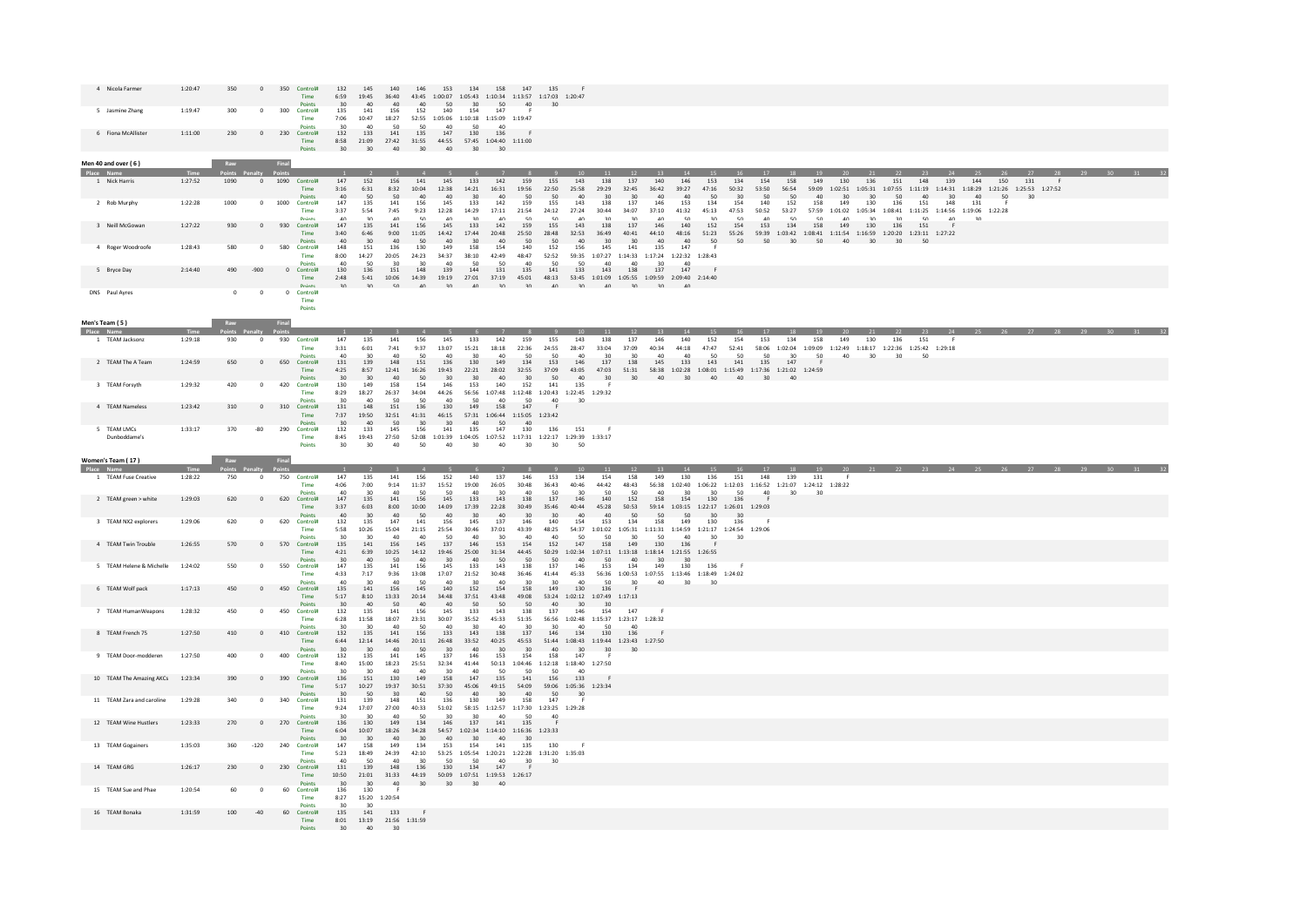| DNS TEAM Exotic Cheese | $\Omega$ | $\Omega$ | Control# |
|------------------------|----------|----------|----------|
|                        |          |          | Time     |
|                        |          |          | Points   |

| Place Name<br>1 TEAM Rebecca & Paddy<br>1:23:46<br>810<br>810 Control#<br>152<br>$\circ$<br>147<br>135<br>141<br>133<br>142<br>159<br>155<br>143<br>138<br>145<br>156<br>140<br>154<br>153<br>134<br>158<br>149<br>130<br>136<br>3:36<br>5:57<br>7:48<br>11:37<br>14:48<br>20:07<br>26:36<br>30:02<br>34:08<br>38:59<br>44:33<br>47:54<br>50:50<br>55:41 1:00:00 1:03:36 1:07:59 1:11:25 1:15:55 1:19:08 1:23:46<br>Time<br>30<br>40<br>$\Delta$ 0<br>50<br>40<br>30<br>40<br>$\Delta f$<br>50<br>50<br>50<br>Point<br>50<br>A <sub>0</sub><br>2 TEAM SMH<br>1:25:01<br>800<br>800<br>131<br>148<br>151<br>136<br>158<br>154<br>153<br>140<br>152<br>156<br>$\Omega$<br>139<br>130<br>149<br>146<br>145<br>133<br>141<br>135<br>147<br>Control#<br>143<br>Time<br>3:50<br>7:48<br>10:40<br>14:06<br>16:52<br>18:55<br>25:34<br>28:28<br>32:02<br>35:32<br>40:21<br>45:35<br>48:38<br>51:28<br>56:16<br>59:09  1:05:41  1:15:45  1:17:46  1:21:12  1:25:01<br>30<br>20<br>$\Delta$ 0<br>50<br>$\overline{A}$<br>50<br>50<br>$\Delta$ 0<br>50<br>50<br>AC<br>20<br>3 TEAM I don't know<br>1:22:36<br>760<br>760<br>Control#<br>151<br>136<br>130<br>149<br>158<br>154<br>153<br>146<br>140<br>152<br>156<br>145<br>137<br>138<br>143<br>133<br>141<br>135<br>147<br>$\Omega$<br>7:42<br>9:48<br>16:07<br>20:18<br>24:22<br>28:09<br>33:26<br>37:48<br>40:48<br>43:53<br>49:34<br>54:09<br>58:31 1:02:20<br>1:06:14 1:11:22 1:13:35 1:17:19 1:22:36<br>Time<br>4:44<br>30<br>50<br>50<br>30<br>50<br>30<br>50<br>50<br>40<br>50<br>40<br>30<br>40<br>$30^{\circ}$<br>40<br>30<br>40<br>Points<br>40<br>40<br>136<br>158<br>134<br>4 TEAM Salar<br>1:26:29<br>670<br>$\overline{0}$<br>670<br>Control#<br>131<br>139<br>148<br>151<br>130<br>149<br>154<br>153<br>146<br>140<br>156<br>141<br>135<br>147<br>22:37<br>37:35<br>42:21<br>46:57<br>55:06 1:01:53 1:07:18 1:13:20 1:15:56 1:18:10 1:21:06 1:26:29<br>Time<br>4:28<br>9:26<br>14:17<br>18:50<br>26:16<br>33:40<br>Points<br>30 <sub>2</sub><br>30 <sup>2</sup><br>40<br>50<br>30 <sub>o</sub><br>30<br>40<br>50<br>50<br>30 <sub>2</sub><br>50<br>40<br>40<br>50<br>40<br>$30^{\circ}$<br>40<br>650<br>158<br>153<br>137<br>5 TEAM BellFamily<br>1:30:04<br>670<br>$-20$<br>130<br>149<br>154<br>140<br>146<br>156<br>141<br>135<br>147<br>Control#<br>151<br>136<br>145<br>131<br>139<br>Time<br>4:49<br>8:10<br>10:45<br>17:44<br>21:57<br>27:54<br>32:45<br>38:40<br>45:13<br>49:45<br>57:14 1:03:46 1:07:26 1:09:37 1:13:34 1:21:43 1:25:24 1:30:04<br>50<br>40<br>50<br>40<br>Points<br>6 TEAM Pooksie and Fopey<br>1:30:40<br>630<br>147<br>141<br>145<br>156<br>140<br>146<br>153<br>154<br>158<br>130<br>136<br>151<br>148<br>650<br>$-20$<br>Control#<br>135<br>149<br>131<br>11:19 17:15<br>21:19<br>25:29<br>33:00<br>40:58<br>45:38<br>49:45<br>56:27  1:03:46  1:07:38  1:17:41  1:22:09  1:27:16  1:30:40<br>Time<br>4:39<br>8:15<br>50<br>50<br>40<br>50<br>50<br>50<br>Points<br>40<br>30<br>40<br>40<br>40<br>40<br>30<br>30 <sup>2</sup><br>40<br>30<br>7 TEAM WDR<br>1:28:48<br>600<br>600<br>132<br>145<br>133<br>138<br>137<br>153<br>158<br>149<br>130<br>136<br>$\mathbf 0$<br>Control#<br>135<br>141<br>156<br>146<br>154<br>131<br>Time<br>4:55<br>8:48<br>10:55<br>13:45<br>19:42<br>23:35<br>33:08<br>37:14<br>41:05<br>53:43<br>57:24 1:02:22 1:06:39 1:12:48 1:17:18 1:26:20<br>1:28:48<br>30<br>40<br>50<br>40<br>30<br>40<br>50<br>50<br>50<br>40<br>30<br>30<br>30<br>Points<br>8 TEAM Bower<br>1:25:17<br>540<br>540<br>Control#<br>136<br>130<br>149<br>158<br>154<br>140<br>152<br>156<br>137<br>138<br>133<br>141<br>135<br>147<br>$\circ$<br>8:49<br>16:50<br>27:33<br>33:56<br>37:28<br>41:46<br>58:54   1:10:11   1:15:40   1:17:37   1:21:00   1:25:17<br>Time<br>6:02<br>21:13<br>51:56<br>30<br>50<br>$50 -$<br>50<br>30 <sub>o</sub><br>30<br>40<br>50<br>30<br>40<br>40<br>$30^{\circ}$<br>40<br>Points<br>30<br>9 TEAM The Walkers<br>1:30:16<br>$-20$<br>540<br>Control#<br>131<br>139<br>148<br>151<br>136<br>130<br>149<br>158<br>154<br>153<br>140<br>152<br>147<br>135<br>560<br>12:32<br>17:46<br>22:17<br>27:20<br>$52:14 \quad 1:00:41 \quad 1:09:42 \quad 1:13:54 \quad 1:19:45 \quad 1:23:58 \quad 1:30:16$<br>Time<br>7:18<br>31:14<br>40:29<br>45:11<br>50<br>Doint<br>50<br>AC<br>50<br>co.<br>c.<br>30<br>134<br>137<br>156<br>147<br>10 TEAM Blackett<br>1:24:45<br>500<br>153<br>154<br>145<br>135<br>500<br>$\overline{0}$<br>136<br>130<br>140<br>146<br>141<br>Control#<br>4:18<br>7:14<br>21:01<br>27:53<br>32:57<br>37:18<br>43:27<br>49:16<br>58:26 1:04:31<br>1:09:16<br>1:12:24 1:16:42 1:24:45<br>Time<br>30<br>30<br>30<br>50<br>50<br>40<br>40<br>30<br>$40\,$<br>50<br>40<br>30<br>40<br>Points<br>11 TEAM Lost & Found<br>1:27:32<br>480<br>156<br>137<br>146<br>153<br>154<br>147<br>158<br>149<br>130<br>480<br>$\circ$<br>Control#<br>135<br>141<br>136<br>4:17<br>6:46<br>10:16<br>21:57<br>27:34<br>46:13<br>52:28 1:03:13 1:09:24 1:13:06 1:18:58 1:22:26 1:27:32<br>Time<br>50<br>50<br>50<br>40<br>Points<br>30<br>AC<br>30<br>$\Delta$ 0<br>50<br>40<br>12 TEAM Pezfoots<br>1:29:07<br>460<br>460<br>136<br>130<br>149<br>158<br>154<br>140<br>156<br>133<br>141<br>135<br>147<br>131<br>$\circ$<br>Control#<br>Time<br>5:28<br>11:00<br>19:39<br>26:47<br>32:11<br>38:28<br>47:24 1:01:19 1:09:36 1:12:13 1:16:29 1:26:59 1:29:07<br>50<br>50<br>Points<br>30 <sup>2</sup><br>30<br>40<br>50<br>40<br>30<br>40<br>30<br>40<br>20<br>13 TEAM Tomiette<br>1:27:23<br>440<br>Control#<br>131<br>139<br>148<br>151<br>136<br>130<br>149<br>158<br>147<br>135<br>141<br>132<br>440<br>$\circ$<br>13:09<br>18:49<br>26:36<br>35:14<br>40:14<br>51:03<br>56:09<br>$1:03:38 \quad 1:09:16 \quad 1:13:41 \quad 1:19:54 \quad 1:27:23$<br>Time<br>5:51<br>50<br>50<br>30<br>30<br>30<br>40<br>40<br>40<br>30<br>Points<br>40<br>14 TEAM Hardcore Stragglers 1:28:52<br>440<br>132<br>141<br>156<br>$145\,$<br>143<br>138<br>137<br>146<br>147<br>440<br>$\mathbf{0}$<br>Control#<br>135<br>133<br>140<br>5:21<br>9:48<br>13:10<br>19:53<br>24:25<br>30:02<br>39:53<br>45:45<br>53:08<br>59:20 1:06:57 1:22:18 1:28:52<br>Time<br>30 <sup>2</sup><br>30 <sup>2</sup><br>40 <sup>1</sup><br>50<br>40<br>30 <sup>°</sup><br>AD<br>30 <sup>2</sup><br>30 <sup>2</sup><br>40<br>40 <sup>1</sup><br><b>Points</b><br>AD<br>147<br>15 TFAM Thundering<br>1:27:26<br>410<br>$\Omega$<br>410<br>Control#<br>136<br>130<br>149<br>158<br>135<br>141<br>156<br>137<br>145<br>133<br>Time<br>5:22<br>10:09<br>18:10<br>24:16<br>29:30<br>32:54<br>37:48<br>43:27<br>53:10 1:10:03 1:16:35 1:27:26<br>somethings<br>20<br>50<br>30<br>AC<br>50<br>30<br>Point<br>16 TEAM Rutabagas<br>1:20:53<br>390<br>Control#<br>136<br>130<br>149<br>158<br>154<br>140<br>156<br>141<br>135<br>132<br>390<br>$\mathbf{0}$<br>10:36<br>20:47<br>27:03<br>33:48<br>42:33<br>50:38<br>57:27 1:00:40 1:09:17 1:20:53<br>5:46<br>Time<br>30<br>30<br>$\Lambda$<br>∣ 5∩<br>50<br>50<br>$A \cap$<br>30<br>30<br>Points<br>$A \Omega$<br>137<br>17 TEAM Samol<br>1:27:17<br>380<br>147<br>135<br>141<br>158<br>154<br>153<br>146<br>156<br>380<br>Control#<br>$^{\circ}$<br>32:36<br>Time<br>5:18<br>9:03<br>12:47<br>22:25<br>45:42<br>55:14 1:01:29 1:12:42 1:27:17<br>40<br>50<br>50<br>50<br>Points<br>40<br>30<br>50<br>40<br>30 <sub>0</sub><br>18 TEAM Team Bintliff<br>1:29:39<br>380<br>$\circ$<br>380<br>Control#<br>130<br>136<br>151<br>148<br>139<br>131<br>132<br>133<br>141<br>135<br>147<br>52:17 1:11:41 1:18:06 1:20:29 1:24:37 1:29:39<br>Time<br>7:19<br>11:33<br>18:57<br>24:27<br>31:45<br>37:54<br>50<br>30 <sub>o</sub><br>30<br>30 <sub>o</sub><br>30<br>40<br>30<br>30<br>40<br>30<br>Points<br>40<br>19 TEAM Dannah<br>139<br>148<br>151<br>136<br>130<br>134<br>158<br>147<br>1:24:23<br>360<br>$\mathbf{0}$<br>360<br>Control#<br>131<br>135<br>11:57<br>7:58<br>19:12<br>27:44<br>40:00<br>43:40 1:01:13 1:10:42 1:15:07 1:19:10 1:24:23<br>Time<br>30<br>50<br>50<br>Points<br>30<br>$\Lambda$ <sup>0</sup><br>30<br>20<br>20<br>40<br>30<br>20 TEAM McCoubrogaine<br>1:25:28<br>360<br>131<br>148<br>136<br>134<br>158<br>147<br>135<br>360<br>$\overline{0}$<br>Control#<br>139<br>151<br>130<br>Time<br>8:03<br>12:38<br>19:40<br>29:15<br>40:14<br>44:29 1:01:30 1:11:03 1:15:49 1:19:36 1:25:28<br>40<br>50<br>30 <sub>o</sub><br>Points<br>30<br>30<br>30<br>30 <sub>o</sub><br>50<br>40<br>30<br>21 TEAM Crazies 2<br>1:27:27<br>350<br>$\circ$<br>350<br>Control#<br>136<br>130<br>149<br>158<br>134<br>153<br>154<br>147<br>135<br>7:36<br>13:39<br>34:51<br>41:20<br>52:40 1:00:09 1:09:21 1:16:52 1:21:40 1:27:27<br>Time<br>Points<br>30<br>40<br>50<br>30<br>50<br>50<br>40<br>30<br>30<br>1:27:29<br>350<br>149<br>134<br>147<br>22 TEAM Crazies<br>350<br>136<br>130<br>158<br>153<br>154<br>$\circ$<br>Control#<br>135<br>15:05<br>52:32<br>59:55 1:08:42 1:16:46 1:21:46 1:27:29<br>Time<br>7:59<br>34:41 41:23<br>30<br>30<br>40 <sup>1</sup><br>50<br>30<br>50<br>50<br>AD<br><b>Points</b><br>30<br>23 TEAM Four Forest Friends<br>1:27:01<br>340<br>340<br>Control#<br>131<br>139<br>144<br>148<br>136<br>130<br>149<br>134<br>147<br>135<br>$\Omega$<br>11:07<br>20:40<br>31:51<br>42:27<br>58:31  1:08:12  1:18:02  1:21:25  1:27:01<br>Time<br>6:40<br>46:25<br>٩n<br>24 TEAM Who Let the Dogs<br>1:30:25<br>360<br>$-20$<br>340<br>Control#<br>136<br>130<br>149<br>134<br>153<br>146<br>137<br>145<br>133<br>141<br>49:52 1:02:57 1:11:42 1:17:47 1:24:57 1:30:25<br>6:56<br>12:20<br>23:05<br>31:27<br>38:09<br>Out<br>Time<br><b>Points</b><br>30 <sub>2</sub><br>30 <sup>2</sup><br>40 <sup>1</sup><br>30<br>$50 - 50$<br>AD<br>30 <sup>2</sup><br>AD<br>30 <sup>2</sup><br>40<br>25 TEAM Ginger beards<br>1:24:23<br>320<br>152<br>320<br>$^{\circ}$<br>Control#<br>135<br>141<br>156<br>140<br>154<br>130<br>136<br>- 6<br>Time<br>9:46<br>15:33<br>28:20<br>32:05<br>$42:53 \quad 1:13:15 \quad 1:18:11 \quad 1:24:23$<br>6:54<br>Point<br>20<br>AC<br>$\epsilon$<br>$\Delta$ 0<br>50<br>$\epsilon$<br>20<br>26 TEAM Jack<br>1:28:14<br>320<br>$\overline{0}$<br>320<br>Control#<br>132<br>133<br>145<br>156<br>141<br>135<br>147<br>130<br>136<br>Time<br>8:52<br>19:50<br>27:52<br>52:18 1:01:18 1:04:06 1:08:05 1:17:26 1:22:42 1:28:14<br>50<br>Points<br>$30^{\circ}$<br>30<br>40<br>40<br>30<br>40<br>30<br>30 <sup>2</sup><br>148<br>136<br>130<br>147<br>27 TEAM Pengwinners!<br>1:26:11<br>310<br>310 Control#<br>131<br>139<br>151<br>134<br>$\circ$<br>135<br>40:07<br>43:52 1:01:12 1:14:43 1:18:11 1:26:11<br>12:10<br>19:24<br>Time<br>8:04<br>28:25<br>$\Delta$ 0<br>50<br>40 <sup>2</sup><br><b>Points</b><br>30<br>30<br>30<br>30<br>30<br>30<br>1:32:07<br>310<br>139<br>151<br>149<br>134<br>28 TFAMM & M<br>370<br>$-60$<br>Control#<br>131<br>144<br>148<br>136<br>130<br>158<br>18:31<br>25:44<br>30:25<br>37:30<br>44:25<br>47:54<br>58:34    1:05:37    1:18:21    1:32:07<br>Time<br>7:57<br>30<br>50<br>30<br>30<br>40<br>40<br>30<br>40<br>$50^{\circ}$<br>Points<br>29 TEAM Logan<br>1:32:09<br>370<br>$-60$<br>310<br>Control#<br>131<br>144<br>139<br>148<br>151<br>136<br>130<br>149<br>158<br>134<br>48:07<br>58:38 1:06:02 1:18:23 1:32:09<br>18:41<br>25:48<br>30:51<br>39:01<br>44:30<br>Time<br>8:00<br>Points<br>50<br>30<br>40<br>50<br>30<br>30<br>$\Lambda$ <sup>C</sup><br>30<br>40<br>30<br>30 TEAM Cattanachs<br>149<br>147<br>132<br>1:28:54<br>290<br>136<br>130<br>158<br>135<br>141<br>290<br>$\circ$<br>Control#<br>7:01<br>14:43<br>36:38<br>43:57<br>56:44<br>1:05:16<br>1:10:35 1:21:22 1:28:54<br>Time<br>$\Lambda$ <sup><math>\Omega</math></sup><br>50<br>40 <sup>2</sup><br>$30^{\circ}$<br>31 TEAM MurGin Team<br>1:26:57<br>280<br>280<br>Control#<br>132<br>133<br>143<br>138<br>137<br>156<br>141<br>135<br>$^{\circ}$<br>Time<br>10:10<br>23:43<br>40:16<br>52:06 1:00:39 1:12:26 1:16:23 1:19:28 1:26:57 | Mixed Team (44) |  |  |  |  |  |  |  |  |  |  |  |  |  |  |  |  |  |  |
|--------------------------------------------------------------------------------------------------------------------------------------------------------------------------------------------------------------------------------------------------------------------------------------------------------------------------------------------------------------------------------------------------------------------------------------------------------------------------------------------------------------------------------------------------------------------------------------------------------------------------------------------------------------------------------------------------------------------------------------------------------------------------------------------------------------------------------------------------------------------------------------------------------------------------------------------------------------------------------------------------------------------------------------------------------------------------------------------------------------------------------------------------------------------------------------------------------------------------------------------------------------------------------------------------------------------------------------------------------------------------------------------------------------------------------------------------------------------------------------------------------------------------------------------------------------------------------------------------------------------------------------------------------------------------------------------------------------------------------------------------------------------------------------------------------------------------------------------------------------------------------------------------------------------------------------------------------------------------------------------------------------------------------------------------------------------------------------------------------------------------------------------------------------------------------------------------------------------------------------------------------------------------------------------------------------------------------------------------------------------------------------------------------------------------------------------------------------------------------------------------------------------------------------------------------------------------------------------------------------------------------------------------------------------------------------------------------------------------------------------------------------------------------------------------------------------------------------------------------------------------------------------------------------------------------------------------------------------------------------------------------------------------------------------------------------------------------------------------------------------------------------------------------------------------------------------------------------------------------------------------------------------------------------------------------------------------------------------------------------------------------------------------------------------------------------------------------------------------------------------------------------------------------------------------------------------------------------------------------------------------------------------------------------------------------------------------------------------------------------------------------------------------------------------------------------------------------------------------------------------------------------------------------------------------------------------------------------------------------------------------------------------------------------------------------------------------------------------------------------------------------------------------------------------------------------------------------------------------------------------------------------------------------------------------------------------------------------------------------------------------------------------------------------------------------------------------------------------------------------------------------------------------------------------------------------------------------------------------------------------------------------------------------------------------------------------------------------------------------------------------------------------------------------------------------------------------------------------------------------------------------------------------------------------------------------------------------------------------------------------------------------------------------------------------------------------------------------------------------------------------------------------------------------------------------------------------------------------------------------------------------------------------------------------------------------------------------------------------------------------------------------------------------------------------------------------------------------------------------------------------------------------------------------------------------------------------------------------------------------------------------------------------------------------------------------------------------------------------------------------------------------------------------------------------------------------------------------------------------------------------------------------------------------------------------------------------------------------------------------------------------------------------------------------------------------------------------------------------------------------------------------------------------------------------------------------------------------------------------------------------------------------------------------------------------------------------------------------------------------------------------------------------------------------------------------------------------------------------------------------------------------------------------------------------------------------------------------------------------------------------------------------------------------------------------------------------------------------------------------------------------------------------------------------------------------------------------------------------------------------------------------------------------------------------------------------------------------------------------------------------------------------------------------------------------------------------------------------------------------------------------------------------------------------------------------------------------------------------------------------------------------------------------------------------------------------------------------------------------------------------------------------------------------------------------------------------------------------------------------------------------------------------------------------------------------------------------------------------------------------------------------------------------------------------------------------------------------------------------------------------------------------------------------------------------------------------------------------------------------------------------------------------------------------------------------------------------------------------------------------------------------------------------------------------------------------------------------------------------------------------------------------------------------------------------------------------------------------------------------------------------------------------------------------------------------------------------------------------------------------------------------------------------------------------------------------------------------------------------------------------------------------------------------------------------------------------------------------------------------------------------------------------------------------------------------------------------------------------------------------------------------------------------------------------------------------------------------------------------------------------------------------------------------------------------------------------------------------------------------------------------------------------------------------------------------------------------------------------------------------------------------------------------------------------------------------------------------------------------------------------------------------------------------------------------------------------------------------------------------------------------------------------------------------------------------------------------------------------------------------------------------------------------------------------------------------------------------------------------------------------------------------------------------------------------------------------------------------------------------------------------------------------------------------------------------------------------------------------------------------------------------------------------------------------------------------------------------------------------------------------------------------------------------------------------------------------------------------------------------------------------------------------------------------------------------------------------------------------------------------------------------------------------------------------------------------------------------------------------------------------------------------------------------------------------------------------------------------------------------------------------------------------------------------------------------------------------------------------------------------------------------------------------------------------------------------------------------------------------------------------------------------------------------------------------------------------------------------------------------------------------------------------------------------------------------------------------------------------------------------------------------------------------------------------------------------------------------------------------------------------------------------------------------------------------------------------------------------------------------------------------------------------------------------------------------------------------------------------------------------------------------------------------------------------------------------------------------------------------------------------------------------------------------------------------------------------------------------------------------------------------------------------------------------------------------------------------------------------------------------------------------------------------------------------------------------------------------------------------------------------------------------------------------------------------------|-----------------|--|--|--|--|--|--|--|--|--|--|--|--|--|--|--|--|--|--|
|                                                                                                                                                                                                                                                                                                                                                                                                                                                                                                                                                                                                                                                                                                                                                                                                                                                                                                                                                                                                                                                                                                                                                                                                                                                                                                                                                                                                                                                                                                                                                                                                                                                                                                                                                                                                                                                                                                                                                                                                                                                                                                                                                                                                                                                                                                                                                                                                                                                                                                                                                                                                                                                                                                                                                                                                                                                                                                                                                                                                                                                                                                                                                                                                                                                                                                                                                                                                                                                                                                                                                                                                                                                                                                                                                                                                                                                                                                                                                                                                                                                                                                                                                                                                                                                                                                                                                                                                                                                                                                                                                                                                                                                                                                                                                                                                                                                                                                                                                                                                                                                                                                                                                                                                                                                                                                                                                                                                                                                                                                                                                                                                                                                                                                                                                                                                                                                                                                                                                                                                                                                                                                                                                                                                                                                                                                                                                                                                                                                                                                                                                                                                                                                                                                                                                                                                                                                                                                                                                                                                                                                                                                                                                                                                                                                                                                                                                                                                                                                                                                                                                                                                                                                                                                                                                                                                                                                                                                                                                                                                                                                                                                                                                                                                                                                                                                                                                                                                                                                                                                                                                                                                                                                                                                                                                                                                                                                                                                                                                                                                                                                                                                                                                                                                                                                                                                                                                                                                                                                                                                                                                                                                                                                                                                                                                                                                                                                                                                                                                                                                                                                                                                                                                                                                                                                                                                                                                                                                                                                                                                                                                                                                                                                                                                                                                                                                                                                                                                                                                                                                                                                                                                                                                                                                                                                                                                                                                                                                                                                                                                                                                                                                                                                                                                                                                                                                                                                                                                                                      |                 |  |  |  |  |  |  |  |  |  |  |  |  |  |  |  |  |  |  |
|                                                                                                                                                                                                                                                                                                                                                                                                                                                                                                                                                                                                                                                                                                                                                                                                                                                                                                                                                                                                                                                                                                                                                                                                                                                                                                                                                                                                                                                                                                                                                                                                                                                                                                                                                                                                                                                                                                                                                                                                                                                                                                                                                                                                                                                                                                                                                                                                                                                                                                                                                                                                                                                                                                                                                                                                                                                                                                                                                                                                                                                                                                                                                                                                                                                                                                                                                                                                                                                                                                                                                                                                                                                                                                                                                                                                                                                                                                                                                                                                                                                                                                                                                                                                                                                                                                                                                                                                                                                                                                                                                                                                                                                                                                                                                                                                                                                                                                                                                                                                                                                                                                                                                                                                                                                                                                                                                                                                                                                                                                                                                                                                                                                                                                                                                                                                                                                                                                                                                                                                                                                                                                                                                                                                                                                                                                                                                                                                                                                                                                                                                                                                                                                                                                                                                                                                                                                                                                                                                                                                                                                                                                                                                                                                                                                                                                                                                                                                                                                                                                                                                                                                                                                                                                                                                                                                                                                                                                                                                                                                                                                                                                                                                                                                                                                                                                                                                                                                                                                                                                                                                                                                                                                                                                                                                                                                                                                                                                                                                                                                                                                                                                                                                                                                                                                                                                                                                                                                                                                                                                                                                                                                                                                                                                                                                                                                                                                                                                                                                                                                                                                                                                                                                                                                                                                                                                                                                                                                                                                                                                                                                                                                                                                                                                                                                                                                                                                                                                                                                                                                                                                                                                                                                                                                                                                                                                                                                                                                                                                                                                                                                                                                                                                                                                                                                                                                                                                                                                                                      |                 |  |  |  |  |  |  |  |  |  |  |  |  |  |  |  |  |  |  |
|                                                                                                                                                                                                                                                                                                                                                                                                                                                                                                                                                                                                                                                                                                                                                                                                                                                                                                                                                                                                                                                                                                                                                                                                                                                                                                                                                                                                                                                                                                                                                                                                                                                                                                                                                                                                                                                                                                                                                                                                                                                                                                                                                                                                                                                                                                                                                                                                                                                                                                                                                                                                                                                                                                                                                                                                                                                                                                                                                                                                                                                                                                                                                                                                                                                                                                                                                                                                                                                                                                                                                                                                                                                                                                                                                                                                                                                                                                                                                                                                                                                                                                                                                                                                                                                                                                                                                                                                                                                                                                                                                                                                                                                                                                                                                                                                                                                                                                                                                                                                                                                                                                                                                                                                                                                                                                                                                                                                                                                                                                                                                                                                                                                                                                                                                                                                                                                                                                                                                                                                                                                                                                                                                                                                                                                                                                                                                                                                                                                                                                                                                                                                                                                                                                                                                                                                                                                                                                                                                                                                                                                                                                                                                                                                                                                                                                                                                                                                                                                                                                                                                                                                                                                                                                                                                                                                                                                                                                                                                                                                                                                                                                                                                                                                                                                                                                                                                                                                                                                                                                                                                                                                                                                                                                                                                                                                                                                                                                                                                                                                                                                                                                                                                                                                                                                                                                                                                                                                                                                                                                                                                                                                                                                                                                                                                                                                                                                                                                                                                                                                                                                                                                                                                                                                                                                                                                                                                                                                                                                                                                                                                                                                                                                                                                                                                                                                                                                                                                                                                                                                                                                                                                                                                                                                                                                                                                                                                                                                                                                                                                                                                                                                                                                                                                                                                                                                                                                                                                                                      |                 |  |  |  |  |  |  |  |  |  |  |  |  |  |  |  |  |  |  |
|                                                                                                                                                                                                                                                                                                                                                                                                                                                                                                                                                                                                                                                                                                                                                                                                                                                                                                                                                                                                                                                                                                                                                                                                                                                                                                                                                                                                                                                                                                                                                                                                                                                                                                                                                                                                                                                                                                                                                                                                                                                                                                                                                                                                                                                                                                                                                                                                                                                                                                                                                                                                                                                                                                                                                                                                                                                                                                                                                                                                                                                                                                                                                                                                                                                                                                                                                                                                                                                                                                                                                                                                                                                                                                                                                                                                                                                                                                                                                                                                                                                                                                                                                                                                                                                                                                                                                                                                                                                                                                                                                                                                                                                                                                                                                                                                                                                                                                                                                                                                                                                                                                                                                                                                                                                                                                                                                                                                                                                                                                                                                                                                                                                                                                                                                                                                                                                                                                                                                                                                                                                                                                                                                                                                                                                                                                                                                                                                                                                                                                                                                                                                                                                                                                                                                                                                                                                                                                                                                                                                                                                                                                                                                                                                                                                                                                                                                                                                                                                                                                                                                                                                                                                                                                                                                                                                                                                                                                                                                                                                                                                                                                                                                                                                                                                                                                                                                                                                                                                                                                                                                                                                                                                                                                                                                                                                                                                                                                                                                                                                                                                                                                                                                                                                                                                                                                                                                                                                                                                                                                                                                                                                                                                                                                                                                                                                                                                                                                                                                                                                                                                                                                                                                                                                                                                                                                                                                                                                                                                                                                                                                                                                                                                                                                                                                                                                                                                                                                                                                                                                                                                                                                                                                                                                                                                                                                                                                                                                                                                                                                                                                                                                                                                                                                                                                                                                                                                                                                                                      |                 |  |  |  |  |  |  |  |  |  |  |  |  |  |  |  |  |  |  |
|                                                                                                                                                                                                                                                                                                                                                                                                                                                                                                                                                                                                                                                                                                                                                                                                                                                                                                                                                                                                                                                                                                                                                                                                                                                                                                                                                                                                                                                                                                                                                                                                                                                                                                                                                                                                                                                                                                                                                                                                                                                                                                                                                                                                                                                                                                                                                                                                                                                                                                                                                                                                                                                                                                                                                                                                                                                                                                                                                                                                                                                                                                                                                                                                                                                                                                                                                                                                                                                                                                                                                                                                                                                                                                                                                                                                                                                                                                                                                                                                                                                                                                                                                                                                                                                                                                                                                                                                                                                                                                                                                                                                                                                                                                                                                                                                                                                                                                                                                                                                                                                                                                                                                                                                                                                                                                                                                                                                                                                                                                                                                                                                                                                                                                                                                                                                                                                                                                                                                                                                                                                                                                                                                                                                                                                                                                                                                                                                                                                                                                                                                                                                                                                                                                                                                                                                                                                                                                                                                                                                                                                                                                                                                                                                                                                                                                                                                                                                                                                                                                                                                                                                                                                                                                                                                                                                                                                                                                                                                                                                                                                                                                                                                                                                                                                                                                                                                                                                                                                                                                                                                                                                                                                                                                                                                                                                                                                                                                                                                                                                                                                                                                                                                                                                                                                                                                                                                                                                                                                                                                                                                                                                                                                                                                                                                                                                                                                                                                                                                                                                                                                                                                                                                                                                                                                                                                                                                                                                                                                                                                                                                                                                                                                                                                                                                                                                                                                                                                                                                                                                                                                                                                                                                                                                                                                                                                                                                                                                                                                                                                                                                                                                                                                                                                                                                                                                                                                                                                                                      |                 |  |  |  |  |  |  |  |  |  |  |  |  |  |  |  |  |  |  |
|                                                                                                                                                                                                                                                                                                                                                                                                                                                                                                                                                                                                                                                                                                                                                                                                                                                                                                                                                                                                                                                                                                                                                                                                                                                                                                                                                                                                                                                                                                                                                                                                                                                                                                                                                                                                                                                                                                                                                                                                                                                                                                                                                                                                                                                                                                                                                                                                                                                                                                                                                                                                                                                                                                                                                                                                                                                                                                                                                                                                                                                                                                                                                                                                                                                                                                                                                                                                                                                                                                                                                                                                                                                                                                                                                                                                                                                                                                                                                                                                                                                                                                                                                                                                                                                                                                                                                                                                                                                                                                                                                                                                                                                                                                                                                                                                                                                                                                                                                                                                                                                                                                                                                                                                                                                                                                                                                                                                                                                                                                                                                                                                                                                                                                                                                                                                                                                                                                                                                                                                                                                                                                                                                                                                                                                                                                                                                                                                                                                                                                                                                                                                                                                                                                                                                                                                                                                                                                                                                                                                                                                                                                                                                                                                                                                                                                                                                                                                                                                                                                                                                                                                                                                                                                                                                                                                                                                                                                                                                                                                                                                                                                                                                                                                                                                                                                                                                                                                                                                                                                                                                                                                                                                                                                                                                                                                                                                                                                                                                                                                                                                                                                                                                                                                                                                                                                                                                                                                                                                                                                                                                                                                                                                                                                                                                                                                                                                                                                                                                                                                                                                                                                                                                                                                                                                                                                                                                                                                                                                                                                                                                                                                                                                                                                                                                                                                                                                                                                                                                                                                                                                                                                                                                                                                                                                                                                                                                                                                                                                                                                                                                                                                                                                                                                                                                                                                                                                                                                                                      |                 |  |  |  |  |  |  |  |  |  |  |  |  |  |  |  |  |  |  |
|                                                                                                                                                                                                                                                                                                                                                                                                                                                                                                                                                                                                                                                                                                                                                                                                                                                                                                                                                                                                                                                                                                                                                                                                                                                                                                                                                                                                                                                                                                                                                                                                                                                                                                                                                                                                                                                                                                                                                                                                                                                                                                                                                                                                                                                                                                                                                                                                                                                                                                                                                                                                                                                                                                                                                                                                                                                                                                                                                                                                                                                                                                                                                                                                                                                                                                                                                                                                                                                                                                                                                                                                                                                                                                                                                                                                                                                                                                                                                                                                                                                                                                                                                                                                                                                                                                                                                                                                                                                                                                                                                                                                                                                                                                                                                                                                                                                                                                                                                                                                                                                                                                                                                                                                                                                                                                                                                                                                                                                                                                                                                                                                                                                                                                                                                                                                                                                                                                                                                                                                                                                                                                                                                                                                                                                                                                                                                                                                                                                                                                                                                                                                                                                                                                                                                                                                                                                                                                                                                                                                                                                                                                                                                                                                                                                                                                                                                                                                                                                                                                                                                                                                                                                                                                                                                                                                                                                                                                                                                                                                                                                                                                                                                                                                                                                                                                                                                                                                                                                                                                                                                                                                                                                                                                                                                                                                                                                                                                                                                                                                                                                                                                                                                                                                                                                                                                                                                                                                                                                                                                                                                                                                                                                                                                                                                                                                                                                                                                                                                                                                                                                                                                                                                                                                                                                                                                                                                                                                                                                                                                                                                                                                                                                                                                                                                                                                                                                                                                                                                                                                                                                                                                                                                                                                                                                                                                                                                                                                                                                                                                                                                                                                                                                                                                                                                                                                                                                                                                                                      |                 |  |  |  |  |  |  |  |  |  |  |  |  |  |  |  |  |  |  |
|                                                                                                                                                                                                                                                                                                                                                                                                                                                                                                                                                                                                                                                                                                                                                                                                                                                                                                                                                                                                                                                                                                                                                                                                                                                                                                                                                                                                                                                                                                                                                                                                                                                                                                                                                                                                                                                                                                                                                                                                                                                                                                                                                                                                                                                                                                                                                                                                                                                                                                                                                                                                                                                                                                                                                                                                                                                                                                                                                                                                                                                                                                                                                                                                                                                                                                                                                                                                                                                                                                                                                                                                                                                                                                                                                                                                                                                                                                                                                                                                                                                                                                                                                                                                                                                                                                                                                                                                                                                                                                                                                                                                                                                                                                                                                                                                                                                                                                                                                                                                                                                                                                                                                                                                                                                                                                                                                                                                                                                                                                                                                                                                                                                                                                                                                                                                                                                                                                                                                                                                                                                                                                                                                                                                                                                                                                                                                                                                                                                                                                                                                                                                                                                                                                                                                                                                                                                                                                                                                                                                                                                                                                                                                                                                                                                                                                                                                                                                                                                                                                                                                                                                                                                                                                                                                                                                                                                                                                                                                                                                                                                                                                                                                                                                                                                                                                                                                                                                                                                                                                                                                                                                                                                                                                                                                                                                                                                                                                                                                                                                                                                                                                                                                                                                                                                                                                                                                                                                                                                                                                                                                                                                                                                                                                                                                                                                                                                                                                                                                                                                                                                                                                                                                                                                                                                                                                                                                                                                                                                                                                                                                                                                                                                                                                                                                                                                                                                                                                                                                                                                                                                                                                                                                                                                                                                                                                                                                                                                                                                                                                                                                                                                                                                                                                                                                                                                                                                                                                                                      |                 |  |  |  |  |  |  |  |  |  |  |  |  |  |  |  |  |  |  |
|                                                                                                                                                                                                                                                                                                                                                                                                                                                                                                                                                                                                                                                                                                                                                                                                                                                                                                                                                                                                                                                                                                                                                                                                                                                                                                                                                                                                                                                                                                                                                                                                                                                                                                                                                                                                                                                                                                                                                                                                                                                                                                                                                                                                                                                                                                                                                                                                                                                                                                                                                                                                                                                                                                                                                                                                                                                                                                                                                                                                                                                                                                                                                                                                                                                                                                                                                                                                                                                                                                                                                                                                                                                                                                                                                                                                                                                                                                                                                                                                                                                                                                                                                                                                                                                                                                                                                                                                                                                                                                                                                                                                                                                                                                                                                                                                                                                                                                                                                                                                                                                                                                                                                                                                                                                                                                                                                                                                                                                                                                                                                                                                                                                                                                                                                                                                                                                                                                                                                                                                                                                                                                                                                                                                                                                                                                                                                                                                                                                                                                                                                                                                                                                                                                                                                                                                                                                                                                                                                                                                                                                                                                                                                                                                                                                                                                                                                                                                                                                                                                                                                                                                                                                                                                                                                                                                                                                                                                                                                                                                                                                                                                                                                                                                                                                                                                                                                                                                                                                                                                                                                                                                                                                                                                                                                                                                                                                                                                                                                                                                                                                                                                                                                                                                                                                                                                                                                                                                                                                                                                                                                                                                                                                                                                                                                                                                                                                                                                                                                                                                                                                                                                                                                                                                                                                                                                                                                                                                                                                                                                                                                                                                                                                                                                                                                                                                                                                                                                                                                                                                                                                                                                                                                                                                                                                                                                                                                                                                                                                                                                                                                                                                                                                                                                                                                                                                                                                                                                                                      |                 |  |  |  |  |  |  |  |  |  |  |  |  |  |  |  |  |  |  |
|                                                                                                                                                                                                                                                                                                                                                                                                                                                                                                                                                                                                                                                                                                                                                                                                                                                                                                                                                                                                                                                                                                                                                                                                                                                                                                                                                                                                                                                                                                                                                                                                                                                                                                                                                                                                                                                                                                                                                                                                                                                                                                                                                                                                                                                                                                                                                                                                                                                                                                                                                                                                                                                                                                                                                                                                                                                                                                                                                                                                                                                                                                                                                                                                                                                                                                                                                                                                                                                                                                                                                                                                                                                                                                                                                                                                                                                                                                                                                                                                                                                                                                                                                                                                                                                                                                                                                                                                                                                                                                                                                                                                                                                                                                                                                                                                                                                                                                                                                                                                                                                                                                                                                                                                                                                                                                                                                                                                                                                                                                                                                                                                                                                                                                                                                                                                                                                                                                                                                                                                                                                                                                                                                                                                                                                                                                                                                                                                                                                                                                                                                                                                                                                                                                                                                                                                                                                                                                                                                                                                                                                                                                                                                                                                                                                                                                                                                                                                                                                                                                                                                                                                                                                                                                                                                                                                                                                                                                                                                                                                                                                                                                                                                                                                                                                                                                                                                                                                                                                                                                                                                                                                                                                                                                                                                                                                                                                                                                                                                                                                                                                                                                                                                                                                                                                                                                                                                                                                                                                                                                                                                                                                                                                                                                                                                                                                                                                                                                                                                                                                                                                                                                                                                                                                                                                                                                                                                                                                                                                                                                                                                                                                                                                                                                                                                                                                                                                                                                                                                                                                                                                                                                                                                                                                                                                                                                                                                                                                                                                                                                                                                                                                                                                                                                                                                                                                                                                                                                                                      |                 |  |  |  |  |  |  |  |  |  |  |  |  |  |  |  |  |  |  |
|                                                                                                                                                                                                                                                                                                                                                                                                                                                                                                                                                                                                                                                                                                                                                                                                                                                                                                                                                                                                                                                                                                                                                                                                                                                                                                                                                                                                                                                                                                                                                                                                                                                                                                                                                                                                                                                                                                                                                                                                                                                                                                                                                                                                                                                                                                                                                                                                                                                                                                                                                                                                                                                                                                                                                                                                                                                                                                                                                                                                                                                                                                                                                                                                                                                                                                                                                                                                                                                                                                                                                                                                                                                                                                                                                                                                                                                                                                                                                                                                                                                                                                                                                                                                                                                                                                                                                                                                                                                                                                                                                                                                                                                                                                                                                                                                                                                                                                                                                                                                                                                                                                                                                                                                                                                                                                                                                                                                                                                                                                                                                                                                                                                                                                                                                                                                                                                                                                                                                                                                                                                                                                                                                                                                                                                                                                                                                                                                                                                                                                                                                                                                                                                                                                                                                                                                                                                                                                                                                                                                                                                                                                                                                                                                                                                                                                                                                                                                                                                                                                                                                                                                                                                                                                                                                                                                                                                                                                                                                                                                                                                                                                                                                                                                                                                                                                                                                                                                                                                                                                                                                                                                                                                                                                                                                                                                                                                                                                                                                                                                                                                                                                                                                                                                                                                                                                                                                                                                                                                                                                                                                                                                                                                                                                                                                                                                                                                                                                                                                                                                                                                                                                                                                                                                                                                                                                                                                                                                                                                                                                                                                                                                                                                                                                                                                                                                                                                                                                                                                                                                                                                                                                                                                                                                                                                                                                                                                                                                                                                                                                                                                                                                                                                                                                                                                                                                                                                                                                                                      |                 |  |  |  |  |  |  |  |  |  |  |  |  |  |  |  |  |  |  |
|                                                                                                                                                                                                                                                                                                                                                                                                                                                                                                                                                                                                                                                                                                                                                                                                                                                                                                                                                                                                                                                                                                                                                                                                                                                                                                                                                                                                                                                                                                                                                                                                                                                                                                                                                                                                                                                                                                                                                                                                                                                                                                                                                                                                                                                                                                                                                                                                                                                                                                                                                                                                                                                                                                                                                                                                                                                                                                                                                                                                                                                                                                                                                                                                                                                                                                                                                                                                                                                                                                                                                                                                                                                                                                                                                                                                                                                                                                                                                                                                                                                                                                                                                                                                                                                                                                                                                                                                                                                                                                                                                                                                                                                                                                                                                                                                                                                                                                                                                                                                                                                                                                                                                                                                                                                                                                                                                                                                                                                                                                                                                                                                                                                                                                                                                                                                                                                                                                                                                                                                                                                                                                                                                                                                                                                                                                                                                                                                                                                                                                                                                                                                                                                                                                                                                                                                                                                                                                                                                                                                                                                                                                                                                                                                                                                                                                                                                                                                                                                                                                                                                                                                                                                                                                                                                                                                                                                                                                                                                                                                                                                                                                                                                                                                                                                                                                                                                                                                                                                                                                                                                                                                                                                                                                                                                                                                                                                                                                                                                                                                                                                                                                                                                                                                                                                                                                                                                                                                                                                                                                                                                                                                                                                                                                                                                                                                                                                                                                                                                                                                                                                                                                                                                                                                                                                                                                                                                                                                                                                                                                                                                                                                                                                                                                                                                                                                                                                                                                                                                                                                                                                                                                                                                                                                                                                                                                                                                                                                                                                                                                                                                                                                                                                                                                                                                                                                                                                                                                                                      |                 |  |  |  |  |  |  |  |  |  |  |  |  |  |  |  |  |  |  |
|                                                                                                                                                                                                                                                                                                                                                                                                                                                                                                                                                                                                                                                                                                                                                                                                                                                                                                                                                                                                                                                                                                                                                                                                                                                                                                                                                                                                                                                                                                                                                                                                                                                                                                                                                                                                                                                                                                                                                                                                                                                                                                                                                                                                                                                                                                                                                                                                                                                                                                                                                                                                                                                                                                                                                                                                                                                                                                                                                                                                                                                                                                                                                                                                                                                                                                                                                                                                                                                                                                                                                                                                                                                                                                                                                                                                                                                                                                                                                                                                                                                                                                                                                                                                                                                                                                                                                                                                                                                                                                                                                                                                                                                                                                                                                                                                                                                                                                                                                                                                                                                                                                                                                                                                                                                                                                                                                                                                                                                                                                                                                                                                                                                                                                                                                                                                                                                                                                                                                                                                                                                                                                                                                                                                                                                                                                                                                                                                                                                                                                                                                                                                                                                                                                                                                                                                                                                                                                                                                                                                                                                                                                                                                                                                                                                                                                                                                                                                                                                                                                                                                                                                                                                                                                                                                                                                                                                                                                                                                                                                                                                                                                                                                                                                                                                                                                                                                                                                                                                                                                                                                                                                                                                                                                                                                                                                                                                                                                                                                                                                                                                                                                                                                                                                                                                                                                                                                                                                                                                                                                                                                                                                                                                                                                                                                                                                                                                                                                                                                                                                                                                                                                                                                                                                                                                                                                                                                                                                                                                                                                                                                                                                                                                                                                                                                                                                                                                                                                                                                                                                                                                                                                                                                                                                                                                                                                                                                                                                                                                                                                                                                                                                                                                                                                                                                                                                                                                                                                                                      |                 |  |  |  |  |  |  |  |  |  |  |  |  |  |  |  |  |  |  |
|                                                                                                                                                                                                                                                                                                                                                                                                                                                                                                                                                                                                                                                                                                                                                                                                                                                                                                                                                                                                                                                                                                                                                                                                                                                                                                                                                                                                                                                                                                                                                                                                                                                                                                                                                                                                                                                                                                                                                                                                                                                                                                                                                                                                                                                                                                                                                                                                                                                                                                                                                                                                                                                                                                                                                                                                                                                                                                                                                                                                                                                                                                                                                                                                                                                                                                                                                                                                                                                                                                                                                                                                                                                                                                                                                                                                                                                                                                                                                                                                                                                                                                                                                                                                                                                                                                                                                                                                                                                                                                                                                                                                                                                                                                                                                                                                                                                                                                                                                                                                                                                                                                                                                                                                                                                                                                                                                                                                                                                                                                                                                                                                                                                                                                                                                                                                                                                                                                                                                                                                                                                                                                                                                                                                                                                                                                                                                                                                                                                                                                                                                                                                                                                                                                                                                                                                                                                                                                                                                                                                                                                                                                                                                                                                                                                                                                                                                                                                                                                                                                                                                                                                                                                                                                                                                                                                                                                                                                                                                                                                                                                                                                                                                                                                                                                                                                                                                                                                                                                                                                                                                                                                                                                                                                                                                                                                                                                                                                                                                                                                                                                                                                                                                                                                                                                                                                                                                                                                                                                                                                                                                                                                                                                                                                                                                                                                                                                                                                                                                                                                                                                                                                                                                                                                                                                                                                                                                                                                                                                                                                                                                                                                                                                                                                                                                                                                                                                                                                                                                                                                                                                                                                                                                                                                                                                                                                                                                                                                                                                                                                                                                                                                                                                                                                                                                                                                                                                                                                                                      |                 |  |  |  |  |  |  |  |  |  |  |  |  |  |  |  |  |  |  |
|                                                                                                                                                                                                                                                                                                                                                                                                                                                                                                                                                                                                                                                                                                                                                                                                                                                                                                                                                                                                                                                                                                                                                                                                                                                                                                                                                                                                                                                                                                                                                                                                                                                                                                                                                                                                                                                                                                                                                                                                                                                                                                                                                                                                                                                                                                                                                                                                                                                                                                                                                                                                                                                                                                                                                                                                                                                                                                                                                                                                                                                                                                                                                                                                                                                                                                                                                                                                                                                                                                                                                                                                                                                                                                                                                                                                                                                                                                                                                                                                                                                                                                                                                                                                                                                                                                                                                                                                                                                                                                                                                                                                                                                                                                                                                                                                                                                                                                                                                                                                                                                                                                                                                                                                                                                                                                                                                                                                                                                                                                                                                                                                                                                                                                                                                                                                                                                                                                                                                                                                                                                                                                                                                                                                                                                                                                                                                                                                                                                                                                                                                                                                                                                                                                                                                                                                                                                                                                                                                                                                                                                                                                                                                                                                                                                                                                                                                                                                                                                                                                                                                                                                                                                                                                                                                                                                                                                                                                                                                                                                                                                                                                                                                                                                                                                                                                                                                                                                                                                                                                                                                                                                                                                                                                                                                                                                                                                                                                                                                                                                                                                                                                                                                                                                                                                                                                                                                                                                                                                                                                                                                                                                                                                                                                                                                                                                                                                                                                                                                                                                                                                                                                                                                                                                                                                                                                                                                                                                                                                                                                                                                                                                                                                                                                                                                                                                                                                                                                                                                                                                                                                                                                                                                                                                                                                                                                                                                                                                                                                                                                                                                                                                                                                                                                                                                                                                                                                                                                                                      |                 |  |  |  |  |  |  |  |  |  |  |  |  |  |  |  |  |  |  |
|                                                                                                                                                                                                                                                                                                                                                                                                                                                                                                                                                                                                                                                                                                                                                                                                                                                                                                                                                                                                                                                                                                                                                                                                                                                                                                                                                                                                                                                                                                                                                                                                                                                                                                                                                                                                                                                                                                                                                                                                                                                                                                                                                                                                                                                                                                                                                                                                                                                                                                                                                                                                                                                                                                                                                                                                                                                                                                                                                                                                                                                                                                                                                                                                                                                                                                                                                                                                                                                                                                                                                                                                                                                                                                                                                                                                                                                                                                                                                                                                                                                                                                                                                                                                                                                                                                                                                                                                                                                                                                                                                                                                                                                                                                                                                                                                                                                                                                                                                                                                                                                                                                                                                                                                                                                                                                                                                                                                                                                                                                                                                                                                                                                                                                                                                                                                                                                                                                                                                                                                                                                                                                                                                                                                                                                                                                                                                                                                                                                                                                                                                                                                                                                                                                                                                                                                                                                                                                                                                                                                                                                                                                                                                                                                                                                                                                                                                                                                                                                                                                                                                                                                                                                                                                                                                                                                                                                                                                                                                                                                                                                                                                                                                                                                                                                                                                                                                                                                                                                                                                                                                                                                                                                                                                                                                                                                                                                                                                                                                                                                                                                                                                                                                                                                                                                                                                                                                                                                                                                                                                                                                                                                                                                                                                                                                                                                                                                                                                                                                                                                                                                                                                                                                                                                                                                                                                                                                                                                                                                                                                                                                                                                                                                                                                                                                                                                                                                                                                                                                                                                                                                                                                                                                                                                                                                                                                                                                                                                                                                                                                                                                                                                                                                                                                                                                                                                                                                                                                                                      |                 |  |  |  |  |  |  |  |  |  |  |  |  |  |  |  |  |  |  |
|                                                                                                                                                                                                                                                                                                                                                                                                                                                                                                                                                                                                                                                                                                                                                                                                                                                                                                                                                                                                                                                                                                                                                                                                                                                                                                                                                                                                                                                                                                                                                                                                                                                                                                                                                                                                                                                                                                                                                                                                                                                                                                                                                                                                                                                                                                                                                                                                                                                                                                                                                                                                                                                                                                                                                                                                                                                                                                                                                                                                                                                                                                                                                                                                                                                                                                                                                                                                                                                                                                                                                                                                                                                                                                                                                                                                                                                                                                                                                                                                                                                                                                                                                                                                                                                                                                                                                                                                                                                                                                                                                                                                                                                                                                                                                                                                                                                                                                                                                                                                                                                                                                                                                                                                                                                                                                                                                                                                                                                                                                                                                                                                                                                                                                                                                                                                                                                                                                                                                                                                                                                                                                                                                                                                                                                                                                                                                                                                                                                                                                                                                                                                                                                                                                                                                                                                                                                                                                                                                                                                                                                                                                                                                                                                                                                                                                                                                                                                                                                                                                                                                                                                                                                                                                                                                                                                                                                                                                                                                                                                                                                                                                                                                                                                                                                                                                                                                                                                                                                                                                                                                                                                                                                                                                                                                                                                                                                                                                                                                                                                                                                                                                                                                                                                                                                                                                                                                                                                                                                                                                                                                                                                                                                                                                                                                                                                                                                                                                                                                                                                                                                                                                                                                                                                                                                                                                                                                                                                                                                                                                                                                                                                                                                                                                                                                                                                                                                                                                                                                                                                                                                                                                                                                                                                                                                                                                                                                                                                                                                                                                                                                                                                                                                                                                                                                                                                                                                                                                                                      |                 |  |  |  |  |  |  |  |  |  |  |  |  |  |  |  |  |  |  |
|                                                                                                                                                                                                                                                                                                                                                                                                                                                                                                                                                                                                                                                                                                                                                                                                                                                                                                                                                                                                                                                                                                                                                                                                                                                                                                                                                                                                                                                                                                                                                                                                                                                                                                                                                                                                                                                                                                                                                                                                                                                                                                                                                                                                                                                                                                                                                                                                                                                                                                                                                                                                                                                                                                                                                                                                                                                                                                                                                                                                                                                                                                                                                                                                                                                                                                                                                                                                                                                                                                                                                                                                                                                                                                                                                                                                                                                                                                                                                                                                                                                                                                                                                                                                                                                                                                                                                                                                                                                                                                                                                                                                                                                                                                                                                                                                                                                                                                                                                                                                                                                                                                                                                                                                                                                                                                                                                                                                                                                                                                                                                                                                                                                                                                                                                                                                                                                                                                                                                                                                                                                                                                                                                                                                                                                                                                                                                                                                                                                                                                                                                                                                                                                                                                                                                                                                                                                                                                                                                                                                                                                                                                                                                                                                                                                                                                                                                                                                                                                                                                                                                                                                                                                                                                                                                                                                                                                                                                                                                                                                                                                                                                                                                                                                                                                                                                                                                                                                                                                                                                                                                                                                                                                                                                                                                                                                                                                                                                                                                                                                                                                                                                                                                                                                                                                                                                                                                                                                                                                                                                                                                                                                                                                                                                                                                                                                                                                                                                                                                                                                                                                                                                                                                                                                                                                                                                                                                                                                                                                                                                                                                                                                                                                                                                                                                                                                                                                                                                                                                                                                                                                                                                                                                                                                                                                                                                                                                                                                                                                                                                                                                                                                                                                                                                                                                                                                                                                                                                                                      |                 |  |  |  |  |  |  |  |  |  |  |  |  |  |  |  |  |  |  |
|                                                                                                                                                                                                                                                                                                                                                                                                                                                                                                                                                                                                                                                                                                                                                                                                                                                                                                                                                                                                                                                                                                                                                                                                                                                                                                                                                                                                                                                                                                                                                                                                                                                                                                                                                                                                                                                                                                                                                                                                                                                                                                                                                                                                                                                                                                                                                                                                                                                                                                                                                                                                                                                                                                                                                                                                                                                                                                                                                                                                                                                                                                                                                                                                                                                                                                                                                                                                                                                                                                                                                                                                                                                                                                                                                                                                                                                                                                                                                                                                                                                                                                                                                                                                                                                                                                                                                                                                                                                                                                                                                                                                                                                                                                                                                                                                                                                                                                                                                                                                                                                                                                                                                                                                                                                                                                                                                                                                                                                                                                                                                                                                                                                                                                                                                                                                                                                                                                                                                                                                                                                                                                                                                                                                                                                                                                                                                                                                                                                                                                                                                                                                                                                                                                                                                                                                                                                                                                                                                                                                                                                                                                                                                                                                                                                                                                                                                                                                                                                                                                                                                                                                                                                                                                                                                                                                                                                                                                                                                                                                                                                                                                                                                                                                                                                                                                                                                                                                                                                                                                                                                                                                                                                                                                                                                                                                                                                                                                                                                                                                                                                                                                                                                                                                                                                                                                                                                                                                                                                                                                                                                                                                                                                                                                                                                                                                                                                                                                                                                                                                                                                                                                                                                                                                                                                                                                                                                                                                                                                                                                                                                                                                                                                                                                                                                                                                                                                                                                                                                                                                                                                                                                                                                                                                                                                                                                                                                                                                                                                                                                                                                                                                                                                                                                                                                                                                                                                                                                                                      |                 |  |  |  |  |  |  |  |  |  |  |  |  |  |  |  |  |  |  |
|                                                                                                                                                                                                                                                                                                                                                                                                                                                                                                                                                                                                                                                                                                                                                                                                                                                                                                                                                                                                                                                                                                                                                                                                                                                                                                                                                                                                                                                                                                                                                                                                                                                                                                                                                                                                                                                                                                                                                                                                                                                                                                                                                                                                                                                                                                                                                                                                                                                                                                                                                                                                                                                                                                                                                                                                                                                                                                                                                                                                                                                                                                                                                                                                                                                                                                                                                                                                                                                                                                                                                                                                                                                                                                                                                                                                                                                                                                                                                                                                                                                                                                                                                                                                                                                                                                                                                                                                                                                                                                                                                                                                                                                                                                                                                                                                                                                                                                                                                                                                                                                                                                                                                                                                                                                                                                                                                                                                                                                                                                                                                                                                                                                                                                                                                                                                                                                                                                                                                                                                                                                                                                                                                                                                                                                                                                                                                                                                                                                                                                                                                                                                                                                                                                                                                                                                                                                                                                                                                                                                                                                                                                                                                                                                                                                                                                                                                                                                                                                                                                                                                                                                                                                                                                                                                                                                                                                                                                                                                                                                                                                                                                                                                                                                                                                                                                                                                                                                                                                                                                                                                                                                                                                                                                                                                                                                                                                                                                                                                                                                                                                                                                                                                                                                                                                                                                                                                                                                                                                                                                                                                                                                                                                                                                                                                                                                                                                                                                                                                                                                                                                                                                                                                                                                                                                                                                                                                                                                                                                                                                                                                                                                                                                                                                                                                                                                                                                                                                                                                                                                                                                                                                                                                                                                                                                                                                                                                                                                                                                                                                                                                                                                                                                                                                                                                                                                                                                                                                                                      |                 |  |  |  |  |  |  |  |  |  |  |  |  |  |  |  |  |  |  |
|                                                                                                                                                                                                                                                                                                                                                                                                                                                                                                                                                                                                                                                                                                                                                                                                                                                                                                                                                                                                                                                                                                                                                                                                                                                                                                                                                                                                                                                                                                                                                                                                                                                                                                                                                                                                                                                                                                                                                                                                                                                                                                                                                                                                                                                                                                                                                                                                                                                                                                                                                                                                                                                                                                                                                                                                                                                                                                                                                                                                                                                                                                                                                                                                                                                                                                                                                                                                                                                                                                                                                                                                                                                                                                                                                                                                                                                                                                                                                                                                                                                                                                                                                                                                                                                                                                                                                                                                                                                                                                                                                                                                                                                                                                                                                                                                                                                                                                                                                                                                                                                                                                                                                                                                                                                                                                                                                                                                                                                                                                                                                                                                                                                                                                                                                                                                                                                                                                                                                                                                                                                                                                                                                                                                                                                                                                                                                                                                                                                                                                                                                                                                                                                                                                                                                                                                                                                                                                                                                                                                                                                                                                                                                                                                                                                                                                                                                                                                                                                                                                                                                                                                                                                                                                                                                                                                                                                                                                                                                                                                                                                                                                                                                                                                                                                                                                                                                                                                                                                                                                                                                                                                                                                                                                                                                                                                                                                                                                                                                                                                                                                                                                                                                                                                                                                                                                                                                                                                                                                                                                                                                                                                                                                                                                                                                                                                                                                                                                                                                                                                                                                                                                                                                                                                                                                                                                                                                                                                                                                                                                                                                                                                                                                                                                                                                                                                                                                                                                                                                                                                                                                                                                                                                                                                                                                                                                                                                                                                                                                                                                                                                                                                                                                                                                                                                                                                                                                                                                                                      |                 |  |  |  |  |  |  |  |  |  |  |  |  |  |  |  |  |  |  |
|                                                                                                                                                                                                                                                                                                                                                                                                                                                                                                                                                                                                                                                                                                                                                                                                                                                                                                                                                                                                                                                                                                                                                                                                                                                                                                                                                                                                                                                                                                                                                                                                                                                                                                                                                                                                                                                                                                                                                                                                                                                                                                                                                                                                                                                                                                                                                                                                                                                                                                                                                                                                                                                                                                                                                                                                                                                                                                                                                                                                                                                                                                                                                                                                                                                                                                                                                                                                                                                                                                                                                                                                                                                                                                                                                                                                                                                                                                                                                                                                                                                                                                                                                                                                                                                                                                                                                                                                                                                                                                                                                                                                                                                                                                                                                                                                                                                                                                                                                                                                                                                                                                                                                                                                                                                                                                                                                                                                                                                                                                                                                                                                                                                                                                                                                                                                                                                                                                                                                                                                                                                                                                                                                                                                                                                                                                                                                                                                                                                                                                                                                                                                                                                                                                                                                                                                                                                                                                                                                                                                                                                                                                                                                                                                                                                                                                                                                                                                                                                                                                                                                                                                                                                                                                                                                                                                                                                                                                                                                                                                                                                                                                                                                                                                                                                                                                                                                                                                                                                                                                                                                                                                                                                                                                                                                                                                                                                                                                                                                                                                                                                                                                                                                                                                                                                                                                                                                                                                                                                                                                                                                                                                                                                                                                                                                                                                                                                                                                                                                                                                                                                                                                                                                                                                                                                                                                                                                                                                                                                                                                                                                                                                                                                                                                                                                                                                                                                                                                                                                                                                                                                                                                                                                                                                                                                                                                                                                                                                                                                                                                                                                                                                                                                                                                                                                                                                                                                                                                                                      |                 |  |  |  |  |  |  |  |  |  |  |  |  |  |  |  |  |  |  |
|                                                                                                                                                                                                                                                                                                                                                                                                                                                                                                                                                                                                                                                                                                                                                                                                                                                                                                                                                                                                                                                                                                                                                                                                                                                                                                                                                                                                                                                                                                                                                                                                                                                                                                                                                                                                                                                                                                                                                                                                                                                                                                                                                                                                                                                                                                                                                                                                                                                                                                                                                                                                                                                                                                                                                                                                                                                                                                                                                                                                                                                                                                                                                                                                                                                                                                                                                                                                                                                                                                                                                                                                                                                                                                                                                                                                                                                                                                                                                                                                                                                                                                                                                                                                                                                                                                                                                                                                                                                                                                                                                                                                                                                                                                                                                                                                                                                                                                                                                                                                                                                                                                                                                                                                                                                                                                                                                                                                                                                                                                                                                                                                                                                                                                                                                                                                                                                                                                                                                                                                                                                                                                                                                                                                                                                                                                                                                                                                                                                                                                                                                                                                                                                                                                                                                                                                                                                                                                                                                                                                                                                                                                                                                                                                                                                                                                                                                                                                                                                                                                                                                                                                                                                                                                                                                                                                                                                                                                                                                                                                                                                                                                                                                                                                                                                                                                                                                                                                                                                                                                                                                                                                                                                                                                                                                                                                                                                                                                                                                                                                                                                                                                                                                                                                                                                                                                                                                                                                                                                                                                                                                                                                                                                                                                                                                                                                                                                                                                                                                                                                                                                                                                                                                                                                                                                                                                                                                                                                                                                                                                                                                                                                                                                                                                                                                                                                                                                                                                                                                                                                                                                                                                                                                                                                                                                                                                                                                                                                                                                                                                                                                                                                                                                                                                                                                                                                                                                                                                                                      |                 |  |  |  |  |  |  |  |  |  |  |  |  |  |  |  |  |  |  |
|                                                                                                                                                                                                                                                                                                                                                                                                                                                                                                                                                                                                                                                                                                                                                                                                                                                                                                                                                                                                                                                                                                                                                                                                                                                                                                                                                                                                                                                                                                                                                                                                                                                                                                                                                                                                                                                                                                                                                                                                                                                                                                                                                                                                                                                                                                                                                                                                                                                                                                                                                                                                                                                                                                                                                                                                                                                                                                                                                                                                                                                                                                                                                                                                                                                                                                                                                                                                                                                                                                                                                                                                                                                                                                                                                                                                                                                                                                                                                                                                                                                                                                                                                                                                                                                                                                                                                                                                                                                                                                                                                                                                                                                                                                                                                                                                                                                                                                                                                                                                                                                                                                                                                                                                                                                                                                                                                                                                                                                                                                                                                                                                                                                                                                                                                                                                                                                                                                                                                                                                                                                                                                                                                                                                                                                                                                                                                                                                                                                                                                                                                                                                                                                                                                                                                                                                                                                                                                                                                                                                                                                                                                                                                                                                                                                                                                                                                                                                                                                                                                                                                                                                                                                                                                                                                                                                                                                                                                                                                                                                                                                                                                                                                                                                                                                                                                                                                                                                                                                                                                                                                                                                                                                                                                                                                                                                                                                                                                                                                                                                                                                                                                                                                                                                                                                                                                                                                                                                                                                                                                                                                                                                                                                                                                                                                                                                                                                                                                                                                                                                                                                                                                                                                                                                                                                                                                                                                                                                                                                                                                                                                                                                                                                                                                                                                                                                                                                                                                                                                                                                                                                                                                                                                                                                                                                                                                                                                                                                                                                                                                                                                                                                                                                                                                                                                                                                                                                                                                                                      |                 |  |  |  |  |  |  |  |  |  |  |  |  |  |  |  |  |  |  |
|                                                                                                                                                                                                                                                                                                                                                                                                                                                                                                                                                                                                                                                                                                                                                                                                                                                                                                                                                                                                                                                                                                                                                                                                                                                                                                                                                                                                                                                                                                                                                                                                                                                                                                                                                                                                                                                                                                                                                                                                                                                                                                                                                                                                                                                                                                                                                                                                                                                                                                                                                                                                                                                                                                                                                                                                                                                                                                                                                                                                                                                                                                                                                                                                                                                                                                                                                                                                                                                                                                                                                                                                                                                                                                                                                                                                                                                                                                                                                                                                                                                                                                                                                                                                                                                                                                                                                                                                                                                                                                                                                                                                                                                                                                                                                                                                                                                                                                                                                                                                                                                                                                                                                                                                                                                                                                                                                                                                                                                                                                                                                                                                                                                                                                                                                                                                                                                                                                                                                                                                                                                                                                                                                                                                                                                                                                                                                                                                                                                                                                                                                                                                                                                                                                                                                                                                                                                                                                                                                                                                                                                                                                                                                                                                                                                                                                                                                                                                                                                                                                                                                                                                                                                                                                                                                                                                                                                                                                                                                                                                                                                                                                                                                                                                                                                                                                                                                                                                                                                                                                                                                                                                                                                                                                                                                                                                                                                                                                                                                                                                                                                                                                                                                                                                                                                                                                                                                                                                                                                                                                                                                                                                                                                                                                                                                                                                                                                                                                                                                                                                                                                                                                                                                                                                                                                                                                                                                                                                                                                                                                                                                                                                                                                                                                                                                                                                                                                                                                                                                                                                                                                                                                                                                                                                                                                                                                                                                                                                                                                                                                                                                                                                                                                                                                                                                                                                                                                                                                                                      |                 |  |  |  |  |  |  |  |  |  |  |  |  |  |  |  |  |  |  |
|                                                                                                                                                                                                                                                                                                                                                                                                                                                                                                                                                                                                                                                                                                                                                                                                                                                                                                                                                                                                                                                                                                                                                                                                                                                                                                                                                                                                                                                                                                                                                                                                                                                                                                                                                                                                                                                                                                                                                                                                                                                                                                                                                                                                                                                                                                                                                                                                                                                                                                                                                                                                                                                                                                                                                                                                                                                                                                                                                                                                                                                                                                                                                                                                                                                                                                                                                                                                                                                                                                                                                                                                                                                                                                                                                                                                                                                                                                                                                                                                                                                                                                                                                                                                                                                                                                                                                                                                                                                                                                                                                                                                                                                                                                                                                                                                                                                                                                                                                                                                                                                                                                                                                                                                                                                                                                                                                                                                                                                                                                                                                                                                                                                                                                                                                                                                                                                                                                                                                                                                                                                                                                                                                                                                                                                                                                                                                                                                                                                                                                                                                                                                                                                                                                                                                                                                                                                                                                                                                                                                                                                                                                                                                                                                                                                                                                                                                                                                                                                                                                                                                                                                                                                                                                                                                                                                                                                                                                                                                                                                                                                                                                                                                                                                                                                                                                                                                                                                                                                                                                                                                                                                                                                                                                                                                                                                                                                                                                                                                                                                                                                                                                                                                                                                                                                                                                                                                                                                                                                                                                                                                                                                                                                                                                                                                                                                                                                                                                                                                                                                                                                                                                                                                                                                                                                                                                                                                                                                                                                                                                                                                                                                                                                                                                                                                                                                                                                                                                                                                                                                                                                                                                                                                                                                                                                                                                                                                                                                                                                                                                                                                                                                                                                                                                                                                                                                                                                                                                                                      |                 |  |  |  |  |  |  |  |  |  |  |  |  |  |  |  |  |  |  |
|                                                                                                                                                                                                                                                                                                                                                                                                                                                                                                                                                                                                                                                                                                                                                                                                                                                                                                                                                                                                                                                                                                                                                                                                                                                                                                                                                                                                                                                                                                                                                                                                                                                                                                                                                                                                                                                                                                                                                                                                                                                                                                                                                                                                                                                                                                                                                                                                                                                                                                                                                                                                                                                                                                                                                                                                                                                                                                                                                                                                                                                                                                                                                                                                                                                                                                                                                                                                                                                                                                                                                                                                                                                                                                                                                                                                                                                                                                                                                                                                                                                                                                                                                                                                                                                                                                                                                                                                                                                                                                                                                                                                                                                                                                                                                                                                                                                                                                                                                                                                                                                                                                                                                                                                                                                                                                                                                                                                                                                                                                                                                                                                                                                                                                                                                                                                                                                                                                                                                                                                                                                                                                                                                                                                                                                                                                                                                                                                                                                                                                                                                                                                                                                                                                                                                                                                                                                                                                                                                                                                                                                                                                                                                                                                                                                                                                                                                                                                                                                                                                                                                                                                                                                                                                                                                                                                                                                                                                                                                                                                                                                                                                                                                                                                                                                                                                                                                                                                                                                                                                                                                                                                                                                                                                                                                                                                                                                                                                                                                                                                                                                                                                                                                                                                                                                                                                                                                                                                                                                                                                                                                                                                                                                                                                                                                                                                                                                                                                                                                                                                                                                                                                                                                                                                                                                                                                                                                                                                                                                                                                                                                                                                                                                                                                                                                                                                                                                                                                                                                                                                                                                                                                                                                                                                                                                                                                                                                                                                                                                                                                                                                                                                                                                                                                                                                                                                                                                                                                                                      |                 |  |  |  |  |  |  |  |  |  |  |  |  |  |  |  |  |  |  |
|                                                                                                                                                                                                                                                                                                                                                                                                                                                                                                                                                                                                                                                                                                                                                                                                                                                                                                                                                                                                                                                                                                                                                                                                                                                                                                                                                                                                                                                                                                                                                                                                                                                                                                                                                                                                                                                                                                                                                                                                                                                                                                                                                                                                                                                                                                                                                                                                                                                                                                                                                                                                                                                                                                                                                                                                                                                                                                                                                                                                                                                                                                                                                                                                                                                                                                                                                                                                                                                                                                                                                                                                                                                                                                                                                                                                                                                                                                                                                                                                                                                                                                                                                                                                                                                                                                                                                                                                                                                                                                                                                                                                                                                                                                                                                                                                                                                                                                                                                                                                                                                                                                                                                                                                                                                                                                                                                                                                                                                                                                                                                                                                                                                                                                                                                                                                                                                                                                                                                                                                                                                                                                                                                                                                                                                                                                                                                                                                                                                                                                                                                                                                                                                                                                                                                                                                                                                                                                                                                                                                                                                                                                                                                                                                                                                                                                                                                                                                                                                                                                                                                                                                                                                                                                                                                                                                                                                                                                                                                                                                                                                                                                                                                                                                                                                                                                                                                                                                                                                                                                                                                                                                                                                                                                                                                                                                                                                                                                                                                                                                                                                                                                                                                                                                                                                                                                                                                                                                                                                                                                                                                                                                                                                                                                                                                                                                                                                                                                                                                                                                                                                                                                                                                                                                                                                                                                                                                                                                                                                                                                                                                                                                                                                                                                                                                                                                                                                                                                                                                                                                                                                                                                                                                                                                                                                                                                                                                                                                                                                                                                                                                                                                                                                                                                                                                                                                                                                                                                                                      |                 |  |  |  |  |  |  |  |  |  |  |  |  |  |  |  |  |  |  |
|                                                                                                                                                                                                                                                                                                                                                                                                                                                                                                                                                                                                                                                                                                                                                                                                                                                                                                                                                                                                                                                                                                                                                                                                                                                                                                                                                                                                                                                                                                                                                                                                                                                                                                                                                                                                                                                                                                                                                                                                                                                                                                                                                                                                                                                                                                                                                                                                                                                                                                                                                                                                                                                                                                                                                                                                                                                                                                                                                                                                                                                                                                                                                                                                                                                                                                                                                                                                                                                                                                                                                                                                                                                                                                                                                                                                                                                                                                                                                                                                                                                                                                                                                                                                                                                                                                                                                                                                                                                                                                                                                                                                                                                                                                                                                                                                                                                                                                                                                                                                                                                                                                                                                                                                                                                                                                                                                                                                                                                                                                                                                                                                                                                                                                                                                                                                                                                                                                                                                                                                                                                                                                                                                                                                                                                                                                                                                                                                                                                                                                                                                                                                                                                                                                                                                                                                                                                                                                                                                                                                                                                                                                                                                                                                                                                                                                                                                                                                                                                                                                                                                                                                                                                                                                                                                                                                                                                                                                                                                                                                                                                                                                                                                                                                                                                                                                                                                                                                                                                                                                                                                                                                                                                                                                                                                                                                                                                                                                                                                                                                                                                                                                                                                                                                                                                                                                                                                                                                                                                                                                                                                                                                                                                                                                                                                                                                                                                                                                                                                                                                                                                                                                                                                                                                                                                                                                                                                                                                                                                                                                                                                                                                                                                                                                                                                                                                                                                                                                                                                                                                                                                                                                                                                                                                                                                                                                                                                                                                                                                                                                                                                                                                                                                                                                                                                                                                                                                                                                                                      |                 |  |  |  |  |  |  |  |  |  |  |  |  |  |  |  |  |  |  |
|                                                                                                                                                                                                                                                                                                                                                                                                                                                                                                                                                                                                                                                                                                                                                                                                                                                                                                                                                                                                                                                                                                                                                                                                                                                                                                                                                                                                                                                                                                                                                                                                                                                                                                                                                                                                                                                                                                                                                                                                                                                                                                                                                                                                                                                                                                                                                                                                                                                                                                                                                                                                                                                                                                                                                                                                                                                                                                                                                                                                                                                                                                                                                                                                                                                                                                                                                                                                                                                                                                                                                                                                                                                                                                                                                                                                                                                                                                                                                                                                                                                                                                                                                                                                                                                                                                                                                                                                                                                                                                                                                                                                                                                                                                                                                                                                                                                                                                                                                                                                                                                                                                                                                                                                                                                                                                                                                                                                                                                                                                                                                                                                                                                                                                                                                                                                                                                                                                                                                                                                                                                                                                                                                                                                                                                                                                                                                                                                                                                                                                                                                                                                                                                                                                                                                                                                                                                                                                                                                                                                                                                                                                                                                                                                                                                                                                                                                                                                                                                                                                                                                                                                                                                                                                                                                                                                                                                                                                                                                                                                                                                                                                                                                                                                                                                                                                                                                                                                                                                                                                                                                                                                                                                                                                                                                                                                                                                                                                                                                                                                                                                                                                                                                                                                                                                                                                                                                                                                                                                                                                                                                                                                                                                                                                                                                                                                                                                                                                                                                                                                                                                                                                                                                                                                                                                                                                                                                                                                                                                                                                                                                                                                                                                                                                                                                                                                                                                                                                                                                                                                                                                                                                                                                                                                                                                                                                                                                                                                                                                                                                                                                                                                                                                                                                                                                                                                                                                                                                                                      |                 |  |  |  |  |  |  |  |  |  |  |  |  |  |  |  |  |  |  |
|                                                                                                                                                                                                                                                                                                                                                                                                                                                                                                                                                                                                                                                                                                                                                                                                                                                                                                                                                                                                                                                                                                                                                                                                                                                                                                                                                                                                                                                                                                                                                                                                                                                                                                                                                                                                                                                                                                                                                                                                                                                                                                                                                                                                                                                                                                                                                                                                                                                                                                                                                                                                                                                                                                                                                                                                                                                                                                                                                                                                                                                                                                                                                                                                                                                                                                                                                                                                                                                                                                                                                                                                                                                                                                                                                                                                                                                                                                                                                                                                                                                                                                                                                                                                                                                                                                                                                                                                                                                                                                                                                                                                                                                                                                                                                                                                                                                                                                                                                                                                                                                                                                                                                                                                                                                                                                                                                                                                                                                                                                                                                                                                                                                                                                                                                                                                                                                                                                                                                                                                                                                                                                                                                                                                                                                                                                                                                                                                                                                                                                                                                                                                                                                                                                                                                                                                                                                                                                                                                                                                                                                                                                                                                                                                                                                                                                                                                                                                                                                                                                                                                                                                                                                                                                                                                                                                                                                                                                                                                                                                                                                                                                                                                                                                                                                                                                                                                                                                                                                                                                                                                                                                                                                                                                                                                                                                                                                                                                                                                                                                                                                                                                                                                                                                                                                                                                                                                                                                                                                                                                                                                                                                                                                                                                                                                                                                                                                                                                                                                                                                                                                                                                                                                                                                                                                                                                                                                                                                                                                                                                                                                                                                                                                                                                                                                                                                                                                                                                                                                                                                                                                                                                                                                                                                                                                                                                                                                                                                                                                                                                                                                                                                                                                                                                                                                                                                                                                                                                                                      |                 |  |  |  |  |  |  |  |  |  |  |  |  |  |  |  |  |  |  |
|                                                                                                                                                                                                                                                                                                                                                                                                                                                                                                                                                                                                                                                                                                                                                                                                                                                                                                                                                                                                                                                                                                                                                                                                                                                                                                                                                                                                                                                                                                                                                                                                                                                                                                                                                                                                                                                                                                                                                                                                                                                                                                                                                                                                                                                                                                                                                                                                                                                                                                                                                                                                                                                                                                                                                                                                                                                                                                                                                                                                                                                                                                                                                                                                                                                                                                                                                                                                                                                                                                                                                                                                                                                                                                                                                                                                                                                                                                                                                                                                                                                                                                                                                                                                                                                                                                                                                                                                                                                                                                                                                                                                                                                                                                                                                                                                                                                                                                                                                                                                                                                                                                                                                                                                                                                                                                                                                                                                                                                                                                                                                                                                                                                                                                                                                                                                                                                                                                                                                                                                                                                                                                                                                                                                                                                                                                                                                                                                                                                                                                                                                                                                                                                                                                                                                                                                                                                                                                                                                                                                                                                                                                                                                                                                                                                                                                                                                                                                                                                                                                                                                                                                                                                                                                                                                                                                                                                                                                                                                                                                                                                                                                                                                                                                                                                                                                                                                                                                                                                                                                                                                                                                                                                                                                                                                                                                                                                                                                                                                                                                                                                                                                                                                                                                                                                                                                                                                                                                                                                                                                                                                                                                                                                                                                                                                                                                                                                                                                                                                                                                                                                                                                                                                                                                                                                                                                                                                                                                                                                                                                                                                                                                                                                                                                                                                                                                                                                                                                                                                                                                                                                                                                                                                                                                                                                                                                                                                                                                                                                                                                                                                                                                                                                                                                                                                                                                                                                                                                                                      |                 |  |  |  |  |  |  |  |  |  |  |  |  |  |  |  |  |  |  |
|                                                                                                                                                                                                                                                                                                                                                                                                                                                                                                                                                                                                                                                                                                                                                                                                                                                                                                                                                                                                                                                                                                                                                                                                                                                                                                                                                                                                                                                                                                                                                                                                                                                                                                                                                                                                                                                                                                                                                                                                                                                                                                                                                                                                                                                                                                                                                                                                                                                                                                                                                                                                                                                                                                                                                                                                                                                                                                                                                                                                                                                                                                                                                                                                                                                                                                                                                                                                                                                                                                                                                                                                                                                                                                                                                                                                                                                                                                                                                                                                                                                                                                                                                                                                                                                                                                                                                                                                                                                                                                                                                                                                                                                                                                                                                                                                                                                                                                                                                                                                                                                                                                                                                                                                                                                                                                                                                                                                                                                                                                                                                                                                                                                                                                                                                                                                                                                                                                                                                                                                                                                                                                                                                                                                                                                                                                                                                                                                                                                                                                                                                                                                                                                                                                                                                                                                                                                                                                                                                                                                                                                                                                                                                                                                                                                                                                                                                                                                                                                                                                                                                                                                                                                                                                                                                                                                                                                                                                                                                                                                                                                                                                                                                                                                                                                                                                                                                                                                                                                                                                                                                                                                                                                                                                                                                                                                                                                                                                                                                                                                                                                                                                                                                                                                                                                                                                                                                                                                                                                                                                                                                                                                                                                                                                                                                                                                                                                                                                                                                                                                                                                                                                                                                                                                                                                                                                                                                                                                                                                                                                                                                                                                                                                                                                                                                                                                                                                                                                                                                                                                                                                                                                                                                                                                                                                                                                                                                                                                                                                                                                                                                                                                                                                                                                                                                                                                                                                                                                                                      |                 |  |  |  |  |  |  |  |  |  |  |  |  |  |  |  |  |  |  |
|                                                                                                                                                                                                                                                                                                                                                                                                                                                                                                                                                                                                                                                                                                                                                                                                                                                                                                                                                                                                                                                                                                                                                                                                                                                                                                                                                                                                                                                                                                                                                                                                                                                                                                                                                                                                                                                                                                                                                                                                                                                                                                                                                                                                                                                                                                                                                                                                                                                                                                                                                                                                                                                                                                                                                                                                                                                                                                                                                                                                                                                                                                                                                                                                                                                                                                                                                                                                                                                                                                                                                                                                                                                                                                                                                                                                                                                                                                                                                                                                                                                                                                                                                                                                                                                                                                                                                                                                                                                                                                                                                                                                                                                                                                                                                                                                                                                                                                                                                                                                                                                                                                                                                                                                                                                                                                                                                                                                                                                                                                                                                                                                                                                                                                                                                                                                                                                                                                                                                                                                                                                                                                                                                                                                                                                                                                                                                                                                                                                                                                                                                                                                                                                                                                                                                                                                                                                                                                                                                                                                                                                                                                                                                                                                                                                                                                                                                                                                                                                                                                                                                                                                                                                                                                                                                                                                                                                                                                                                                                                                                                                                                                                                                                                                                                                                                                                                                                                                                                                                                                                                                                                                                                                                                                                                                                                                                                                                                                                                                                                                                                                                                                                                                                                                                                                                                                                                                                                                                                                                                                                                                                                                                                                                                                                                                                                                                                                                                                                                                                                                                                                                                                                                                                                                                                                                                                                                                                                                                                                                                                                                                                                                                                                                                                                                                                                                                                                                                                                                                                                                                                                                                                                                                                                                                                                                                                                                                                                                                                                                                                                                                                                                                                                                                                                                                                                                                                                                                                                                      |                 |  |  |  |  |  |  |  |  |  |  |  |  |  |  |  |  |  |  |
| Points<br>30<br>30<br>40<br>30<br>30 <sub>0</sub><br>50<br>40<br>30                                                                                                                                                                                                                                                                                                                                                                                                                                                                                                                                                                                                                                                                                                                                                                                                                                                                                                                                                                                                                                                                                                                                                                                                                                                                                                                                                                                                                                                                                                                                                                                                                                                                                                                                                                                                                                                                                                                                                                                                                                                                                                                                                                                                                                                                                                                                                                                                                                                                                                                                                                                                                                                                                                                                                                                                                                                                                                                                                                                                                                                                                                                                                                                                                                                                                                                                                                                                                                                                                                                                                                                                                                                                                                                                                                                                                                                                                                                                                                                                                                                                                                                                                                                                                                                                                                                                                                                                                                                                                                                                                                                                                                                                                                                                                                                                                                                                                                                                                                                                                                                                                                                                                                                                                                                                                                                                                                                                                                                                                                                                                                                                                                                                                                                                                                                                                                                                                                                                                                                                                                                                                                                                                                                                                                                                                                                                                                                                                                                                                                                                                                                                                                                                                                                                                                                                                                                                                                                                                                                                                                                                                                                                                                                                                                                                                                                                                                                                                                                                                                                                                                                                                                                                                                                                                                                                                                                                                                                                                                                                                                                                                                                                                                                                                                                                                                                                                                                                                                                                                                                                                                                                                                                                                                                                                                                                                                                                                                                                                                                                                                                                                                                                                                                                                                                                                                                                                                                                                                                                                                                                                                                                                                                                                                                                                                                                                                                                                                                                                                                                                                                                                                                                                                                                                                                                                                                                                                                                                                                                                                                                                                                                                                                                                                                                                                                                                                                                                                                                                                                                                                                                                                                                                                                                                                                                                                                                                                                                                                                                                                                                                                                                                                                                                                                                                                                                                                                                  |                 |  |  |  |  |  |  |  |  |  |  |  |  |  |  |  |  |  |  |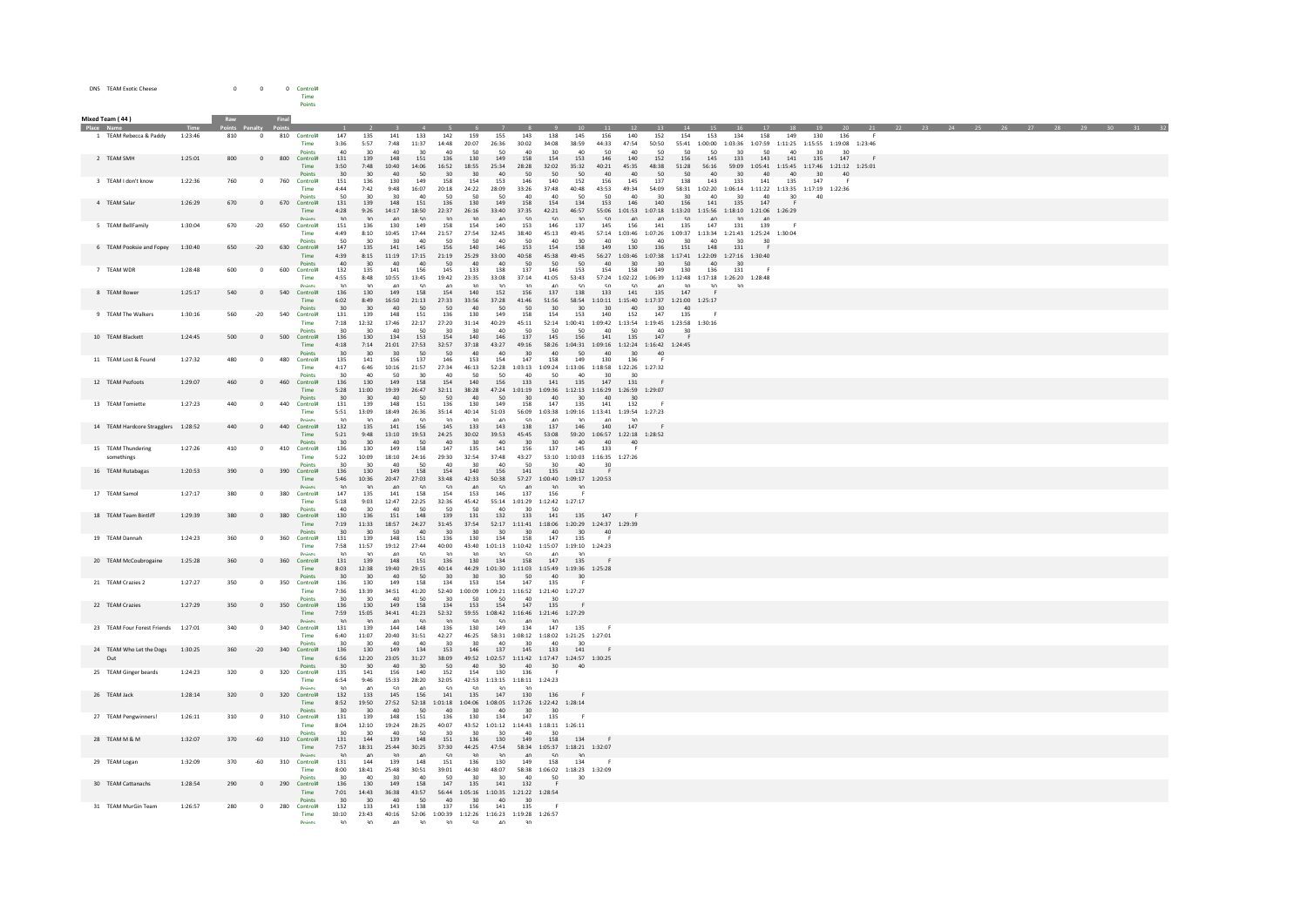| 32 TEAM Worst Pace<br>Scenario       | 1:29:51            | 280                                     | 280            | Control#<br>Time                      | 147<br>7:31<br>40                     | 135<br>12:22<br>30       | 141<br>16:03<br>40                                        | 133<br>26:33<br>30                         | 142<br>33:06                   | 159<br>41:23<br>50                         | 155<br>48:17 1:29:51<br>50               |                                         |                                             |                           |                              |                                 |                    |                           |                           |                                 |                                               |                                                   |                                     |                             |                                   |                                             |                  |                |            |                                                          |              |  |
|--------------------------------------|--------------------|-----------------------------------------|----------------|---------------------------------------|---------------------------------------|--------------------------|-----------------------------------------------------------|--------------------------------------------|--------------------------------|--------------------------------------------|------------------------------------------|-----------------------------------------|---------------------------------------------|---------------------------|------------------------------|---------------------------------|--------------------|---------------------------|---------------------------|---------------------------------|-----------------------------------------------|---------------------------------------------------|-------------------------------------|-----------------------------|-----------------------------------|---------------------------------------------|------------------|----------------|------------|----------------------------------------------------------|--------------|--|
| 33 TEAM Star Trekker                 | 1:29:30            | 250<br>$\Omega$                         | 250            | Points<br>Control#<br>Time            | 130<br>5:07                           | 149<br>20:10             | 158<br>24:26                                              | 134<br>35:47                               | 40<br>146<br>1:05:07           | 137<br>1:11:58 1:23:51 1:29:30             | 135                                      |                                         |                                             |                           |                              |                                 |                    |                           |                           |                                 |                                               |                                                   |                                     |                             |                                   |                                             |                  |                |            |                                                          |              |  |
| 34 TEAM Dobbalena                    | 1:30:05            | 270<br>$-20$                            |                | Points<br>250 Control#<br>Time        | 30 <sub>0</sub><br>147<br>7:24        | 40<br>135<br>12:17       | 50<br>141<br>16:41                                        | 30<br>133<br>26:05                         | 40<br>132<br>38:10             | 30<br>131<br>56:21 1:16:20 1:21:31 1:30:05 | 30<br>139                                | 148                                     |                                             |                           |                              |                                 |                    |                           |                           |                                 |                                               |                                                   |                                     |                             |                                   |                                             |                  |                |            |                                                          |              |  |
| 35 TEAM Hong Family                  | 1:24:27            | 190<br>$\Omega$                         |                | Points<br>190 Control#<br>Time        | 40<br>136<br>9:10                     | 30<br>130<br>17:00       | 40<br>149<br>37:09                                        | 30 <sub>2</sub><br>158<br>48:26            | 30<br>147<br>1:14:52 1:24:27   | 30                                         | 30 <sup>°</sup>                          | 40                                      |                                             |                           |                              |                                 |                    |                           |                           |                                 |                                               |                                                   |                                     |                             |                                   |                                             |                  |                |            |                                                          |              |  |
| 36 TEAM The Tribbles                 | 1:29:21            | 190<br>$\circ$                          |                | Points<br>190 Control#<br>Time        | 30<br>132<br>10:50                    | 30<br>133<br>24:21       | 40<br>141<br>33:24                                        | 50<br>156<br>38:29 1:06:48 1:29:21         | 40<br>140                      |                                            |                                          |                                         |                                             |                           |                              |                                 |                    |                           |                           |                                 |                                               |                                                   |                                     |                             |                                   |                                             |                  |                |            |                                                          |              |  |
| 37 TEAM The Blackwood<br>Adventurers | 1:20:50            | 160<br>$\Omega$                         |                | Points<br>160 Control#<br>Time        | 30 <sup>2</sup><br>147<br>15:28       | 30<br>149<br>25:10       | 40<br>158                                                 | 50<br>131<br>53:17 1:15:36 1:20:50         | 40<br>- F                      |                                            |                                          |                                         |                                             |                           |                              |                                 |                    |                           |                           |                                 |                                               |                                                   |                                     |                             |                                   |                                             |                  |                |            |                                                          |              |  |
| 38 TEAM Grove Team                   | 1:22:49            | 150<br>$\Omega$                         |                | Points<br>150 Control#<br>Time        | 40<br>130<br>9:33                     | 40<br>136<br>19:40       | 50<br>132                                                 | 30<br>133<br>44:58 1:03:04 1:14:23 1:22:49 | 135                            |                                            |                                          |                                         |                                             |                           |                              |                                 |                    |                           |                           |                                 |                                               |                                                   |                                     |                             |                                   |                                             |                  |                |            |                                                          |              |  |
| 39 TEAM Sophie & Co                  | 1:48:34            | $-380$<br>340                           |                | Points<br>0 Control#<br>Time          | 30 <sup>2</sup><br>136<br>4:50        | 30<br>130<br>7:51        | 30<br>149<br>16:52                                        | 30<br>158<br>31:53                         | 30<br>147<br>36:42             | 132<br>50:00                               | 135                                      | 141                                     | 156<br>57:36 1:01:34 1:06:58 1:48:34        |                           |                              |                                 |                    |                           |                           |                                 |                                               |                                                   |                                     |                             |                                   |                                             |                  |                |            |                                                          |              |  |
| 40 TEAM Cyclone ivy                  | 1:59:39            | $-600$<br>280                           |                | <b>Points</b><br>0 Control#<br>Time   | 30 <sup>o</sup><br>131<br>5:56        | 30<br>139<br>9:46        | 40<br>148<br>13:37                                        | 50<br>136<br>20:35                         | A <sub>0</sub><br>130<br>23:55 | 30<br>149<br>32:22                         | 30 <sub>2</sub><br>134<br>38:20          | $A \cap$<br>153                         | 50                                          |                           |                              |                                 |                    |                           |                           |                                 |                                               |                                                   |                                     |                             |                                   |                                             |                  |                |            |                                                          |              |  |
| 41 TEAM Ma's Team                    | 2:00:55            | 320<br>$-620$                           |                | Points<br>0 Controla                  | 20<br>136                             | 30<br>130                | $\Lambda$ <sup><math>\Omega</math></sup><br>149           | 30 <sup>2</sup><br>158                     | 30 <sub>0</sub><br>154         | 40<br>153                                  | 30 <sup>2</sup><br>137                   | 43:49 1:59:39<br>50 <sub>0</sub><br>147 |                                             |                           |                              |                                 |                    |                           |                           |                                 |                                               |                                                   |                                     |                             |                                   |                                             |                  |                |            |                                                          |              |  |
| DNS TEAM BlakeSeven                  |                    | $\overline{0}$<br>$\overline{0}$        |                | Time<br><b>Points</b><br>0 Control#   | 4:12<br>30 <sub>0</sub>               | 6:49<br>30               | 13:50<br>40                                               | 16:54<br>50                                | 21:18<br>50                    | 29:48 1:21:15 1:55:03 2:00:55<br>50        | 30 <sup>2</sup>                          | 40                                      |                                             |                           |                              |                                 |                    |                           |                           |                                 |                                               |                                                   |                                     |                             |                                   |                                             |                  |                |            |                                                          |              |  |
|                                      |                    |                                         |                | Time<br><b>Points</b>                 |                                       |                          |                                                           |                                            |                                |                                            |                                          |                                         |                                             |                           |                              |                                 |                    |                           |                           |                                 |                                               |                                                   |                                     |                             |                                   |                                             |                  |                |            |                                                          |              |  |
| DNS TEAM BEHSE                       |                    | $\Omega$<br>$\Omega$                    |                | 0 Controla<br>Time<br><b>Points</b>   |                                       |                          |                                                           |                                            |                                |                                            |                                          |                                         |                                             |                           |                              |                                 |                    |                           |                           |                                 |                                               |                                                   |                                     |                             |                                   |                                             |                  |                |            |                                                          |              |  |
| DNS TEAM Team Coasters               |                    | $\overline{0}$<br>$\overline{0}$        |                | 0 Control#<br>Time<br>Points          |                                       |                          |                                                           |                                            |                                |                                            |                                          |                                         |                                             |                           |                              |                                 |                    |                           |                           |                                 |                                               |                                                   |                                     |                             |                                   |                                             |                  |                |            |                                                          |              |  |
| Women 40 and over (6)                |                    | Raw                                     | Final          |                                       |                                       |                          |                                                           |                                            |                                |                                            |                                          |                                         |                                             |                           |                              |                                 |                    |                           |                           |                                 |                                               |                                                   |                                     |                             |                                   |                                             |                  |                |            |                                                          |              |  |
| Place Name<br>1 Lise Turner          | Time<br>1:25:33    | Points Penalty<br>830<br>$\overline{0}$ |                | 830 Control#<br>Time                  | 147<br>4:11                           | 152<br>7:40              | 140<br>9:49                                               | 156<br>13:30                               | 145<br>17:20                   | 133<br>20:26                               | 142<br>23:57                             | 159<br>29:22                            | 155<br>31:52                                | 143<br>36:53              | 138<br>41:37                 | 137<br>45:13                    | 146<br>48:20       | 153<br>55:37              | 154<br>58:21              | 158<br>1:03:02<br>1:06:11       | 130<br>149                                    | 136<br>1:11:26 1:16:24 1:20:25 1:25:33            | 151                                 | 21<br>- F                   | 22                                |                                             |                  |                |            |                                                          |              |  |
| 2 Gabrielle McAlpine                 | 1:24:19            | 750<br>$\Omega$                         | 750            | Points<br>Control#<br>Time            | AD<br>148<br>4:56                     | 50<br>151<br>8:06        | 40 <sup>°</sup><br>136<br>11:00                           | 50<br>130<br>13:02                         | 40<br>149<br>18:30             | 30<br>158<br>21:05                         | 40 <sup>2</sup><br>154<br>24:50          | 50<br>153<br>31:24                      | 50<br>146<br>35:51                          | 40<br>137<br>40:14        | $30^{\circ}$<br>145<br>43:53 | 30 <sup>°</sup><br>133<br>46:40 | 40<br>141<br>53:13 | 50<br>135<br>55:53        | 50<br>156<br>59:14        | 50<br>152<br>1:07:21<br>1:02:50 | 40<br>30<br>147<br>131                        | 30 <sup>°</sup><br>139<br>1:16:20 1:19:56 1:24:19 | -50<br>- 6                          |                             |                                   |                                             |                  |                |            |                                                          |              |  |
| 3 Kylie McGillivray-Brown            | 1:29:49            | 330<br>$\mathbf{0}$                     | 330            | Points<br>Control#                    | 40<br>136                             | 50<br>130                | 30<br>149                                                 | 30<br>158                                  | 40<br>146                      | 50<br>137                                  | 50<br>138                                | 50<br>140                               | 40<br>147                                   | 30                        | 40                           | 30                              | 40                 | 30                        | 50                        | 50                              | 40<br>30                                      | 30                                                |                                     |                             |                                   |                                             |                  |                |            |                                                          |              |  |
| 4 Louisa Currie                      | 1:26:15            | 230<br>$^{\circ}$                       | 230            | Time<br><b>Points</b><br>Control#     | 4:26<br>30 <sup>2</sup><br>131        | 7:32<br>30<br>139        | 13:54<br>$\Delta$ 0<br>148                                | 17:08<br>50<br>136                         | 43:37<br>40<br>130             | 49:56<br>30<br>134                         | 57:17<br>30 <sup>2</sup><br>147          | $\Delta \Omega$<br>- F                  | 1:10:54  1:25:46  1:29:49<br>A <sub>0</sub> |                           |                              |                                 |                    |                           |                           |                                 |                                               |                                                   |                                     |                             |                                   |                                             |                  |                |            |                                                          |              |  |
| 5 Nicole Skinner                     | 1:34:41            | $-100$<br>300                           |                | Time<br>Dointe<br>200 Control#        | 10:41<br>20<br>130                    | 20:50<br>20<br>149       | 31:01<br>$\Lambda$ <sup><math>\Lambda</math></sup><br>158 | 44:08<br>20 <sup>o</sup><br>147            | 50:07<br>20<br>135             | 1:07:42<br>20<br>141                       | 1:19:47 1:26:15<br>A <sup>0</sup><br>133 | 143                                     |                                             |                           |                              |                                 |                    |                           |                           |                                 |                                               |                                                   |                                     |                             |                                   |                                             |                  |                |            |                                                          |              |  |
|                                      |                    |                                         |                | Time<br><b>Points</b>                 | 5:29<br>30 <sub>0</sub>               | 13:39<br>40              | 17:04<br>50                                               | 22:11<br>40                                | 27:13<br>30 <sub>1</sub>       | 31:31<br>40                                | 38:48<br>30 <sup>2</sup>                 | 54:48 1:34:41<br>AD                     |                                             |                           |                              |                                 |                    |                           |                           |                                 |                                               |                                                   |                                     |                             |                                   |                                             |                  |                |            |                                                          |              |  |
| 6 Naomi Wright                       | 1:35:01            | 320<br>$-120$                           | 200            | Control#<br>Time<br>Points            | 131<br>6:34<br>30                     | 139<br>9:58<br>30        | 148<br>16:23<br>40                                        | 136<br>26:15<br>30 <sup>2</sup>            | 130<br>30:08<br>30             | 149<br>48:44<br>40                         | 158<br>53:49<br>50                       | 147<br>40                               | 135<br>58:47 1:07:42 1:35:01<br>30          | - F                       |                              |                                 |                    |                           |                           |                                 |                                               |                                                   |                                     |                             |                                   |                                             |                  |                |            |                                                          |              |  |
| Men 50 and over (21)                 |                    | Raw                                     | Final          |                                       |                                       |                          |                                                           |                                            |                                |                                            |                                          |                                         |                                             |                           |                              |                                 |                    |                           |                           |                                 |                                               |                                                   |                                     |                             |                                   |                                             |                  |                |            |                                                          |              |  |
| Place Name<br>1 Jeff Greenwood       | 1:28:18            | 1100                                    | $\overline{0}$ | 1100 Control#                         | 132                                   | 141<br>7:07              | 135                                                       | 147                                        | 152                            | 140                                        | 156                                      | 145<br>21:36                            | 133                                         | 142                       | 159                          | 155                             | 143                | 138                       | 137                       | 146                             | 153<br>134<br>52:20                           | 154                                               | 158                                 | 149                         | 130                               | 136                                         | 151              | 148            | 139<br>144 | 131                                                      | $\mathsf{F}$ |  |
|                                      |                    |                                         |                | Time<br>Points                        | 3:57<br>30 <sub>0</sub>               | 40                       | 8:37<br>30                                                | 11:15<br>40                                | 14:05<br>50                    | 15:42<br>40                                | 18:41<br>50                              | 40                                      | 23:41<br>30                                 | 26:12<br>40<br>132        | 30:03<br>50<br>135           | 31:58<br>50<br>141              | 35:26<br>40<br>142 | 38:52<br>30<br>159        | 41:53<br>30<br>155        | 44:48<br>40<br>143              | 49:27<br>50<br>30<br>133<br>145               | 54:57<br>50<br>156                                | 58:31<br>50<br>137                  | 1:01:30<br>40<br>146        | 1:05:36<br>30 <sub>0</sub><br>140 | 1:08:36<br>30<br>153                        | 1:11:17<br>50    | 40             | 30<br>40   | 1:14:44 1:17:47 1:22:12 1:26:18 1:28:18<br>30            |              |  |
| 2 Mark Lawson                        | 1:31:03            | 1120<br>$-40$                           | 1080           | <b>Control#</b>                       | 130                                   | 136                      | 151                                                       | 148                                        | 131                            | 139                                        | 144                                      | 150                                     | 157                                         |                           |                              |                                 |                    |                           |                           |                                 |                                               |                                                   |                                     |                             |                                   |                                             | 154              | 134            | 149<br>158 | 147                                                      |              |  |
| 3 Dave Crofts                        |                    | 930<br>$^{\circ}$                       |                | Time<br><b>Points</b><br>930 Control# | 1:57<br>30 <sup>2</sup>               | 4:05<br>30 <sup>1</sup>  | 6:13<br>50                                                | 8:54<br>AD                                 | 11:44<br>30 <sup>2</sup>       | 14:23<br>30<br>142                         | 17:42<br>AD                              | 20:08<br>50                             | 26:19<br>50                                 | 33:00<br>30               | 36:11<br>30 <sup>2</sup>     | 37:58<br>AD<br>146              | 42:35<br>40<br>140 | 46:43<br>50               | 48:36<br>50               | 51:44<br>40 <sup>2</sup><br>154 | 54:47<br>57:01<br>30<br>A <sub>0</sub><br>147 | 1:00:07<br>50                                     | 1:03:30<br>30                       | 1:05:49<br>$\Delta$ 0       | 1:08:35<br>40<br>136              | 1:13:00<br>50                               | $50 - 50$<br>- F | 30<br>$A \cap$ |            | 1:15:17 1:17:53 1:22:15 1:24:34 1:27:22 1:31:03<br>50 40 |              |  |
| 4 Steve Oram                         | 1:26:00<br>1:31:21 | 930<br>$-40$                            | 890            | Time<br>Points<br>Controla            | 135<br>3:12<br>30 <sup>o</sup><br>147 | 141<br>5:17<br>40<br>135 | 156<br>8:08<br>50<br>141                                  | 145<br>12:26<br>40<br>156                  | 133<br>14:36<br>30<br>145      | 17:50<br>A <sub>0</sub><br>133             | 159<br>22:12<br>-50<br>142               | 155<br>24:34<br>50<br>159               | 143<br>27:48<br>40<br>155                   | 138<br>31:27<br>30<br>143 | 137<br>35:39<br>30<br>138    | 38:27<br>40<br>137              | 41:47<br>40<br>146 | 153<br>47:13<br>50<br>140 | 134<br>50:37<br>30<br>152 | 53:48<br>1:01:15<br>50<br>154   | 152<br>1:04:30<br>50<br>40<br>134<br>153      | 158<br>50<br>158                                  | 149<br>1:08:04 1:11:11<br>40<br>149 | 130<br>1:15:58<br>30<br>130 | 30<br>136                         | 151<br>1:19:13 1:22:03 1:26:00<br>50<br>151 |                  |                |            |                                                          |              |  |

|                        |         |     |       | Points             |                 |           |       |                        |              |       |       |       |       |       |       |           |       |                        |         |         |                 |                 |                 |                 |                 |         |                 | $\mathsf{c}\,\mathsf{\Omega}$ |  | E <sub>0</sub> | 40 |  |
|------------------------|---------|-----|-------|--------------------|-----------------|-----------|-------|------------------------|--------------|-------|-------|-------|-------|-------|-------|-----------|-------|------------------------|---------|---------|-----------------|-----------------|-----------------|-----------------|-----------------|---------|-----------------|-------------------------------|--|----------------|----|--|
| 3 Dave Crofts          | 1:26:00 | 930 |       | 930<br>Control#    | 135             | 141       |       | 145                    |              |       |       |       |       |       |       |           |       |                        |         | 154     |                 |                 |                 | 149             |                 |         | 151             |                               |  |                |    |  |
|                        |         |     |       | Time               | 3:12            | 5:17      | 8:08  | 12:26                  | 14:36        |       | 22:12 | 24:34 | 27:48 | 11:27 |       |           |       |                        | 50:37   | 53:48   | :01:15          | 1:04:30         | L:08:04         | 1:11:11         | 1:15:58         | 1:19:13 | 1:22:03         | 1:26:00                       |  |                |    |  |
|                        |         |     |       | Points             | 30              | 40        | 50    |                        |              |       |       |       |       |       |       |           |       |                        |         |         |                 |                 |                 |                 |                 |         | 50              |                               |  |                |    |  |
| 4 Steve Oram           | 1:31:21 | 930 | $-40$ | 890<br>Control#    | 147             | 135       | 141   | 156                    | 145          | 133   | 142   | 159   | 155   | 143   | 138   | 137       | 146   | 140                    | 152     | 154     | 153             | 134             | 158             | 149             | 130             | 136     | 151             |                               |  |                |    |  |
|                        |         |     |       | <b>Time</b>        | 3:52            | 6:32      | 8:30  | 10:21                  | 14:21        | 17:43 | 21:08 | 26:37 | 29:05 | 33:26 | 17:48 |           |       | 49:52                  | 53:02   | 57:18   | :02:17          | 1:05:48         | 1:11:25         | 1:14:41         | 1:19:37         | 1:23:24 | 1:26:51 1:31:21 |                               |  |                |    |  |
|                        |         |     |       | Points             | 40              |           |       |                        |              |       |       |       |       |       |       |           |       |                        |         |         |                 |                 |                 |                 |                 |         | 50              |                               |  |                |    |  |
| 5 Andrew de Lisle      | 1:23:29 | 850 |       | 850<br>Control#    | 147             | 152       | 141   | 156                    | 145          |       |       | 140   | 153   | 154   |       |           |       | 130                    | 136     | 151     | 148             | 139             | 144             | 150             | 131             |         |                 |                               |  |                |    |  |
|                        |         |     |       | <b>Time</b>        | 3:29            | 6:30      | 10:02 | 11:58                  |              |       | 21:32 | 25:25 | 34:51 | 37:56 |       |           |       |                        | 58:04   | 1:01:23 | 1:05:20         | 1:09:08         | 1:14:01         | 1:16:27         | 1:21:39 1:23:29 |         |                 |                               |  |                |    |  |
|                        |         |     |       |                    |                 |           |       | 50                     |              |       |       |       | 50    |       | 50    |           |       |                        |         |         |                 |                 |                 |                 |                 |         |                 |                               |  |                |    |  |
|                        | 1:28:47 | 850 |       | Points<br>Control# | 40<br>135       | 50<br>141 | ΛO    |                        |              | 142   | 15    | 155   |       |       | 137   | 40<br>146 |       | 154                    | 140     | 152     | 147             |                 | 149             | 130             | 30<br>136       |         |                 |                               |  |                |    |  |
| 6 Darren Gosse         |         |     |       | 850                |                 |           | 156   | 145                    | 133          |       |       |       | 143   | 138   |       |           |       |                        |         |         |                 | 158             |                 |                 |                 |         |                 |                               |  |                |    |  |
|                        |         |     |       | Time               | 4:40            | 7:35      | 10:30 | 14:55                  | 18:22        |       | 27:16 |       |       |       |       |           |       |                        | 1:03:25 | 1:06:14 | 1:10:28         | 1:14:25         | 1:17:22         | 1:22:01         | 1:25:21 1:28:47 |         |                 |                               |  |                |    |  |
|                        |         |     |       | Points             | 30              | 40        |       |                        |              |       |       |       |       |       |       |           |       |                        |         |         |                 |                 |                 | ٩n              | 30              |         |                 |                               |  |                |    |  |
| 7 Mark Frater          | 1:29:02 | 850 |       | 850<br>Control#    | 147             | 135       | 141   | 145                    | 133          | 142   |       | 155   |       |       |       |           |       | 140                    |         | 153     |                 | 154             | 158             | 149             | 130             |         |                 |                               |  |                |    |  |
|                        |         |     |       | Time               | 3:43            | 6:48      | 8:42  | 12:44                  | 15:09        |       |       | 25:49 | 29:29 |       |       |           |       |                        | 54:48   | 1:01:54 | :07:23          | 1:10:55         | 1:16:20         | 1:19:31         | 1:24:57 1:29:02 |         |                 |                               |  |                |    |  |
|                        |         |     |       | Points             | 40              | ٩Ō        | 40    | $\Lambda$ <sup>C</sup> | $\mathbf{a}$ |       | 50    |       |       |       |       | 50        | 50    |                        |         | 50      | ₹∩              |                 | 50              | 40              | 30              |         |                 |                               |  |                |    |  |
| 8 Russell Syme         | 1:25:40 | 790 |       | 790<br>Control#    | 131             | 139       | 148   | 151                    | 136          |       |       | 158   |       | 153   |       | 140       | 152   | 156                    | 145     | 133     | 141             | 135             | 147             | 132             |                 |         |                 |                               |  |                |    |  |
|                        |         |     |       | Time               | 5:05            | 8:22      | 11:07 | 14:16                  | 16:57        |       | 25:15 | 28:09 |       |       |       |           |       | 50:53                  | 54:48   | 58:15   | 1:03:56         | 1:06:32         | 1:10:19         | 1:19:21 1:25:40 |                 |         |                 |                               |  |                |    |  |
|                        |         |     |       | Points             | 30 <sub>2</sub> | 30        |       |                        |              |       |       |       |       |       |       |           |       |                        |         |         |                 |                 |                 | 30              |                 |         |                 |                               |  |                |    |  |
| 9 Michael Knightbridge | 1:30:31 | 790 | $-20$ | 770<br>Control#    | 131             | 139       | 148   | 151                    |              |       |       |       |       |       |       | 52        |       | 156                    |         | 133     | 142             | 141             | 135             | 147             |                 |         |                 |                               |  |                |    |  |
|                        |         |     |       | Time               | 4:18            | 8:03      | 10:52 | 14:20                  | 17:19        | 19:03 | 25:39 | 28:45 | 33:48 | 38:33 |       |           |       |                        | 1:03:12 | :06:32  | 1:13:41         | 1:21:06         | 1:22:57         | 1:26:33 1:30:31 |                 |         |                 |                               |  |                |    |  |
|                        |         |     |       | Points             | 30 <sub>o</sub> | 30        | 40    | 50                     | 30           | ۹n    |       | 50    | ٩n    |       | 50    | 50        |       |                        |         |         |                 |                 | ۹Ñ              | 40              |                 |         |                 |                               |  |                |    |  |
| 10 Scott Vennell       | 1:32:01 | 820 | $-60$ | 760<br>Control#    | 151             | 136       | 130   | 149                    |              |       |       | 153   |       |       | 152   | 156       | 145   |                        | 138     | 155     | 159             | 142             | 141             | 135             |                 |         |                 |                               |  |                |    |  |
|                        |         |     |       | <b>Time</b>        | 4:30            | 7:23      | 9:15  | 14:08                  | 17:01        |       | 23:38 |       |       |       |       |           |       |                        |         | $-09.5$ | :13:08          | 1:17:39         | 1:24:42         | 1:27:53 1:32:01 |                 |         |                 |                               |  |                |    |  |
|                        |         |     |       | Points             | 50              |           |       |                        |              |       |       |       |       |       |       |           |       |                        |         |         |                 |                 |                 | 30              |                 |         |                 |                               |  |                |    |  |
| 11 David Stewart       | 1:24:05 | 720 |       | 720<br>Control#    | 136             | 130       | 149   | 158                    |              |       |       | 146   |       | 145   |       | .43       | 155   | 159                    |         |         |                 | 147             |                 |                 |                 |         |                 |                               |  |                |    |  |
|                        |         |     |       | Time               | 3:12            | 5:17      | 11:30 | 14:08                  | 18:34        | 23:52 | 28:17 | 33:09 | 37:03 | 41:08 |       | 53:45     | 58:42 | 1:01:50                | 1:08:07 | 1:15:58 | 1:17:31         |                 | 1:20:23 1:24:05 |                 |                 |         |                 |                               |  |                |    |  |
|                        |         |     |       | Points             | 30 <sub>0</sub> | ٩r        | 40    |                        |              |       |       |       |       |       |       |           |       |                        |         |         | ۹Ò              | 40              |                 |                 |                 |         |                 |                               |  |                |    |  |
| 12 Richard Everitt     | 1:29:29 | 650 |       | 650<br>Control#    | 147             | 158       | 149   | 134                    | 153          |       |       |       |       |       |       | 155       |       | 142                    | 135     | 130     | 136             |                 |                 |                 |                 |         |                 |                               |  |                |    |  |
|                        |         |     |       | <b>Time</b>        | 3:15            | 6:30      |       |                        |              |       |       |       |       |       |       |           |       | 1:03:16                | 1:16:26 | 1:23:23 |                 | 1:26:04 1:29:29 |                 |                 |                 |         |                 |                               |  |                |    |  |
|                        |         |     |       |                    |                 | 50        |       |                        |              |       |       |       |       |       |       |           |       |                        |         |         |                 |                 |                 |                 |                 |         |                 |                               |  |                |    |  |
|                        |         |     |       | <b>Points</b>      | 40              |           |       |                        |              |       |       |       |       |       |       |           | 50    | $\Lambda$ <sup>n</sup> |         | 30      | 30 <sup>2</sup> |                 |                 |                 |                 |         |                 |                               |  |                |    |  |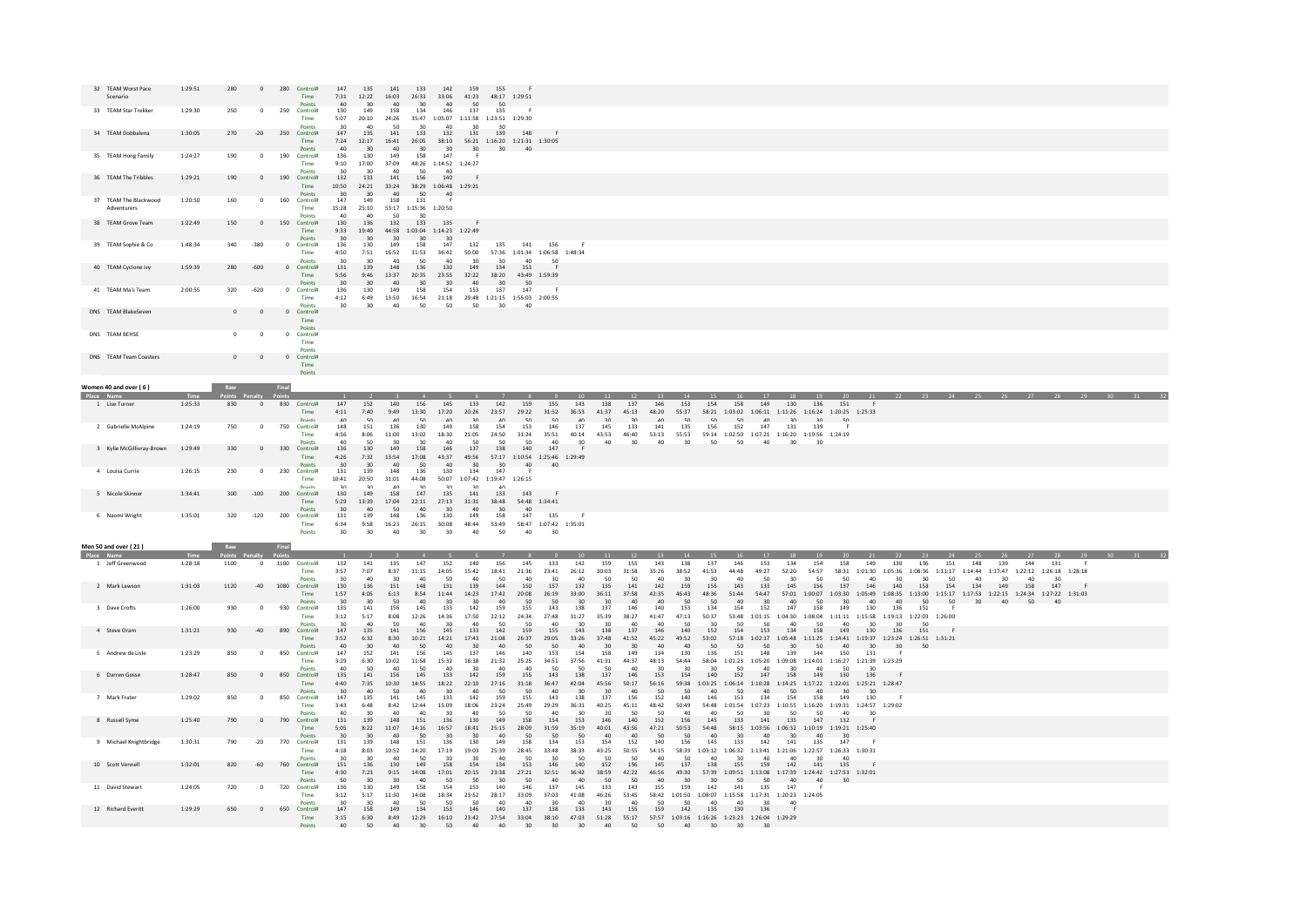|            | 13 Robert Vanstam      | 1:18:23 | 610         | $\circ$        | 610          | Control#<br>Time                               | 136<br>4:09                    | 130<br>7:09                             | 149<br>14:48                         | 158<br>18:14                 | 154<br>23:08                                                                                                       | 153<br>27:23                     | 146<br>33:33                    | 140<br>39:00                     | 152<br>42:51           | 156<br>46:51            | 145<br>52:42                                                                        | 133                                             | 141                                                | 135<br>56:41  1:02:39  1:05:43  1:10:52  1:18:23                              | 147                             |                            |                                                                                                          |                |                                                                                                                                    |                               |                 |           |    |  |  |          |  |
|------------|------------------------|---------|-------------|----------------|--------------|------------------------------------------------|--------------------------------|-----------------------------------------|--------------------------------------|------------------------------|--------------------------------------------------------------------------------------------------------------------|----------------------------------|---------------------------------|----------------------------------|------------------------|-------------------------|-------------------------------------------------------------------------------------|-------------------------------------------------|----------------------------------------------------|-------------------------------------------------------------------------------|---------------------------------|----------------------------|----------------------------------------------------------------------------------------------------------|----------------|------------------------------------------------------------------------------------------------------------------------------------|-------------------------------|-----------------|-----------|----|--|--|----------|--|
|            | 14 Garry Dean          | 1:23:38 | 570         | $\overline{0}$ | 570 Control# | Time<br><b>Points</b>                          | 135<br>3:52<br>30 <sup>2</sup> | 141<br>5:56<br>40                       | 133<br>10:48<br>30                   | 142<br>14:26<br>40           | 159<br>20:44<br>50                                                                                                 | $\epsilon$<br>155<br>24:30<br>50 | 143<br>28:20<br>40 <sup>2</sup> | 138<br>33:45<br>30               | 145<br>38:35<br>40     | 156<br>44:41<br>50      | 140<br>50:51<br>40                                                                  | 146<br>AD                                       | 153<br>50                                          | 147<br>55:10 1:04:55 1:16:50 1:23:38<br>40                                    |                                 |                            |                                                                                                          |                |                                                                                                                                    |                               |                 |           |    |  |  |          |  |
|            | 15 Neil Martin         | 1:29:04 | 550         | $\circ$        | 550          | Control#<br>Time                               | 131<br>4:00                    | 139<br>7:54                             | 148<br>13:41                         | 151                          | 136<br>21:24 30:41 33:32                                                                                           | 130                              | 149<br>40:25 43:12              | 158                              | 154<br>48:11  51:37    | 134                     | 153                                                                                 | 146                                             | 140                                                | 147<br>55:55 1:03:04 1:08:23 1:24:42 1:29:04                                  |                                 |                            |                                                                                                          |                |                                                                                                                                    |                               |                 |           |    |  |  |          |  |
|            | 16 James Christie      | 1:29:16 | 510         | $\circ$        | 510 Control# | Points<br>Time                                 | 131<br>6:02                    | 139<br>10:06                            | 148<br>13:29                         | 50<br>136<br>19:49           | 130<br>22:29                                                                                                       | 30<br>134<br>33:11               | 40<br>153<br>39:30              | 50<br>146<br>47:45               | 50<br>140              | 30<br>156               | 50<br>141                                                                           | 133                                             | 135                                                | 147<br>55:28 1:03:30 1:08:07 1:13:48 1:20:42 1:24:39 1:29:16                  |                                 |                            |                                                                                                          |                |                                                                                                                                    |                               |                 |           |    |  |  |          |  |
|            | 17 Simon Hunt          | 1:29:35 | 470         | $\mathbf 0$    | 470          | Points<br>Control#<br>Time                     | 30 <sup>°</sup><br>151<br>5:28 | 30 <sub>1</sub><br>136<br>9:01          | 40<br>130<br>11:31                   | 30<br>149<br>18:16           | 30 <sub>2</sub><br>158<br>24:24                                                                                    | 30 <sup>2</sup><br>154<br>28:36  | $50^{\circ}$<br>153<br>34:04    | 40<br>140<br>39:09               | 40<br>146<br>47:51     | 50<br>137<br>52:14      | 40<br>138                                                                           | 30 <sup>°</sup><br>133<br>57:42 1:18:48 1:29:35 | 30 <sup>°</sup>                                    | 40                                                                            |                                 |                            |                                                                                                          |                |                                                                                                                                    |                               |                 |           |    |  |  |          |  |
|            | 18 Leo McCormack       | 1:26:19 | 460         | $\Omega$       | 460          | Control#<br>Time                               | 151<br>9:49                    | 136                                     | 130<br>16:27 21:57 31:59             | 149                          | 158<br>36:48                                                                                                       | $\epsilon$<br>154                | $\epsilon$<br>134               | 153                              | 140                    | 152                     | 20 <sub>0</sub><br>147<br>43:28  53:59  1:00:13  1:09:50  1:13:48  1:19:28  1:26:19 | $\mathbf{F}$                                    |                                                    |                                                                               |                                 |                            |                                                                                                          |                |                                                                                                                                    |                               |                 |           |    |  |  |          |  |
|            | 19 Jan Jager           | 1:23:14 | 420         | $\circ$        | 420          | Points<br>Control#<br>Time                     | $\epsilon$<br>136<br>4:48      | 130<br>8:11                             | 20<br>149<br>23:25                   | $\Delta$ 0<br>158<br>27:25   | 50<br>154<br>37:47                                                                                                 | 50<br>146<br>53:18               | 20<br>137                       | 50<br>145                        | A <sub>0</sub><br>141  | 50 <sub>0</sub><br>135  | $\Lambda$ 0<br>147<br>57:50 1:02:23 1:10:26 1:12:58 1:16:58 1:23:14                 |                                                 |                                                    |                                                                               |                                 |                            |                                                                                                          |                |                                                                                                                                    |                               |                 |           |    |  |  |          |  |
|            | 20 Andrew Fleming      | 1:29:15 | 300         |                | 300          | Points<br>Control#<br>Time                     | 30<br>131                      | 30 <sub>0</sub><br>139                  | 40<br>148                            | 50<br>136                    | 50<br>130<br>6:46 11:54 16:59 25:42 29:45 51:32 56:33 1:24:34 1:29:15                                              | 40<br>149                        | 30 <sub>0</sub><br>158          | 40<br>151                        | 40                     | 30 <sup>°</sup>         | 40                                                                                  |                                                 |                                                    |                                                                               |                                 |                            |                                                                                                          |                |                                                                                                                                    |                               |                 |           |    |  |  |          |  |
|            | DNS Barry Ruddell      |         | $\mathbb O$ | $\circ$        |              | Points<br>0 Control#<br>Time<br>Points         | 30 <sup>°</sup>                | 30                                      | 40                                   | 30                           | $30^{\circ}$                                                                                                       | 40                               | 50                              | -50                              |                        |                         |                                                                                     |                                                 |                                                    |                                                                               |                                 |                            |                                                                                                          |                |                                                                                                                                    |                               |                 |           |    |  |  |          |  |
|            | Women 50 and over (13) |         | Raw         |                | Final        |                                                |                                |                                         |                                      |                              |                                                                                                                    |                                  |                                 |                                  |                        |                         |                                                                                     |                                                 |                                                    |                                                                               |                                 |                            |                                                                                                          |                |                                                                                                                                    |                               |                 |           |    |  |  |          |  |
| Place Name | 1 Marquita Gelderman   | 1:24:13 | 940         | $^{\circ}$     | 940 Control# | Time                                           | $-1$<br>148<br>4:26            | $\overline{\phantom{a}}$<br>151<br>7:33 | 136<br>10:09                         | $\sqrt{4}$<br>130<br>12:40   | 149<br>17:33                                                                                                       | $-6$<br>158<br>20:12             | $\overline{7}$<br>154<br>23:35  | $_{\rm R}$<br>153<br>26:32 30:50 | $\bullet$<br>146       | $10-10$<br>140<br>34:05 | $-11 -$<br>152<br>36:25                                                             | $12-12$<br>156<br>38:47                         | 13 <sup>°</sup><br>145<br>42:07                    | 14<br>137<br>44:59                                                            | 15<br>138<br>48:38              | 16<br>155<br>54:15         | 17 18<br>159                                                                                             | 143            | 19<br>142<br>$56:51 \quad 1:01:06 \quad \ 1:05:59 \quad \ 1:08:51 \quad \ 1:14:28 \quad \ 1:16:24 \quad \ 1:19:34 \quad \ 1:24:13$ | $20 -$<br>133<br>141          | 21 22<br>135    | 23<br>147 | 24 |  |  | 20 30 31 |  |
|            | 2 Lyn Stanton          | 1:33:21 | 680         | $-80$          | 600          | Control#<br>Time                               | 132<br>5:54                    | 135<br>10:30                            | 141<br>14:07                         | 133<br>18:27 23:49           | 142                                                                                                                | $\epsilon$<br>159<br>29:41       | co.<br>155<br>32:08             | c c<br>143<br>36:48              | 138                    | 137                     | 145                                                                                 | $\epsilon$<br>156                               | 152                                                | 20<br>154                                                                     | 30 <sub>0</sub><br>158          | 50<br>149                  | 50<br>130<br>41:45 47:00 50:37 55:19 58:59 1:15:12 1:20:38 1:24:35 1:29:30 1:33:21                       | A <sub>0</sub> | $A\Omega$                                                                                                                          | 30 <sub>o</sub>               | $\Delta \Omega$ |           |    |  |  |          |  |
|            | 3 Sharon Osman         | 1:27:59 | 530         | $\circ$        | 530          | Points<br>Control#<br>Time                     | 30<br>147<br>4:36              | 30<br>158<br>8:43                       | 40<br>149<br>12:53                   | 30<br>$154\,$<br>21:02       | 40<br>153<br>26:17                                                                                                 | 50<br>140<br>31:51               | 50<br>146<br>39:05              | 40<br>137<br>43:08               | 30<br>145<br>51:00     | 30 <sup>°</sup><br>133  | 40<br>141                                                                           | 50<br>156                                       | 50<br>135<br>54:43 1:00:54 1:05:29 1:23:34 1:27:59 | 50                                                                            | 50                              | 40                         | 30                                                                                                       |                |                                                                                                                                    |                               |                 |           |    |  |  |          |  |
|            | 4 Monique Dean         | 1:29:42 | 490         | $\overline{0}$ | 490 Control# | Paints<br>Time                                 | 131<br>6:37                    | 139<br>11:02                            | 148<br>16:07                         | 151<br>21:11                 | 136<br>25:51                                                                                                       | 130<br>29:32                     | 149<br>41:51                    | 158<br>45:55                     | 154<br>50:46           | 153                     | 146<br>$1:00:14 \qquad 1:08:13 \qquad 1:15:17 \qquad 1:29:42$                       | 156                                             |                                                    |                                                                               |                                 |                            |                                                                                                          |                |                                                                                                                                    |                               |                 |           |    |  |  |          |  |
|            | 5 Finna de Lisle       | 1:17:27 | 470         | $\Omega$       | 470          | Points<br>Control#<br>Time                     | 30<br>147<br>6:02              | 152<br>13:40                            | 40<br>141<br>20:40                   | 50<br>156<br>25:32           | 30<br>140<br>31:26                                                                                                 | 30 <sup>2</sup><br>153<br>38:53  | 40<br>154<br>44:16              | 50<br>158<br>49:36               | $50$<br>149            | 50<br>130               | 40<br>136<br>54:51 1:02:57 1:08:03 1:17:27                                          | 50                                              |                                                    |                                                                               |                                 |                            |                                                                                                          |                |                                                                                                                                    |                               |                 |           |    |  |  |          |  |
|            | 6 Alison Comer         | 1:28:49 | 460         | $\Omega$       | 460          | <b>Points</b><br>Control#<br>Time              | 40<br>135                      | 141<br>7:30 11:17 15:20                 | 156                                  | 145<br>24:16                 | 133<br>30:10                                                                                                       | 50<br>143<br>38:05 47:01         | co.<br>138                      | 50<br>137                        | $\Delta$ 0<br>146      | 20<br>140               | 152<br>54:54 1:02:10 1:08:53 1:13:38 1:21:20 1:28:49                                | 147                                             |                                                    |                                                                               |                                 |                            |                                                                                                          |                |                                                                                                                                    |                               |                 |           |    |  |  |          |  |
|            | 7 Megan Officer        | 1:20:30 | 450         | $\circ$        | 450          | Points<br>Control#<br>Time                     | 30<br>132<br>9:04              | 40<br>135<br>15:32 20:36                | 50<br>147                            | 40<br>141<br>32:22 37:03     | 30 <sub>o</sub><br>156                                                                                             | 40<br>152                        | 30<br>140                       | 30 <sub>2</sub><br>154           | 40<br>158              | 40<br>149               | 50<br>130<br>42:31  46:14  54:56  1:01:05  1:05:35  1:13:31  1:20:30                | 40                                              |                                                    |                                                                               |                                 |                            |                                                                                                          |                |                                                                                                                                    |                               |                 |           |    |  |  |          |  |
|            | 8 Steph White          | 1:22:08 | 250         | $\overline{0}$ | 250          | Points<br>Control#<br>Time                     | 131<br>8:38                    | 144<br>21:24 31:24                      | 40<br>139                            | 40<br>148<br>40:25           | 50<br>151<br>58:35  1:06:44  1:11:36  1:22:08                                                                      | 50<br>136                        | 40<br>130                       | 50                               | 50                     | 40                      | 30                                                                                  |                                                 |                                                    |                                                                               |                                 |                            |                                                                                                          |                |                                                                                                                                    |                               |                 |           |    |  |  |          |  |
|            | 9 Mel Miller           | 1:22:10 | 250         | $^{\circ}$     | 250          | Control#<br>Time                               | 131<br>8:41                    | 144<br>21:45                            | 139<br>31:32                         | 148<br>40:40                 | 151<br>${\bf 58:03 \quad 1:06:06 \quad 1:12:12 \quad 1:22:10}$                                                     | 136                              | 130                             |                                  |                        |                         |                                                                                     |                                                 |                                                    |                                                                               |                                 |                            |                                                                                                          |                |                                                                                                                                    |                               |                 |           |    |  |  |          |  |
|            | 10 Karin Sedelmayr     | 1:22:19 | 250         | $\overline{0}$ | 250 Control# | <b>Point</b><br>Time                           | 131<br>8:45                    | 144<br>21:51 31:41                      | 30<br>139                            | 148<br>40:51                 | 50<br>151<br>58:15 1:06:09 1:12:18 1:22:19                                                                         | $\mathfrak{a}$<br>136            | 20<br>130                       |                                  |                        |                         |                                                                                     |                                                 |                                                    |                                                                               |                                 |                            |                                                                                                          |                |                                                                                                                                    |                               |                 |           |    |  |  |          |  |
|            | 11 Susy Carryer        | 1:28:45 | 220         | $\circ$        | 220          | Points<br>Control#<br>$\mathop{\mathsf{Time}}$ | 30<br>135<br>5:59              | 40<br>132<br>14:56                      | 30<br>131<br>42:06                   | 40<br>139                    | 50<br>148<br>50:07  1:01:37  1:15:36  1:21:40  1:28:45                                                             | $30^{\circ}$<br>136              | 30 <sup>2</sup><br>130          |                                  |                        |                         |                                                                                     |                                                 |                                                    |                                                                               |                                 |                            |                                                                                                          |                |                                                                                                                                    |                               |                 |           |    |  |  |          |  |
|            | 12 Maia Molioo         | 1:14:46 | 70          |                | 70           | Points<br>Control#<br>Time                     | 30<br>135<br>8:34              | 30<br>141<br>15:57 1:14:46              | 30                                   | 30                           | 40                                                                                                                 | 30 <sub>1</sub>                  | 30 <sub>o</sub>                 |                                  |                        |                         |                                                                                     |                                                 |                                                    |                                                                               |                                 |                            |                                                                                                          |                |                                                                                                                                    |                               |                 |           |    |  |  |          |  |
|            | 13 Shelley Friedrich   | 1:54:20 | 270         | $-500$         |              | Points<br>0 Control#<br>Time                   | 30<br>130                      | 40<br>149                               | 134                                  | 153                          | 146<br>$8:11 \qquad 23:33 \qquad 33:23 \qquad 1:14:56 \qquad 1:24:24 \qquad 1:33:38 \qquad 1:48:18 \qquad 1:54:20$ | 154                              | 135                             |                                  |                        |                         |                                                                                     |                                                 |                                                    |                                                                               |                                 |                            |                                                                                                          |                |                                                                                                                                    |                               |                 |           |    |  |  |          |  |
|            | Men 60 and over (18)   |         | Raw         |                | Final        | Points                                         | 30                             | 40                                      | $30$                                 | 50                           | 40                                                                                                                 | 50                               | 30                              |                                  |                        |                         |                                                                                     |                                                 |                                                    |                                                                               |                                 |                            |                                                                                                          |                |                                                                                                                                    |                               |                 |           |    |  |  |          |  |
| Place Name | 1 Rob Garden           | 1:30:03 | 930         | $-20$          | 910 Control# |                                                | 131                            | $1 \quad 2$<br>150                      | $\sim$ 3<br>144                      | $-4$<br>139                  | 148                                                                                                                | $-6$<br>151                      | $\overline{z}$<br>136           | 8 <sup>1</sup><br>130            | 149                    | $10-10$<br>158          | 154                                                                                 | 153                                             | 11 12 13<br>146                                    | 14<br>140                                                                     | 152                             | 156                        | 15 16 17 18<br>145                                                                                       | 133            | 19<br>143                                                                                                                          | 20<br>142<br>141              | 21 22 23<br>135 | 147       |    |  |  |          |  |
|            |                        |         |             |                |              | Time<br>Points                                 | 3:35                           | 11:10                                   | 13:31                                | 16:45                        | 19:48                                                                                                              | 23:50<br>50                      | 26:30                           | 28:38                            | 36:22<br>40            | 39:01                   | 42:15                                                                               | 45:32                                           | 50:50                                              | 54:10<br>40                                                                   | 56:28                           |                            | 59:09 1:03:02 1:05:44 1:09:21 1:15:00 1:21:02 1:22:44 1:26:09 1:30:03<br>40                              |                | 40                                                                                                                                 | 40                            | 40              | 40        |    |  |  |          |  |
|            | 2 Geoff Mead           | 1:25:03 | 880         | $\mathbf{0}$   | 880          | Control#<br>Time<br>Points                     | 147<br>3:54<br>40              | 135<br>6:30<br>30                       | 141<br>8:33<br>40                    | 156<br>10:27  14:34<br>50    | 145<br>40                                                                                                          | 137<br>30                        | 146<br>17:56 21:17 26:19<br>40  | 153<br>50                        | 134<br>29:44<br>30     | 154<br>32:42<br>50      | 140<br>36:18<br>40                                                                  | 152<br>39:09<br>50                              | 158<br>44:57<br>50                                 | 149<br>48:06<br>40                                                            | 130<br>30                       | 136<br>30 <sub>o</sub>     | 151<br>53:02  56:50  1:00:10  1:04:24  1:07:56  1:12:50  1:15:56  1:21:59  1:25:03<br>50                 | 148<br>40      | 139<br>30                                                                                                                          | 144<br>150<br>40              | 131<br>50<br>30 |           |    |  |  |          |  |
|            | 3 Dave Middletor       | 1:27:09 | 880         | $\circ$        | 880          | Control#<br>Time<br><b>Point</b>               | 147<br>3:17<br>$\Delta$ 0      | 135<br>6:00                             | 141<br>8:03<br>40                    | 156<br>9:53<br>50            | 145<br>13:18                                                                                                       | 133<br>15:28<br>20               | 142<br>18:21 22:34<br>40        | 159<br>50                        | 155<br>24:44           | 143<br>28:11            | 138<br>31:31 35:34 38:25<br>20                                                      | 137                                             | 146                                                | 140<br>41:40<br>$\Delta$ 0                                                    | 152<br>44:27<br>50              | 158<br>48:37<br>$\epsilon$ | 154<br>$52:03 \quad 1:00:05 \quad 1:04:39 \quad 1:13:11 \quad 1:18:18 \quad 1:22:30 \quad 1:27:09$<br>50 | 153<br>50      | 134<br>20                                                                                                                          | 149<br>130                    | 136             |           |    |  |  |          |  |
|            | 4 Martin Crosby        | 1:26:36 | 860         | $\overline{0}$ | 860 Control# | Time<br><b>Points</b>                          | 151<br>4:37                    | 136<br>7:20<br>30 <sup>2</sup>          | 130<br>9:00<br>30                    | 149<br>14:28<br>40           | 134<br>18:42<br>30 <sup>2</sup>                                                                                    | 153<br>22:38<br>50               | 154<br>25:13 29:32<br>50        | 158<br>50                        | 147<br>32:46<br>40     | 152<br>38:42<br>50      | 140<br>41:04<br>40 <sup>1</sup>                                                     | 146<br>44:34<br>40                              | 137<br>47:34<br>30                                 | 156<br>52:00<br>50                                                            | 145<br>55:39<br>40 <sup>1</sup> | 133<br>30 <sup>2</sup>     | 143<br>58:34  1:02:39  1:06:35  1:09:40  1:19:42  1:21:58  1:26:36<br>40                                 | 155<br>50      | 159<br>50                                                                                                                          | 141<br>135<br>40 <sup>1</sup> | 30 <sup>2</sup> |           |    |  |  |          |  |
|            | 5 Owen Means           | 1:28:58 | 850         | $^{\circ}$     | 850          | Control#<br>Time<br>Points                     | 50<br>147<br>4:10<br>40        | 135<br>6:44                             | 141<br>8:47                          | 156<br>10:35                 | 145<br>14:07<br>A <sup>0</sup>                                                                                     | 133<br>16:37 21:26<br>30         | 142<br>40 <sup>2</sup>          | 159<br>26:09<br>50               | 155<br>29:00<br>50     | 143<br>32:32<br>AC      | 138<br>38:01<br>30                                                                  | 137<br>41:50                                    | 146<br>45:02<br>$\Delta$ 0                         | 140<br>49:19<br>40                                                            | 152<br>52:46<br>50              | 154<br>50                  | 158<br>57:28 1:02:43 1:06:31 1:13:25 1:17:09 1:23:34 1:28:58<br>50                                       | 149<br>40      | 130<br>30                                                                                                                          | 136<br>151<br>30 <sub>o</sub> | 50              |           |    |  |  |          |  |
|            | 6 Steve Pyatt          | 1:29:29 | 780         | $\overline{0}$ | 780          | Control#<br>Time<br>Pnints                     | $151\,$<br>4:36                | 136<br>7:35                             | 130<br>9:26                          | 149                          | 158<br>15:23  18:15  21:41                                                                                         | 154                              | 153<br>25:34 31:18              | 152                              | $140\,$<br>33:30<br>40 | 146<br>37:12            | 137<br>40:25                                                                        | 138<br>45:04                                    | 143<br>48:55                                       | 155<br>53:19<br>50                                                            | 159                             | 142                        | 133<br>56:38 1:00:43 1:04:26 1:12:06 1:25:51 1:29:29                                                     | 145            | 147                                                                                                                                |                               |                 |           |    |  |  |          |  |
|            | 7 Richard Merce        | 1:31:36 | 780         | $-40$          | 740          | Control#<br>Time                               | 147<br>3:45                    | 135<br>6:37                             | 141<br>8:41                          | 142<br>16:11                 | 159<br>21:50                                                                                                       | 155<br>24:25<br>50               | 143<br>28:10                    | 138<br>31:55                     | 145<br>36:25           | 156<br>41:53<br>50      | 137<br>46:56                                                                        | 146<br>50:06                                    | 140<br>54:08                                       | 152<br>50                                                                     | 158<br>50                       | 154<br>50                  | 153<br>$56:44 \qquad 1:03:26 \qquad 1:07:25 \qquad 1:12:53 \qquad 1:17:55 \qquad 1:27:13 \qquad 1:31:36$ | 134<br>30      | 130<br>30                                                                                                                          |                               |                 |           |    |  |  |          |  |
|            | 8 Norm Jager           | 1:30:07 | 640         | $-20$          | 620          | Control#<br>Time                               | $\frac{40}{147}$<br>4:26       | 135<br>8:06                             | 141<br>10:39                         | 133<br>15:43                 | 145<br>19:20                                                                                                       | 146<br>28:18                     | 153<br>36:34                    | 134<br>40:50                     | 154<br>44:47           | 140<br>49:33            | 156<br>53:59                                                                        | 152                                             | 158                                                | 149<br>58:03  1:08:56  1:12:41  1:19:06  1:23:16  1:30:07                     | 130                             | 136                        | $50$<br>$\mathbf{F}$                                                                                     |                |                                                                                                                                    |                               |                 |           |    |  |  |          |  |
|            | 9 David Scott          | 1:27:05 | 570         | $\mathbf{0}$   | 570 Control# | <b>Points</b><br>Time<br>Points                | 40<br>148<br>11:55<br>40       | 30<br>151<br>16:20<br>50                | AD<br>136<br>20:41 23:45 31:06<br>30 | 20<br>130<br>30 <sub>2</sub> | A <sub>0</sub><br>149<br>40 <sup>°</sup>                                                                           | AD<br>158<br>36:06<br>50         | 50<br>154<br>40:56<br>50        | 30<br>140<br>46:35 50:19<br>40   | 50<br>152<br>50        | 40<br>156<br>50         | 50<br>141<br>40                                                                     | 50<br>135<br>30                                 | 50<br>147<br>40                                    | $\Delta$ 0<br>131<br>56:10  1:01:11  1:05:33  1:10:23  1:21:57  1:27:05<br>30 | 30 <sup>2</sup>                 | 30 <sup>2</sup>            |                                                                                                          |                |                                                                                                                                    |                               |                 |           |    |  |  |          |  |